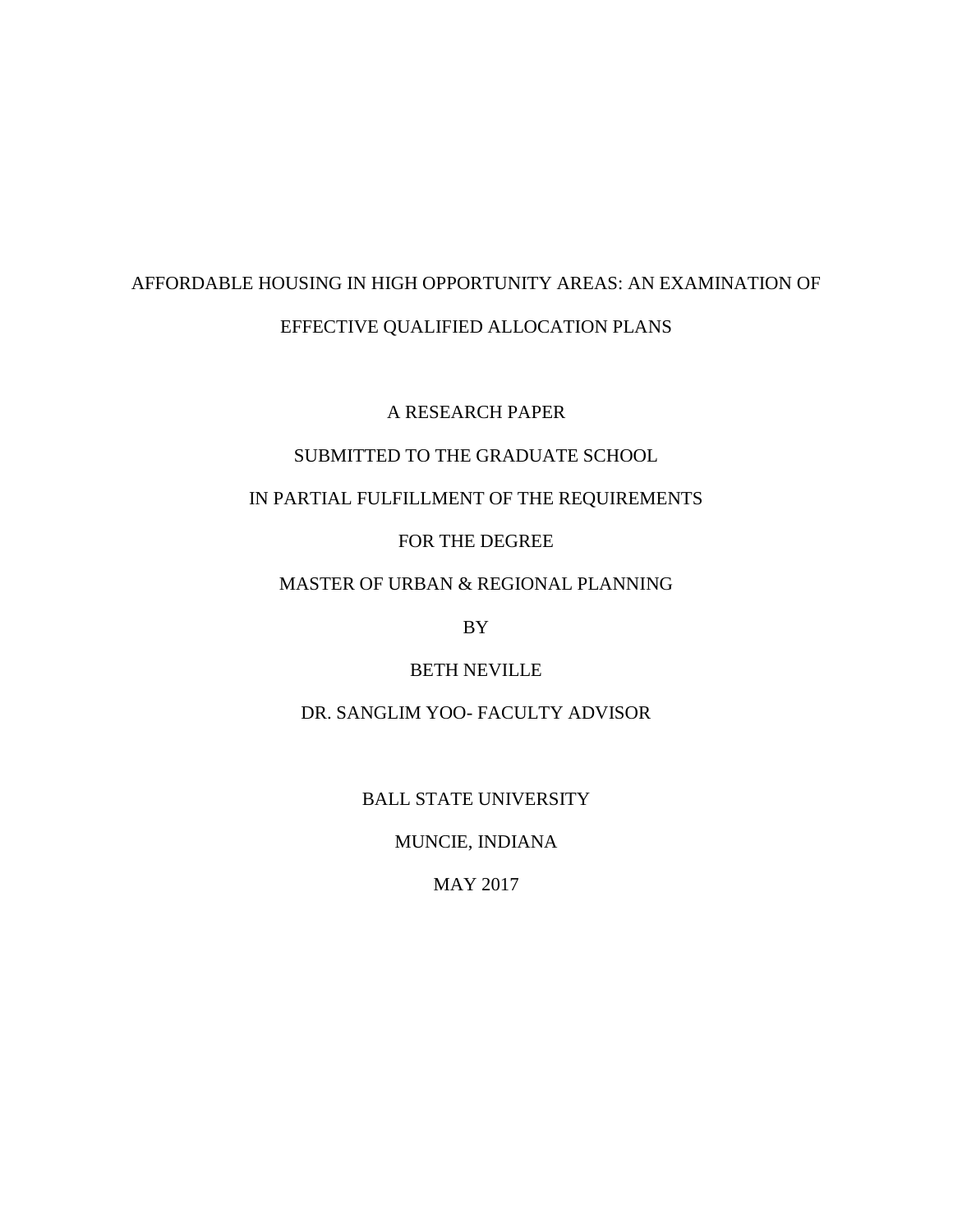## **Table of Contents**

| $Conclusion \ldots 23$ |  |
|------------------------|--|
|                        |  |
|                        |  |
|                        |  |
|                        |  |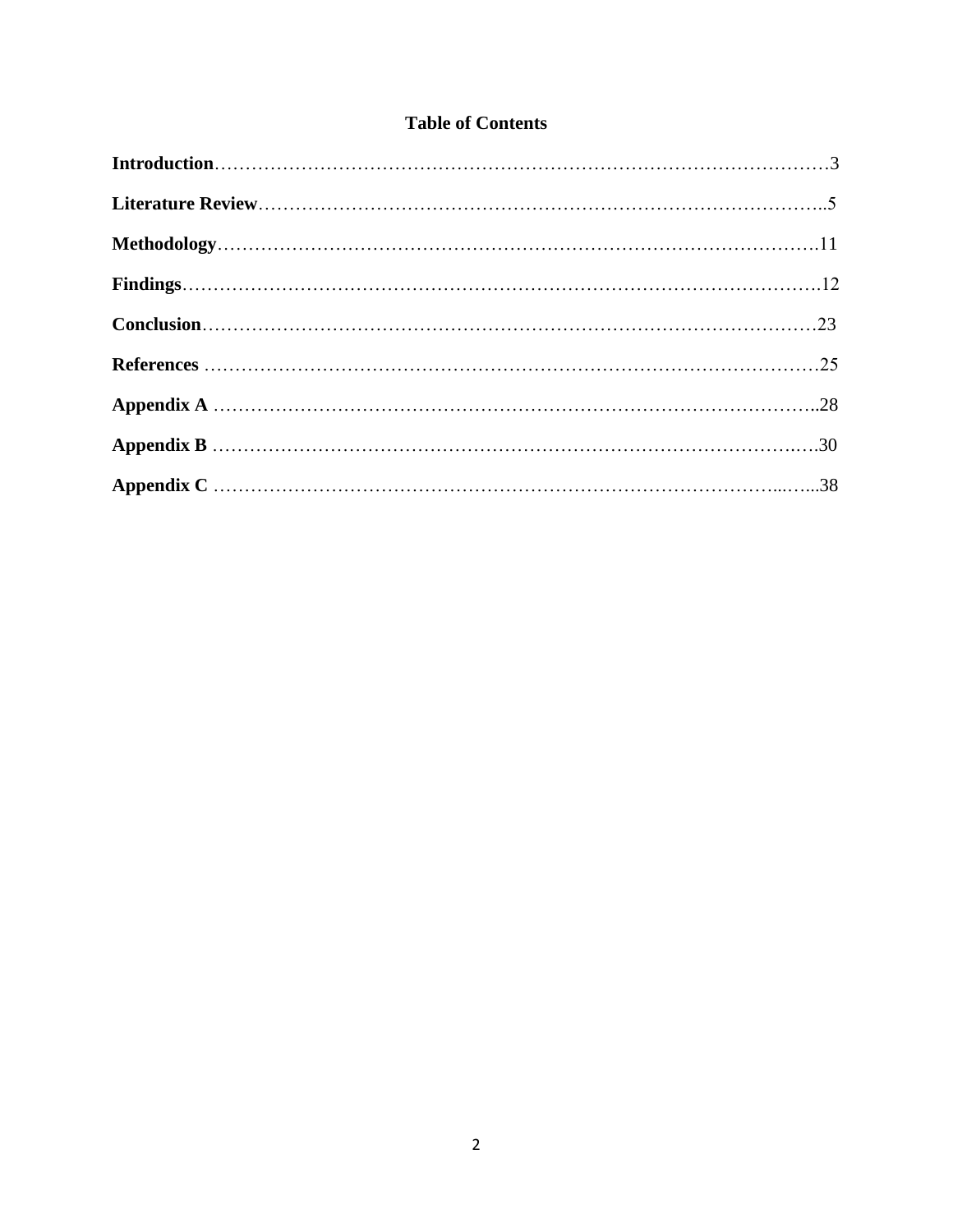#### **Introduction**

The largest funding source for affordable housing is the Low-Income Housing Tax Credit (LIHTC) program, which was created by Congress in the Tax Reform Act of 1986 to encourage developers to construct housing units for low-income households. The program distributes tax credits on a competitive basis to developers through each state's Qualified Allocation Plan (QAP). Each state's Housing Finance Agency (HFA) sets priorities through point categories in its QAP and developers must meet a certain set of criteria to qualify for each point category. The weight of various point categories indicates a state's housing priorities, such as creating point categories for locational characteristics (e.g. proximity to transit, proximity to high-performing schools, targeting low-income census tracts, etc.) or targeting specific populations (e.g. seniors, formerly homeless individuals, families, etc.). Every state creates and weights point categories differently, which has a significant impact on the geographic distribution of LIHTC projects.

Tax credit awards provide a dollar-for-dollar offset against the federal income tax liability. Most developers sell these credits to investors and use the proceeds from the sale to build the project. Awarded tax credits are allocated over a ten-year period and projects must remain affordable for at least 15 years, although many states require longer affordability periods. In order to qualify for the program, developers have two affordability options: 1) at least 20% of the planned units must be affordable and occupied by households that earn no more than 50% of the Area Median Income (AMI); or 2) at least 40% of the planned units must be affordable and occupied by households that earn no more than 60% AMI. Each state receives approximately \$2.30 per resident or a minimum of approximately \$2.3 million in LIHTC. Developers apply directly to an HFA through a competitive process to receive tax credits. Competition for tax credits is often fierce as funding is limited. For example, in Indiana, only about 25% to 35% of proposed projects are funded each year.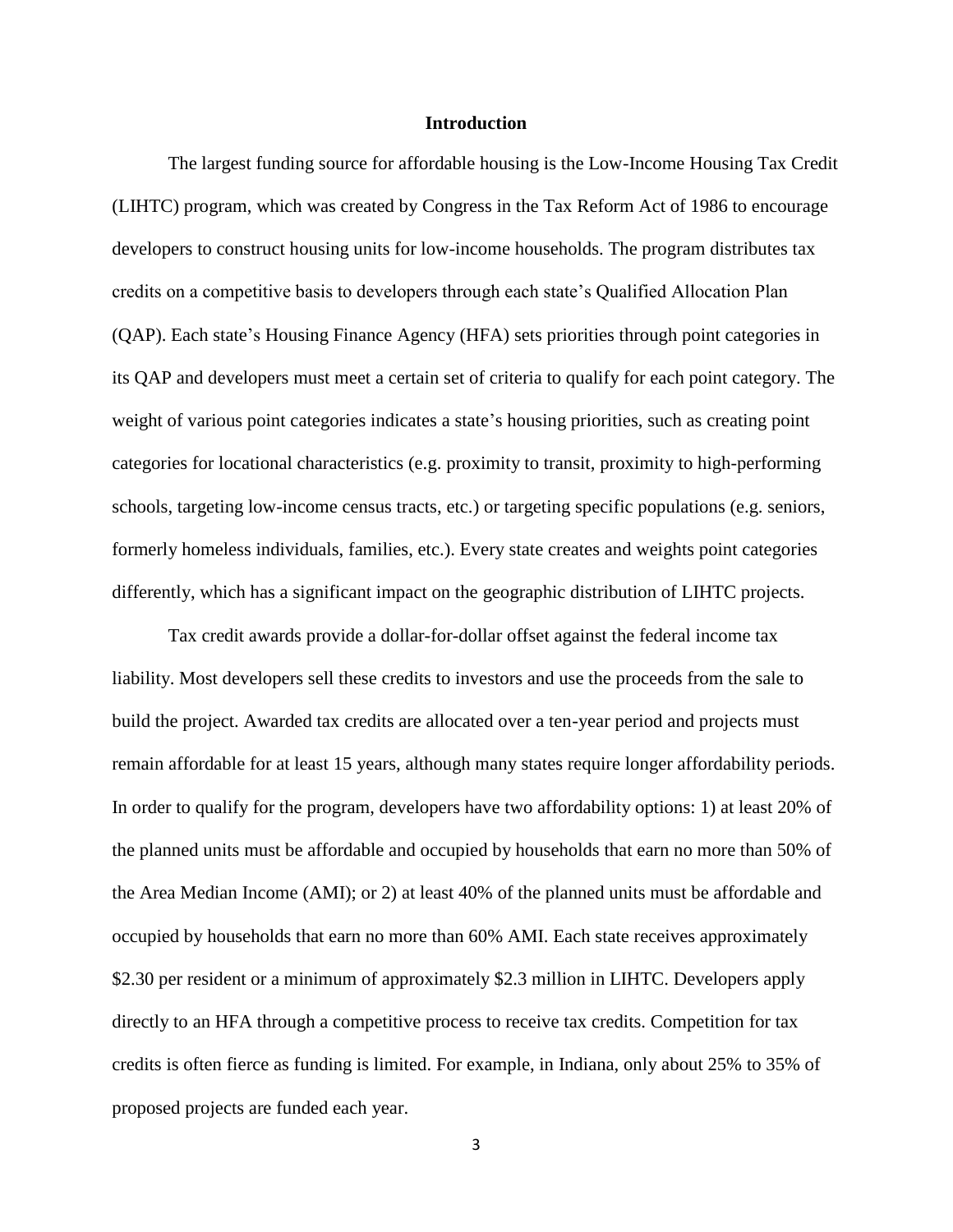Since 1986, the LIHTC program has financed nearly 3 million affordable units for families, senior citizens, persons with disabilities, and permanent homes for the formerly homeless (Spotts, 2016). The benefits of affordable housing programs are not limited to simply providing quality homes and apartments. Recent findings have shown that well-located affordable housing can have positive impacts on resident health, economic mobility, and educational attainment.

Unfortunately, however, the need for affordable housing is growing. In 2015, 11.8 million households were "severely housing cost burdened"—households forced to devote more than 50% of their income to housing costs. By 2025, that number is projected to increase to 13.1 million households (Spotts, 2016). Furthermore, the recent affordable housing crisis in the US has disproportionately impacted low-income, non-white populations. Due to subprime lending during the housing bubble of the early  $21<sup>st</sup>$  century, Hispanics lost 66% of household wealth through foreclosure, blacks lost 53%, while whites lost only 15%. Nationwide, half of all black and Hispanic children live in "housing-cost burdened households"—households spending more than 30% of their income on housing costs. Meanwhile, only 1/3 of white children live in housing cost burdened households (Rose & Miller, 2016, p. 11).

A dearth of high-quality affordable housing options coupled with rising housing costs has forced many households to remain in high-poverty, racially segregated areas. These households are thereby forced to live in areas with little to no access to employment, healthy opportunities, and quality education. Decades of deliberate investment in segregational housing policies at the federal, state, and local levels have not only contributed to, but in many cases, are directly responsible for, these injustices. Through the concentration of affordable housing in low-income,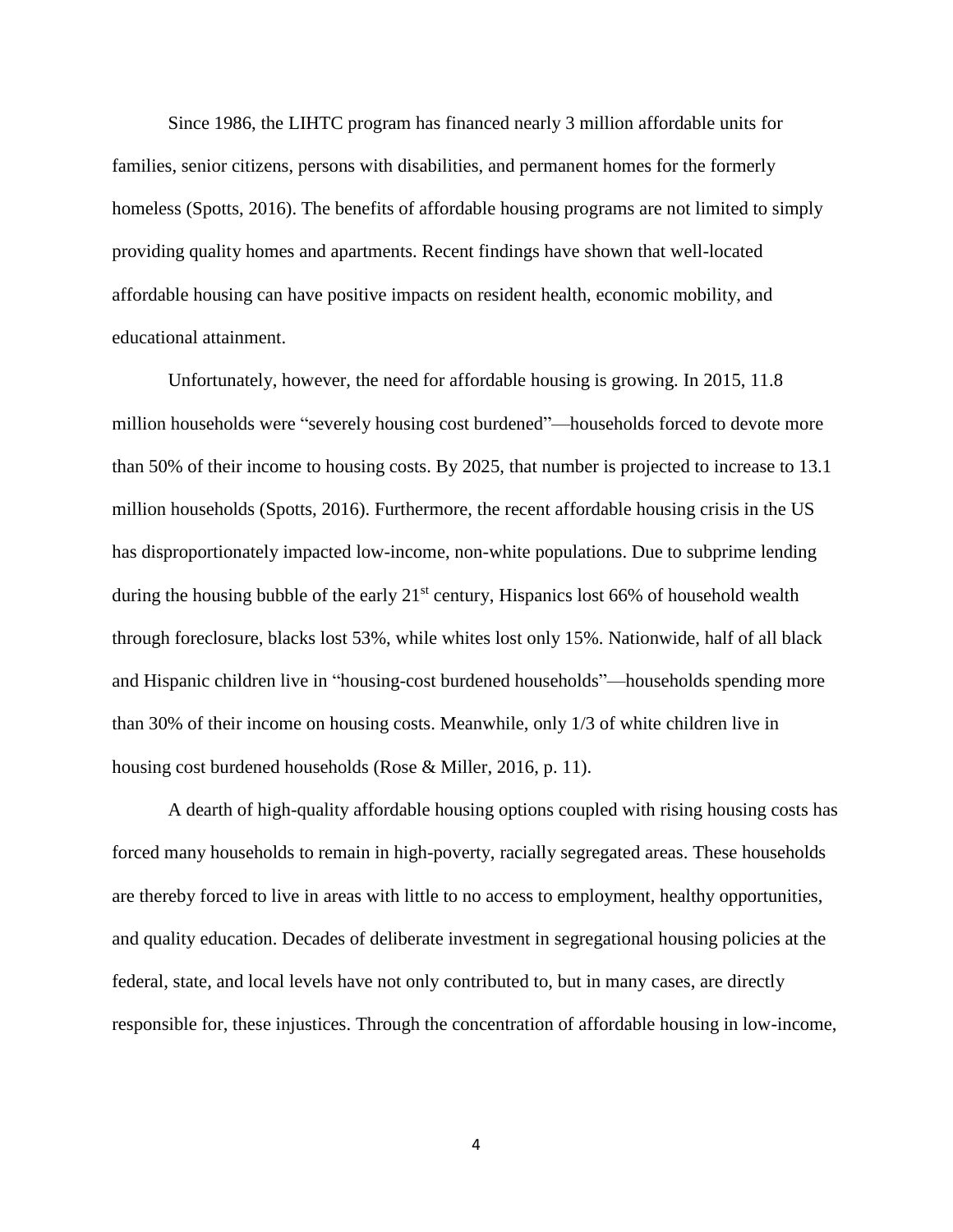minority communities, federal dollars have perpetuated segregation into the  $21<sup>st</sup>$  century, more than 50 years after the enactment of the 1968 Fair Housing Act.

In order to break the cycles of poverty and ensure that all residents have access to economic, social, and educational opportunities, HFAs must craft QAPs that incentivize the development of LIHTC housing in more affluent, high-opportunity areas. This study explores previous findings and examines the QAPs from states that have had the most success locating LIHTC housing in large, low-poverty communities. First, states that have successfully created housing opportunities in low-poverty communities were identified. Next, states with no LIHTC housing in their largest low-poverty communities were identified. Then the QAPs each of these states were examined to determine best practices. Through this research, the most successful strategies for awarding points in QAPs were identified, with the goal that Housing Finance Authorities around the country might more effectively encourage affordable housing in highopportunity areas.

### **Literature Review**

The U.S. has a long history of creating and investing in discriminatory housing policies. In the 1896 case *Plessy v. Ferguson,* the Supreme Court upheld racial segregation under the doctrine of "separate but equal." For years thereafter, realtors steered black families into specific neighborhoods while the Federal Housing Administration flatly denied mortgages based upon race. Regardless of income or creditworthiness, the Federal Housing Administration refused to insure loans in neighborhoods that were predominately black, and typically avoided inner city neighborhoods entirely. Until the creation of the Fair Housing Act in 1968, the federal government deliberately discouraged homeownership among black Americans and actively invested in white-flight into the suburbs. Black neighborhoods were regularly denied access to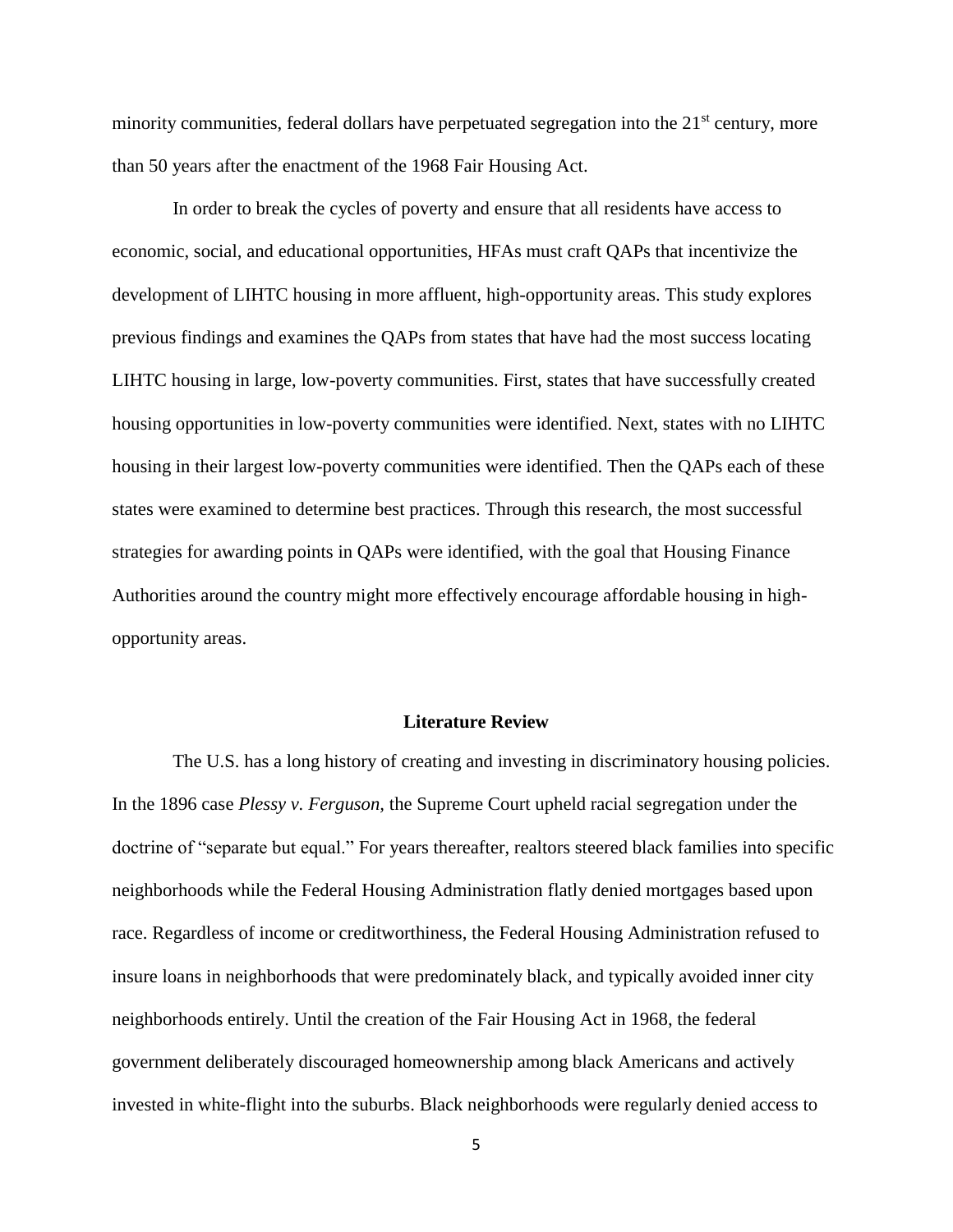capital and experienced significant declines in home values, spurring additional disinvestment (Long, 2010, p. 87-89).

After more than 200 years of deliberate discriminatory policies, the passage of the 1968 Fair Housing Act finally protected people from discrimination when renting, buying, or securing financing for housing. Specifically, the Fair Housing Act protects against discrimination based on race, color, national origin, religion, sex, disability, and the presence of children (Long, 2010, p. 90). But despite such assurances, low-income and non-white populations are often still trapped in high-poverty neighborhoods. Over 14 million people live in racially/ethnically concentrated areas of poverty, defined as census tracts where the family poverty rate is above 40% and over 50% of residents are persons of color (Rose & Miller, 2016, p.12). The consequences of concentrated poverty are well documented. According to findings from the Brookings Institute,

> "[r]esidents of poor neighborhoods face higher crime rates and exhibit poorer physical and mental health outcomes. They tend to go to poorperforming neighborhood schools with higher dropout rates. Their jobseeking networks tend to be weaker and they face higher levels of financial insecurity…The many barriers imposed by living in a poor neighborhood make it that much harder for residents to move up the economic ladder, and their chances of doing so only diminish the longer they live in such neighborhoods" (Kneebone, & Holmes, 2016, p. 4).

Due to the history of discriminatory housing policies, the Fair Housing Act mandates that all federal housing programs "affirmatively further fair housing," and requires state and local governments to provide and promote integrated housing opportunities. Government entities are not only prohibited from investing in housing policies that segregate, but must take deliberate steps to encourage integration. However, most federal, state, and local dollars give preference to projects that are located within already low-income communities, further concentrating poor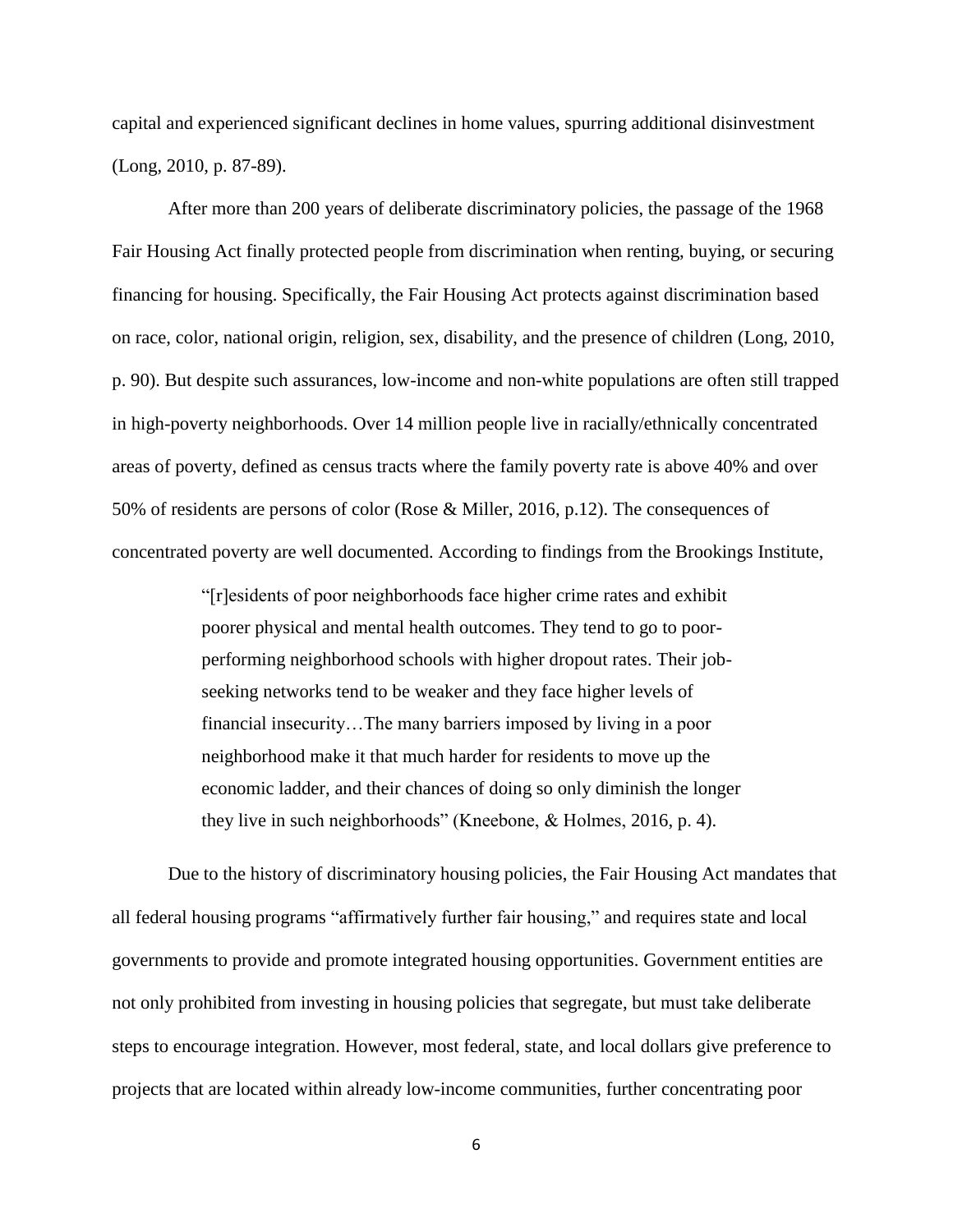residents and keeping them from potential economic and education opportunities (Long, 2010, p. 76).

The Low-Income Housing Tax Credit program was created in 1986 in response to the history of problematic government-run affordable housing programs. After several infamous failures (notably Pruitt-Igoe, Robert Taylor Homes, etc.) and decades of evidence suggesting that government entities do not build or maintain the best housing opportunities for low-income residents, the LIHTC program was developed to provided financial incentives for private developers to create and manage affordable housing. Despite measured success, James Long argues in a 2010 study that:

> "Some researchers suggest that LIHTC units are more likely to be built in suburban and low-poverty areas than other project-based affordable housing programs. However, the results of these studies do not lead to the conclusion that current LIHTC allocations are focused on highopportunity areas. The research merely suggests that in a panoply of bad siting practices among affordable housing programs, LIHTC is less bad than other programs" (p. 96-97)

Other studies have found that compared to residents with Housing Choice Vouchers, residents of LIHTC properties are more likely to be concentrated in fewer census tracts which are predominately low-income or extremely low-income (Deng, 2007).

Recently, these siting issues have been brought to the forefront, forcing HFAs to reevaluate their QAPs. In 2003, the Fair Housing Center sued the New Jersey Housing and Mortgage Finance Agency (HMFA), challenging the state's QAP which prioritized locating LIHTC developments in high-poverty areas. The Fair Housing Center argued that HMFA failed to affirmatively further fair housing. Although the Fair Housing Center lost the case, the New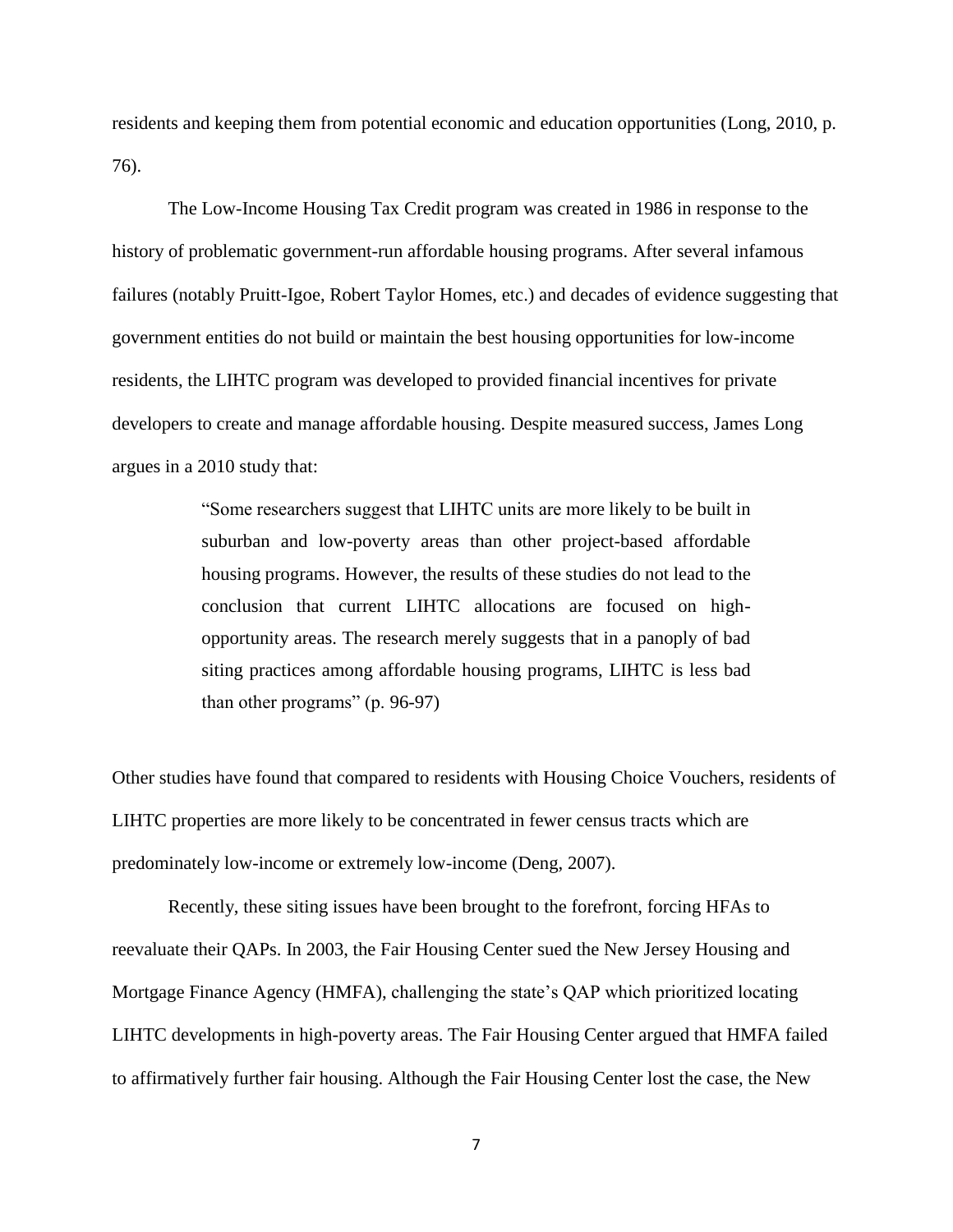Jersey QAP has since changed to include priority for mixed-income developments. The court ruled in the Fair Housing Center case in New Jersey that the HMFA is a *funding* agency, not a siting agency, meaning that the HFA is not required to steer development into specific neighborhoods based on racial composition (Long, 2010). However, Long (2010) argues that:

> "HFAs can and should adopt LIHTC allocation plans that consider the siting effects of LIHTC units. This is not to say that LIHTC units should never be located in pockets of concentrated poverty, but rather that the existing practice in some state of placing them in mostly high-poverty areas is wrong-headed and illegal" (p. 80).

This ruling was later overturned during a similar case disputed in 2015. The Supreme Court ruled in the *Texas Department of Housing & Community Affairs v. Inclusive Communities Project, Inc.* (2015) that even policies that unintentionally segregate minorities to low-income areas violate the Fair Housing Act. The Supreme Court found that the practices of the Texas Department of Housing & Community Affairs violated the Fourteenth Amendment and created a disparate impact through its QAP. Between 1999 and 2008, nearly half of the projects approved by the Texas Department of Housing & Community Affairs were located in areas where whites comprised less than 10% of the population. Indeed, in Dallas, 92% of all LIHTC units were built in majority-minority census tracts (Harvard Law Review, 2015, p. 322). Although the Texas Department of Housing & Community Affairs was not intentionally segregating minority residents through its tax credit allocation, it was still found in violation of the Fair Housing Act because it failed to affirmatively further fair housing (Harvard Law Review, 2015, p. 321). This case underscored the importance and power of location-based points in QAPs.

Although HFAs are principally funding agencies, industry professionals agree that QAPs strongly influence developer siting choices, essentially empowering HFAs with the siting of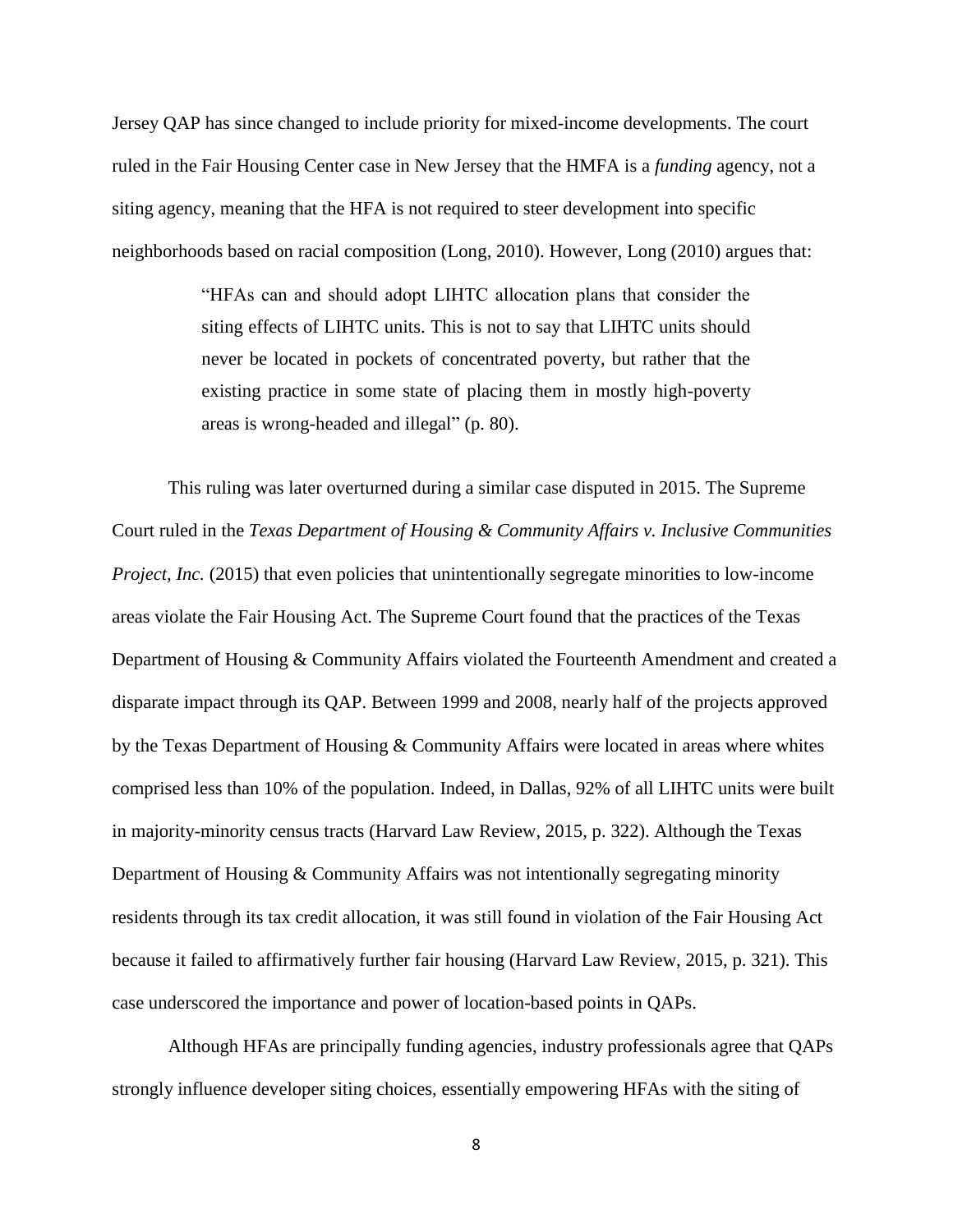LIHTC properties. Due to the competitiveness of the LIHTC program, developers must "chase points" when deciding which properties to develop. A difference of a half point can determine which projects are funded or rejected, and developers will select locations that will score well based on a QAP's priorities (Khadduri, 2013). An analysis conducted by HUD's office of Policy Development and Research found that there are statistically significant correlations between changes in QAPs and siting of LIHTC properties. States that increase priorities in QAPs towards higher opportunity, lower-poverty areas successfully decreased the number of projects in highpoverty areas. Therefore, due to these differences in priorities and point categories, there can be significant variation in the siting of LIHTC properties. For example, the same study compared the projects awarded between 2011 and 2013 in Arizona and Nevada. In Arizona, only 2.3% of LIHTC units were located in low-poverty neighborhoods while in Nevada, 40% of LIHTC units were located in low-poverty neighborhoods (Ellen et.al., 2015).

To ensure that LIHTC developments are built in high-opportunity areas, Spotts (2016) argues that HFAs should adopt "location-sensitive cost evaluations" (p. 30). Potential sites in high-opportunity areas most likely have higher acquisition costs, and depending on the QAP, this may prohibit LIHTC housing from being built in those locations. Virginia, for instance, creates distinct cost caps for higher-cost urban areas, but does not account for cost differences between neighborhoods. Minnesota allows higher awards for developments located within growing job centers or intensive community revitalization areas, while Maryland offers a basis boost for "Family Housing in Communities of Opportunity" (p. 31).

Oppenheimer's "Building Opportunity II: Civil Rights Best Practices in the Low Income Housing Tax Credit Program," (2015) analyzed each state's QAP, as well as the separate QAPs for New York and Chicago, to compare scoring categories that have the potential to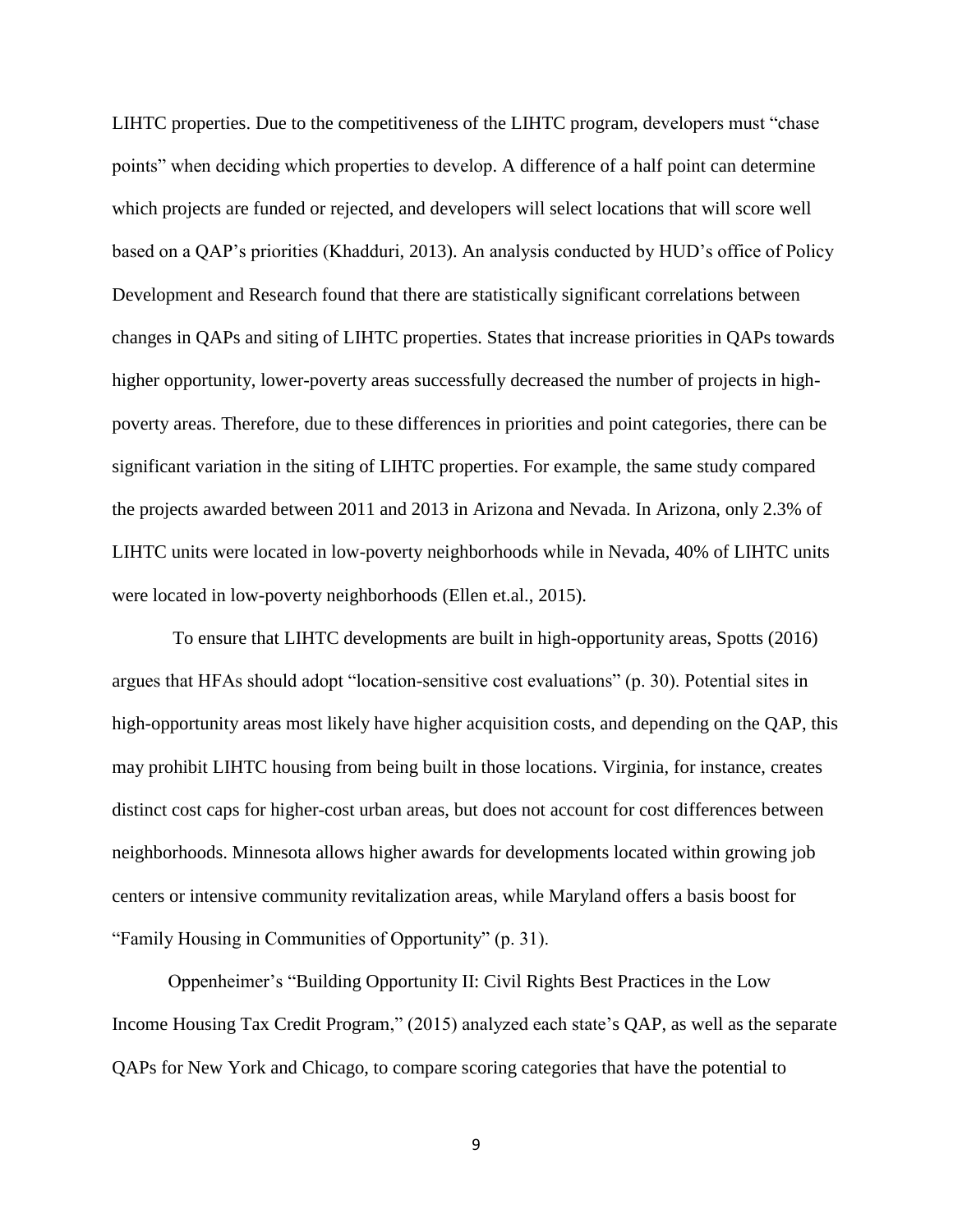desegregate affordable housing and expand housing opportunities for low-income renters. Oppenheimer categorized each QAP based on 23 factors, including neighborhood standards, tenant targeting standards, and reporting standards. These factors were then ranked based on strength of the criteria towards a proposal's overall score. Oppenheimer found that many QAPs include point categories aimed at deconcentrating affordable housing, building in amenity-rich areas, and coordinating affordable housing development with community revitalization efforts. However, with the exception of Massachusetts, North Carolina, and Pennsylvania, QAPs do not explicitly mention racial/ethnic segregation patterns despite the fact that many geographic targeting categories have an impact on these patterns.

A major barrier for many HFAs to encourage development in high-opportunity areas is the federal tax code requirement that QAPs give preference to Qualified Census Tracts (QCTs). QCTs are areas where 50% or more of households have an income that is less than 60% of the area median income (Long, 2010, p. 84). In fact, many argue that due to the federal requirement to incentivize building in QCTs, the LIHTC program has further concentrated low-income residents is the poorest census tracts. The first national study of the LIHTC program in 1995 found that 74% of LIHTC units were located in predominately low-income neighborhoods (Poverty & Race Research Action Council, 2004). Due to these siting issues, many advocacy groups argue that the LIHTC program has failed to create opportunities for low-income residents and has contributed to segregational housing patterns.

Although many studies have compared QAP point categories and explored segregational federal housing policies, few have been completed since the *Texas Department of Housing & Community Affairs v. Inclusive Communities Project, Inc.* Supreme Court case, which had a major impact on the industry. Furthermore, few studies have been completed that focus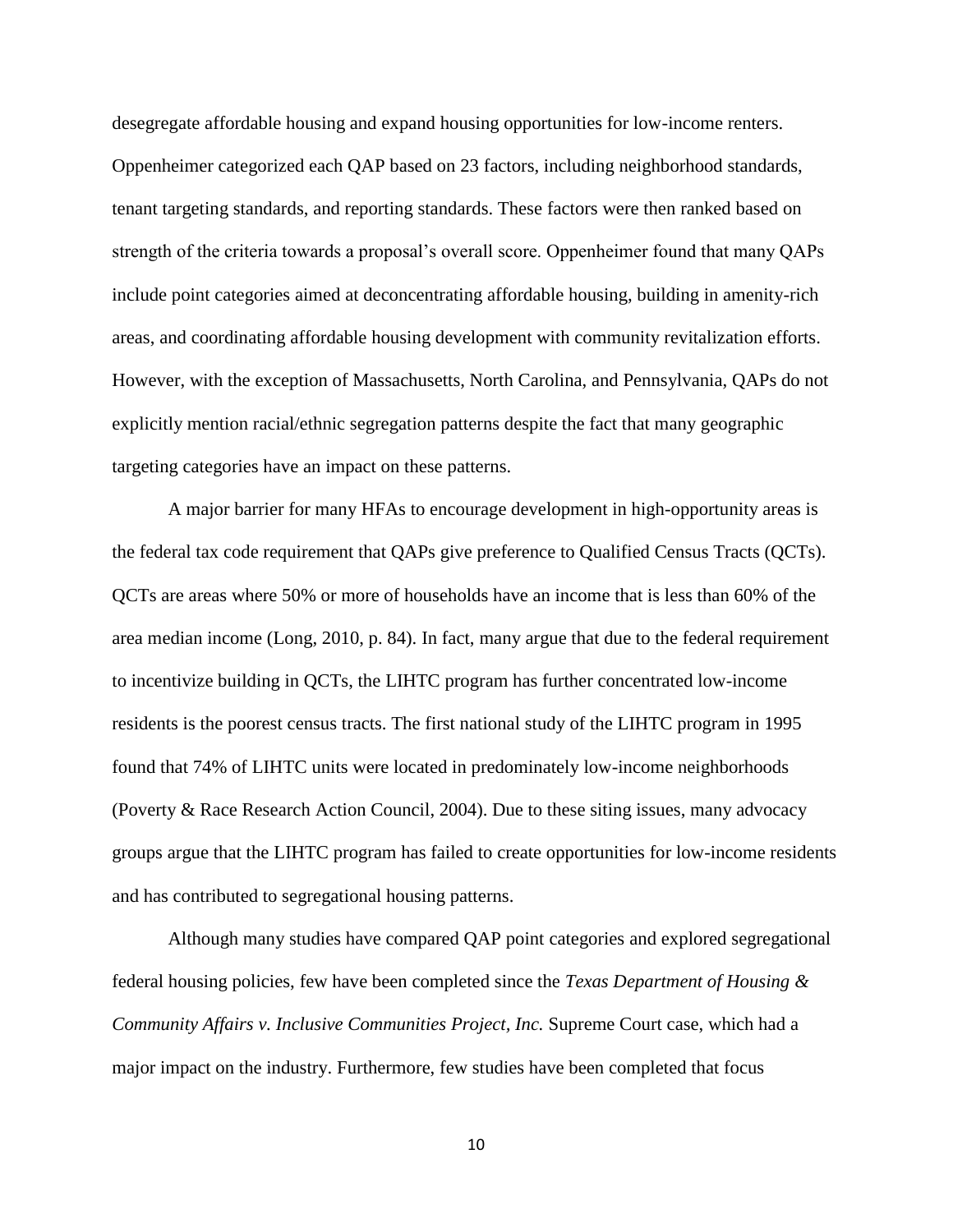specifically on siting LIHTC housing in low-poverty communities. Most previous studies have examined high-poverty, racially concentrated communities. Therefore, this study was created to examine the LIHTC program from the perspective of low-poverty, high opportunity areas.

#### **Methodology**

This research utilizes a pragmatic, practice-oriented approach to the United States' affordable housing crisis. Using a mixed-methods research design, this study evaluates the QAPs of states that have successfully located LIHTC projects in the largest low-poverty municipalities as well as the QAPs from states that have no affordable housing in the largest low-poverty communities. This research utilizes an explanatory sequential method, with a quantitative approach followed by qualitative methods.

Large, low-poverty communities were defined as municipalities with 50,000 people or more with a poverty rate of less than 8%. Twenty-seven states had cities that matched these criteria. In order to ensure that all states were included in this study and that a sufficient number of municipalities were included, the population criteria for communities was then expanded. In the 23 states that did not meet the aforementioned criteria, the largest three municipalities with a poverty rate below 8% were included in the study. A complete list of municipalities included in the study can be found in Appendices B and C.

After selecting the municipalities to be included in the study, HUD data was referenced to examine how many LIHTC projects are located in each municipality. HUD only provides data for LIHTC developments through 2014, so more recently awarded projects were not included. Unfortunately, there was too much missing data to examine the precise number of *units*, and this study therefore only examines the number of *projects* in each of the selected municipalities. The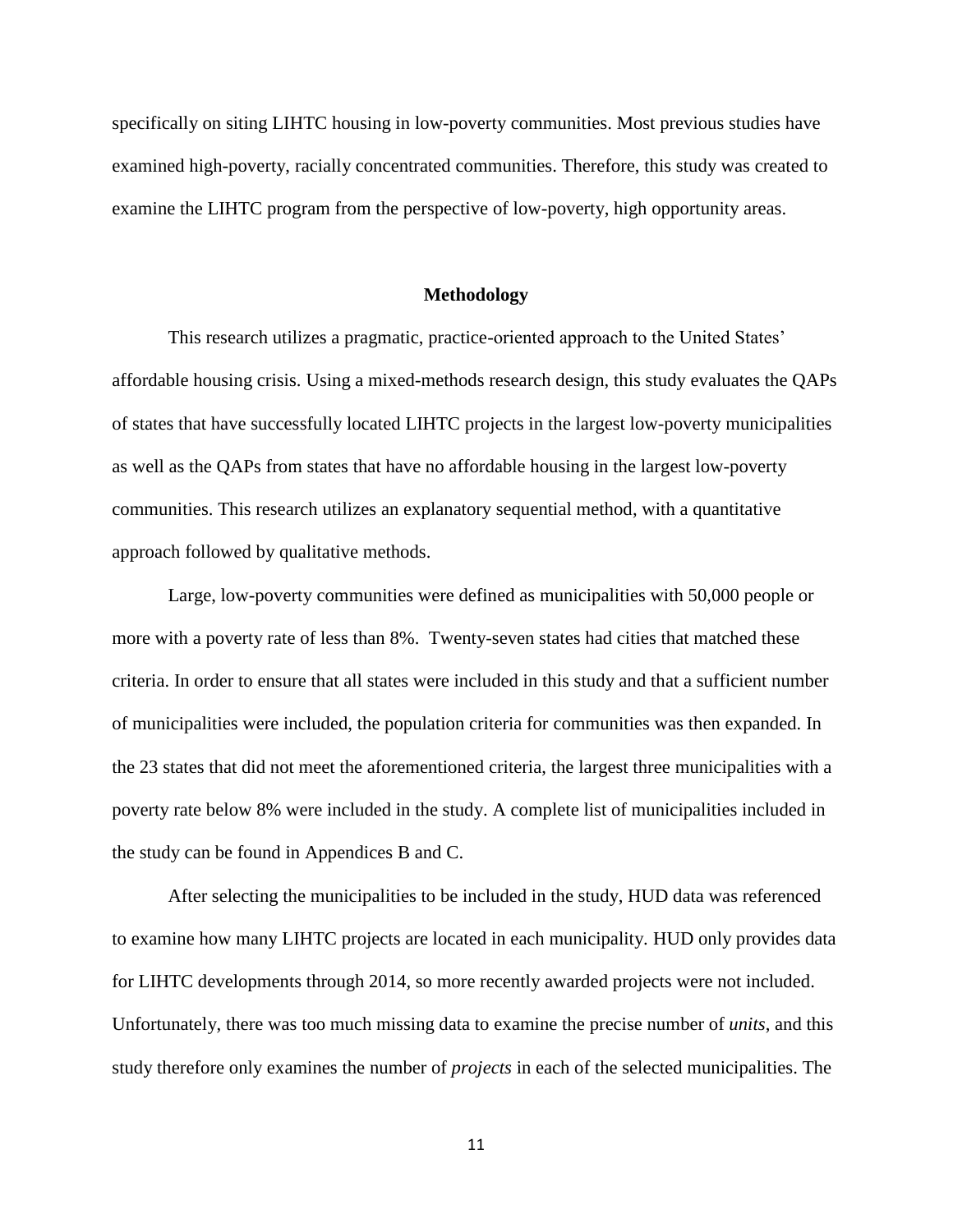proportion of LIHTC projects to the state's population was compared with the proportion of LIHTC properties to the population of the selected low-poverty municipalities. Finally, the QAPs from states with a higher or similar proportion of LIHTC projects in low-poverty communities were examined to understand how these state HFAs have incentivized building in high opportunity areas. New York City and Chicago have separate QAPs and LIHTC allocations, so these cities were not included in the study. Appendices A and B includes the data for all existing LIHTC properties while Appendix C only includes LIHTC developments that have been built between 2010-2014.

Because QAPs are revised either every year or every other year, and many Housing Finance Authorities had not been prioritizing high opportunity areas until recently, the most successful states were determined by the projects that were allocated credits between 2010 and 2014. The least successful states, however, included all existing LIHTC projects.

#### **Findings**

Arkansas, Delaware, Idaho, Maryland, Missouri, New Hampshire, North Dakota, and West Virginia were identified as the most successful states at encouraging LIHTC housing in low-poverty communities between 2010 and 2014. These states had at minimum the same proportion of LIHTC properties in low-poverty communities compared to the state-wide proportion. States without any LIHTC projects in the selected large, low-poverty communities throughout the history of the program include Nebraska, Nevada, New Mexico, New York, Ohio, Vermont, and Wyoming. The QAPs from these states were compared to the most successful states to determine potential best-practices and successful LIHTC procedures. A summary table can be found below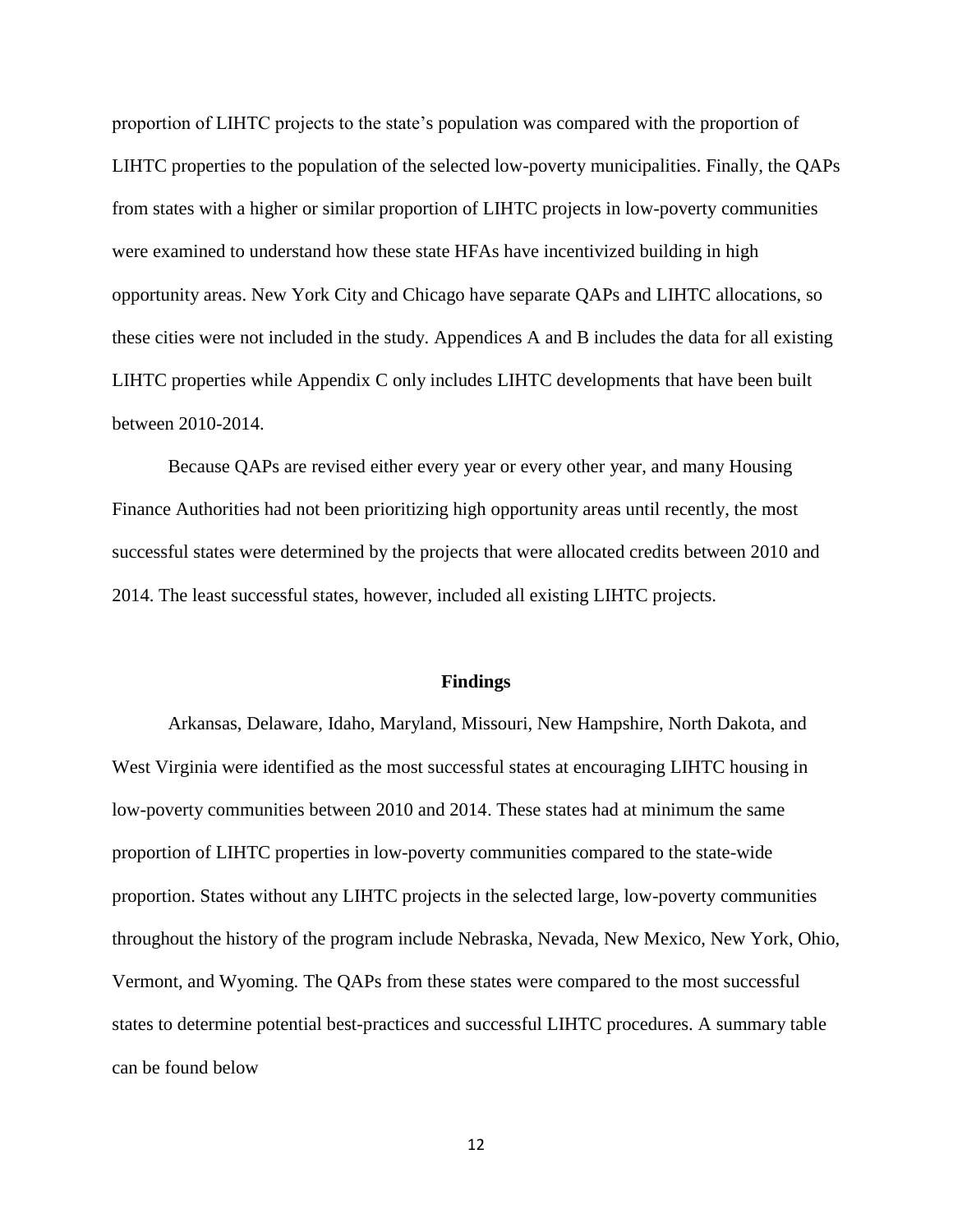| <b>High-Performing</b><br><b>States</b> | <b>Number of LIHTC Projects in</b><br><b>Selected Low-Poverty Municipalities</b><br>2010-2014       | <b>Percent of Total QAP Points</b><br>focused on Opportunity Areas                                   |
|-----------------------------------------|-----------------------------------------------------------------------------------------------------|------------------------------------------------------------------------------------------------------|
| Arkansas                                | 5                                                                                                   | 8.4%                                                                                                 |
| Delaware                                | $\overline{2}$                                                                                      | 17.9%                                                                                                |
| Idaho                                   | 1                                                                                                   | 10.8%                                                                                                |
| Maryland                                | $\overline{7}$                                                                                      | 14.0% (Also includes a set-aside for<br><b>Opportunity Areas)</b>                                    |
| Missouri                                | 8                                                                                                   | N/A (QAP does not specify point<br>amounts. Opportunity Areas are<br>given "Preference")             |
| New Hampshire                           | 1                                                                                                   | 5.1%                                                                                                 |
| North Dakota                            | $\overline{4}$                                                                                      | 7.4%                                                                                                 |
| West Virginia                           | $\mathbf{1}$                                                                                        | 15.0%                                                                                                |
|                                         |                                                                                                     |                                                                                                      |
| <b>Low Performing</b><br><b>States</b>  | <b>Number of LIHTC Projects in</b><br><b>Selected Low-Poverty Municipalities</b><br><b>All Time</b> | <b>Percent of Total QAP Points</b><br>focused on Opportunity Areas                                   |
| Nebraska                                | $\theta$                                                                                            | 0%                                                                                                   |
| Nevada                                  | $\mathbf{0}$                                                                                        | 3.6%                                                                                                 |
| New Mexico                              | $\overline{0}$                                                                                      | 1.7%                                                                                                 |
| New York                                | $\overline{0}$                                                                                      | 4.4%                                                                                                 |
| Ohio                                    | $\Omega$                                                                                            | 11.4%                                                                                                |
| Vermont                                 | $\boldsymbol{0}$                                                                                    | N/A (QAP does not specify point<br>amounts. "Preference" given to<br>communities with low vacancies) |

The states that have had the most success locating LIHTC projects in low-poverty communities had QAPs that typically included:

• **Using point categories to encourage development in high-opportunity areas**— 100% of QAPs from high-performing states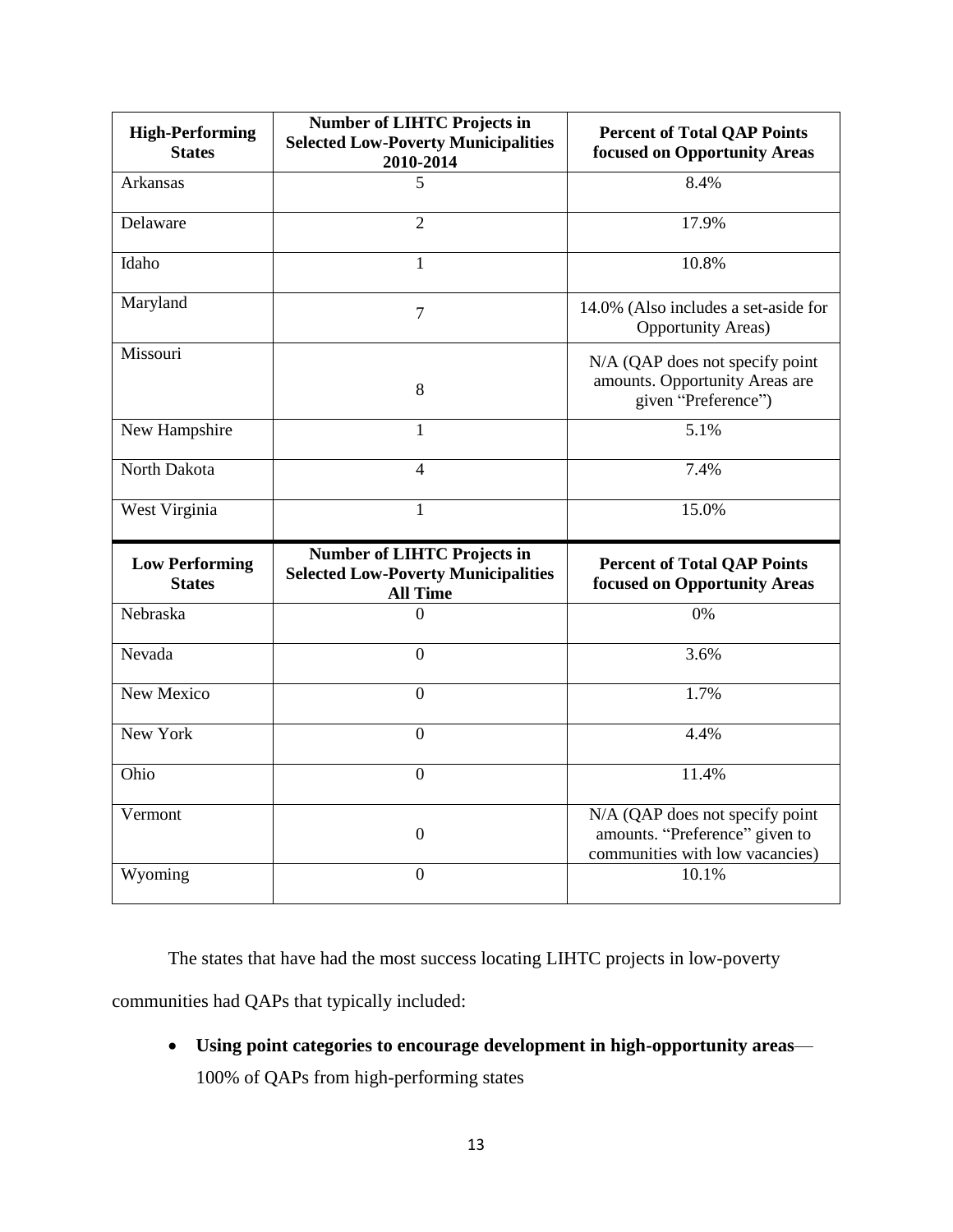- **Providing a basis boost for projects located in high-cost or high-opportunity areas—**50% of QAPs from high-performing states
- **Minimal points for QCTs—50%** of QAPs from high-performing states
- **Using a regional definition for geographically targeted locations**—13% of QAPs from high-performing states
- **Data-driven QAPs that target specific census tracts**—38% of QAPs from highperforming states
- **Limited cost-containment measures —**88% of QAPs from high-performing states

| High-<br><b>Performing</b><br><b>States</b> | Location-<br><b>based Point</b><br><b>Categories</b> | <b>Basis Boost for</b><br><b>Opportunity</b><br><b>Areas</b> | <b>Minimal</b><br><b>QCT</b><br><b>Points</b> | <b>Regional</b><br><b>Definitions</b> | Data-<br><b>Driven</b><br><b>QAP</b> | <b>Limited Cost</b><br><b>Containment</b> |
|---------------------------------------------|------------------------------------------------------|--------------------------------------------------------------|-----------------------------------------------|---------------------------------------|--------------------------------------|-------------------------------------------|
| Arkansas                                    | Yes                                                  | Yes                                                          | Yes                                           | N <sub>o</sub>                        | N <sub>o</sub>                       | Yes                                       |
| Delaware                                    | Yes                                                  | Yes                                                          | Yes                                           | N <sub>o</sub>                        | Yes                                  | Yes                                       |
| Idaho                                       | Yes                                                  | Yes                                                          | Yes                                           | N <sub>0</sub>                        | N <sub>o</sub>                       | Yes                                       |
| Maryland                                    | Yes                                                  | Yes                                                          | N <sub>o</sub>                                | N <sub>o</sub>                        | Yes                                  | Yes                                       |
| Missouri                                    | Yes                                                  | N <sub>o</sub>                                               | N <sub>o</sub>                                | Yes                                   | N <sub>o</sub>                       | Yes                                       |
| <b>New</b><br>Hampshire                     | Yes                                                  | N <sub>o</sub>                                               | N <sub>o</sub>                                | N <sub>o</sub>                        | N <sub>o</sub>                       | N <sub>o</sub>                            |
| North<br>Dakota                             | Yes                                                  | N <sub>o</sub>                                               | N <sub>o</sub>                                | N <sub>o</sub>                        | N <sub>o</sub>                       | Yes                                       |
| West<br>Virginia                            | Yes                                                  | N <sub>o</sub>                                               | Yes                                           | N <sub>o</sub>                        | Yes                                  | Yes                                       |

A summary chart of these findings can be found below:

## **Point Categories to High-Opportunity Areas**

All of the QAPs from the states that have been most successful at locating affordable housing in low-poverty communities include at least one location-specific point category or setaside. Set-asides reserve a percentage of a state's total tax credit allocation for specific priorities, such as funding through non-profit organizations or reserving a certain percentage of the taxcredit for specific geographies or populations. Many such QAPs, including those from Arkansas,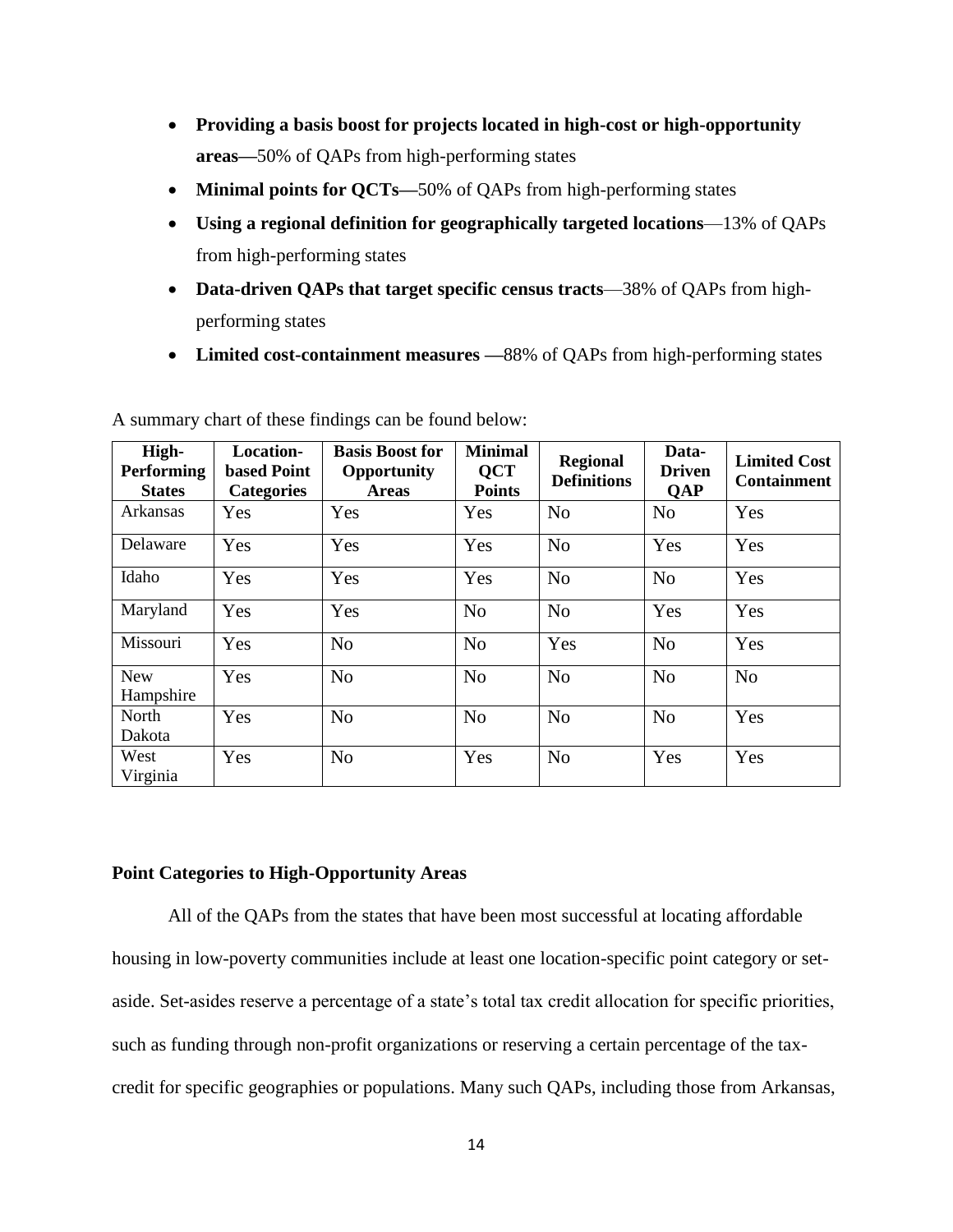Delaware, Missouri, West Virginia, Idaho, and Maryland use scoring to incentivize building near amenities such as grocery stores, high-performing schools, parks, libraries, hospitals, and public transit stops. Other QAPs use community characteristics and data analysis to define housing markets throughout the state to target investment into specific areas. Missouri's QAP, for instance, prioritizes "Opportunity Areas" in its QAP by encouraging:

> "affordable housing developments in opportunity areas by targeting communities that meet the following criteria: access to high-performing school systems, transportation and employment; as well as being located in a census tract with a 15% or lower poverty rate. Family developments that meet these criteria will receive a preference in funding. Family developments proposed in opportunity areas are required to include an affirmative marketing plan that proactively reaches out to families currently living in census tracts where the poverty rate exceeds 40%. The plan must include a Special Marketing Reserve to assist in initial relocation expenses for families with children" (2016, p.16).

West Virginia has multiple location-based point categories for high-opportunity areas. Specifically, the West Virginia QAP provides up to 10 points for each of the following categories:

- Developments located in census tracts with a high percentage of owner-occupied units
- Developments located in census tracts with a low percentage of households with more than one occupant per room
- Developments located in census tracts with a low percentage of the population that falls below the poverty line
- Developments located in census tracts with a low percentage of households receiving food stamps
- Developments located in census tracts with a low unemployment rate
- Developments located in census tracts that have a high percentage of the population 25 years of age or older with a Bachelor's degree or higher (p. 35-41)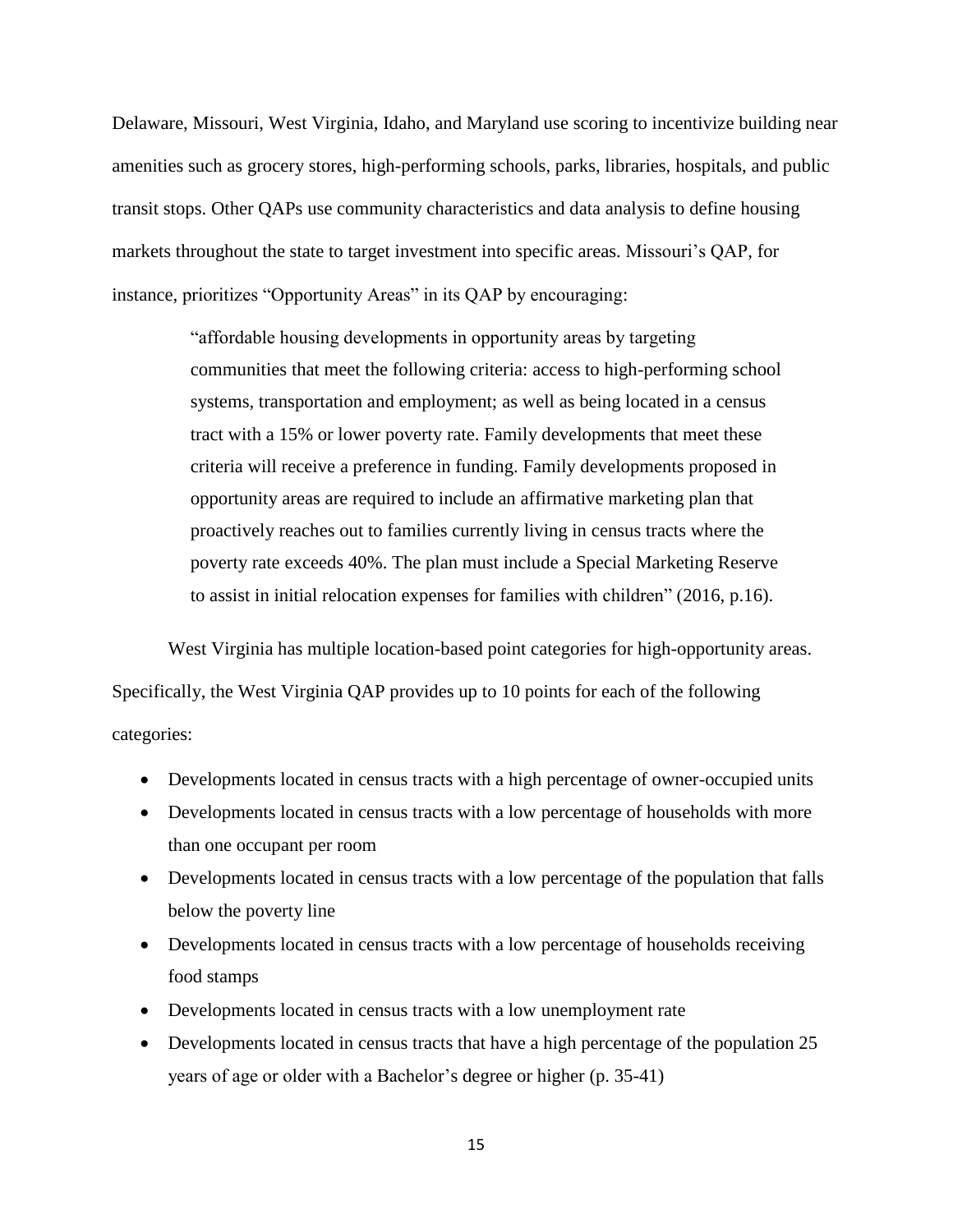Maryland provides up to 16 points for family projects located in "Communities of Opportunity," which is based on an index developed by the state's HFA. Maryland focuses on community health, economic opportunity, and educational opportunity and maps each community on a publicly available GIS. The index is defined by household incomes, homeownership rates, population growth, poverty rate, vacancy rates, unemployment rates, commute times, Maryland School Assessment Scores, and educational attainment. Maryland's QAP is unique in that in allows for "bonus points" in specific instances at the discretion of the Maryland HFA (2016, p. 72-73).

Many of the QAPs from states with no LIHTC housing in their largest low-poverty areas do not have point categories for high opportunity areas. For example, Nebraska's only locationbased point category is for developments located in communities of 5,000 people or less. New Mexico's QAP focuses on allocating points based on programming for residents instead of location-based point categories. While New Mexico's QAP does provides 3 points for projects located near transit, it doesn't offer points for locating near schools, job opportunities, etc.

Some QAPs from low-performing states that *do* have location-based point categories prioritize other categories over locational characteristics. For example, Nevada provides 3 points for projects located in a non-CDBG eligible census tract (defined as a location where at least 51% of residents are low-to-moderate income) but also provides up to 10 points for providing a pool and hot tub on-site. This indicates that HFAs must do more than simply provide point categories for opportunity areas. QAPs must strategically weight point categories to ensure that the overarching goals of the program are actually met.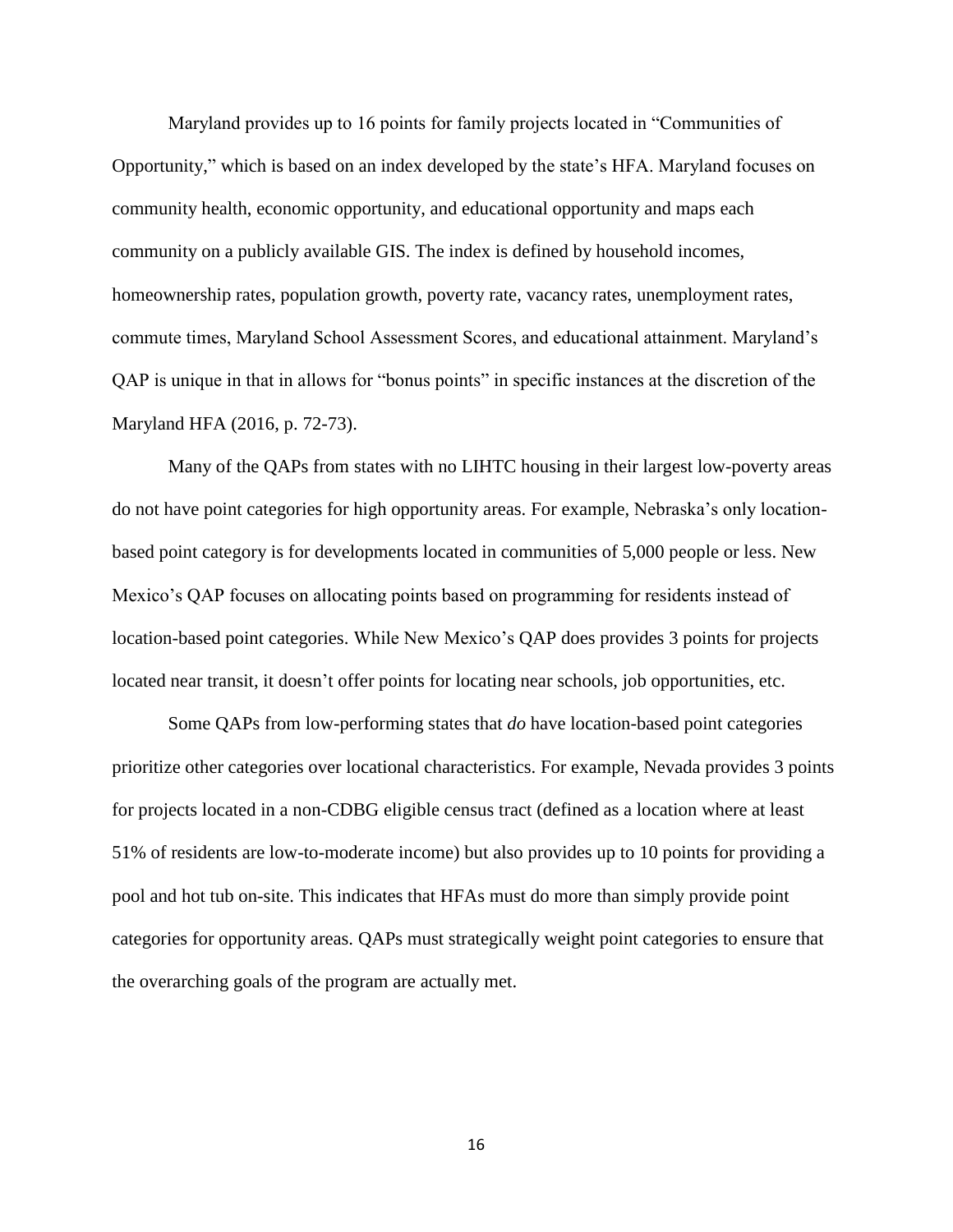### **Basis Boost for High-Cost/High-Opportunity Areas**

50% of states that have successfully located LIHTC housing in low-poverty areas provide a basis boost for developments in high-opportunity and low-poverty areas. A basis boost provides an opportunity for a development to be eligible for a 30% increase in the maximum tax credit award if it meets a specific set of criteria. Arkansas provides a basis boost for any project that "is located in a county in which a tax credit award has not been made in the past three (3) years" (2016, p. 4). Delaware provides a basis boost of up to 30% for projects "located in Areas of Opportunity as defined in DSHA's Balanced Housing Opportunities Map" (2017, p. 8).

Many of the QAPs produced by states without LIHTC in low-poverty areas only provide basis boosts for Difficult to Develop Areas (DDAs) and Qualified Census Tracts (QCTs). Difficult to Develop Areas are HUD designated areas with high construction, land, and utility costs compared to the AMI. Most of these states do not provide additional funding for highcost/high-opportunity areas.

### **Minimal points for QCTs**

Although including incentives for QCTs is a federal requirement, 50% of the states that have been the most successful in located LIHTC in low-poverty areas provide minimal points for this category. Delaware, Minnesota, and Idaho provide just 1 point for developing in QCTs. Both Arkansas and West Virginia allocate a slightly higher percentage of points for QCTs, but to qualify for these points, the QCT must have a redevelopment plan, and the proposed LIHTC project must be specifically mentioned within the plan. States that do not have LIHTC housing in low-poverty areas typically provide more points for developing in QCTs. Wyoming provides 5 points for QCTs out of a necessary 160 points and New Mexico gives 5 points out of a necessary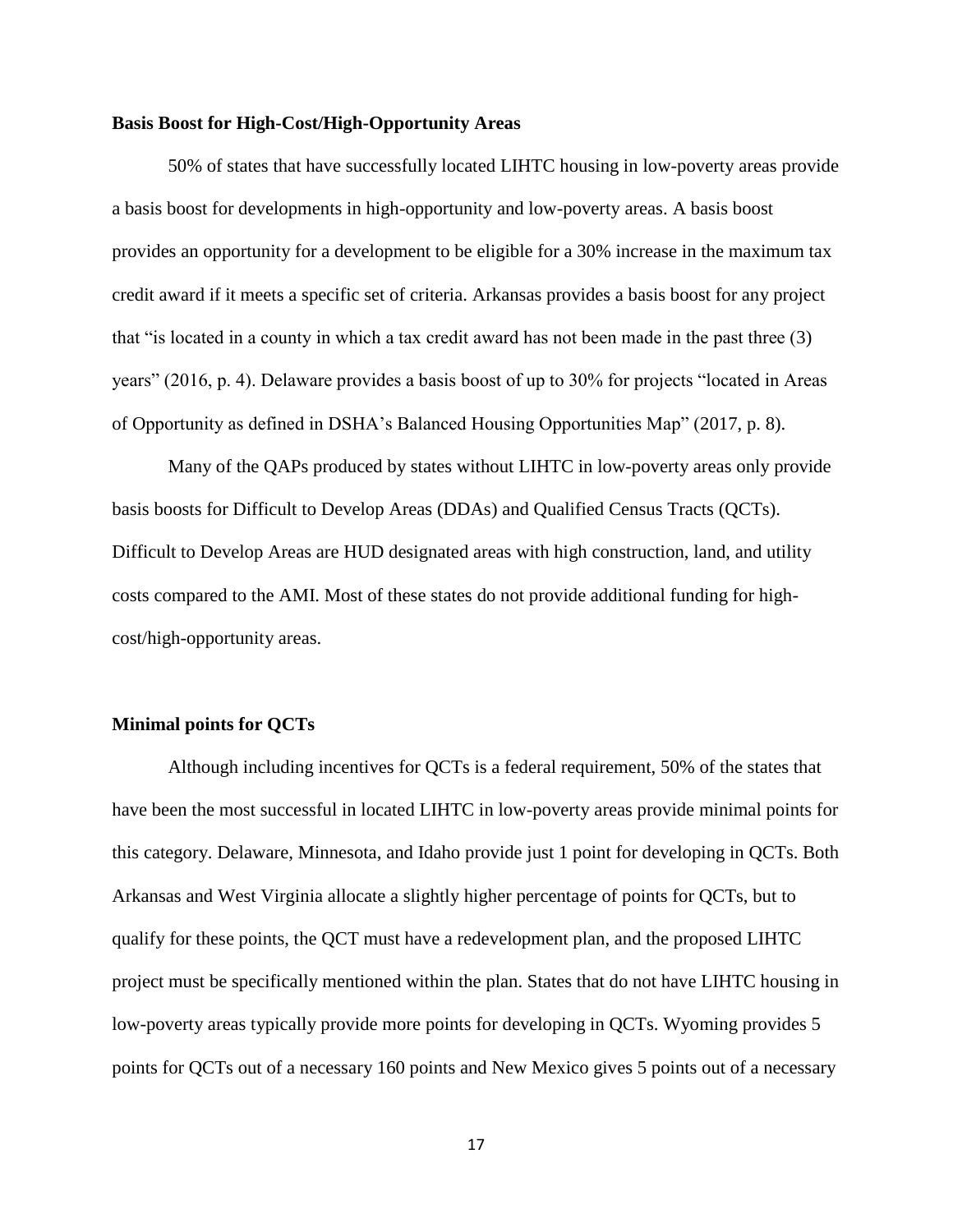100 to 115 points. Furthermore, these states typically did not require the QCT to be part of a comprehensive revitalization strategy.

### **Using a Regional Definition for Geographic Boundaries**

Many QAPs define geographies at a county or municipality level. For example, Indiana has set-aside categories for rural, small-city, and large-city geographies. These set-asides are defined by municipal boundaries, causing a number of municipalities to be incorrectly defined as "rural." One is Beech Grove, a small municipality located within the Indianapolis city-limits. The other is the most affluent municipality in the state of Indiana, Zionsville, which is located in suburban Indianapolis. By limiting geographic point categories and set-asides to county and municipal boundaries, many QAPs miss the realities of housing market.

Missouri, one of the states that has been the most successful at located LIHTC in lowpoverty areas, has a more regional approach, providing a more holistic view of an area's housing market. Missouri allocates its credits through a population proportionate basis. The St. Louis region, which includes St. Louis, St. Louis County, Franklin County, Jefferson County, and St. Charles County, receives approximately 33% of the allocation, the Kansas City Region receives 19% of the allocation, and the rest of the state receives 48% of the state's allocation (2016, p. 17). Missouri's QAP then incentivizes building in under-served areas by requiring that new construction proposals: 1) not locate in census tracts where more than 20% of the residential units are publicly subsidized, and; 2) if located within the St. Louis or Kansas City region, not locate within a 1-mile radius of any development funded by MHDC within the last two years (with some exceptions).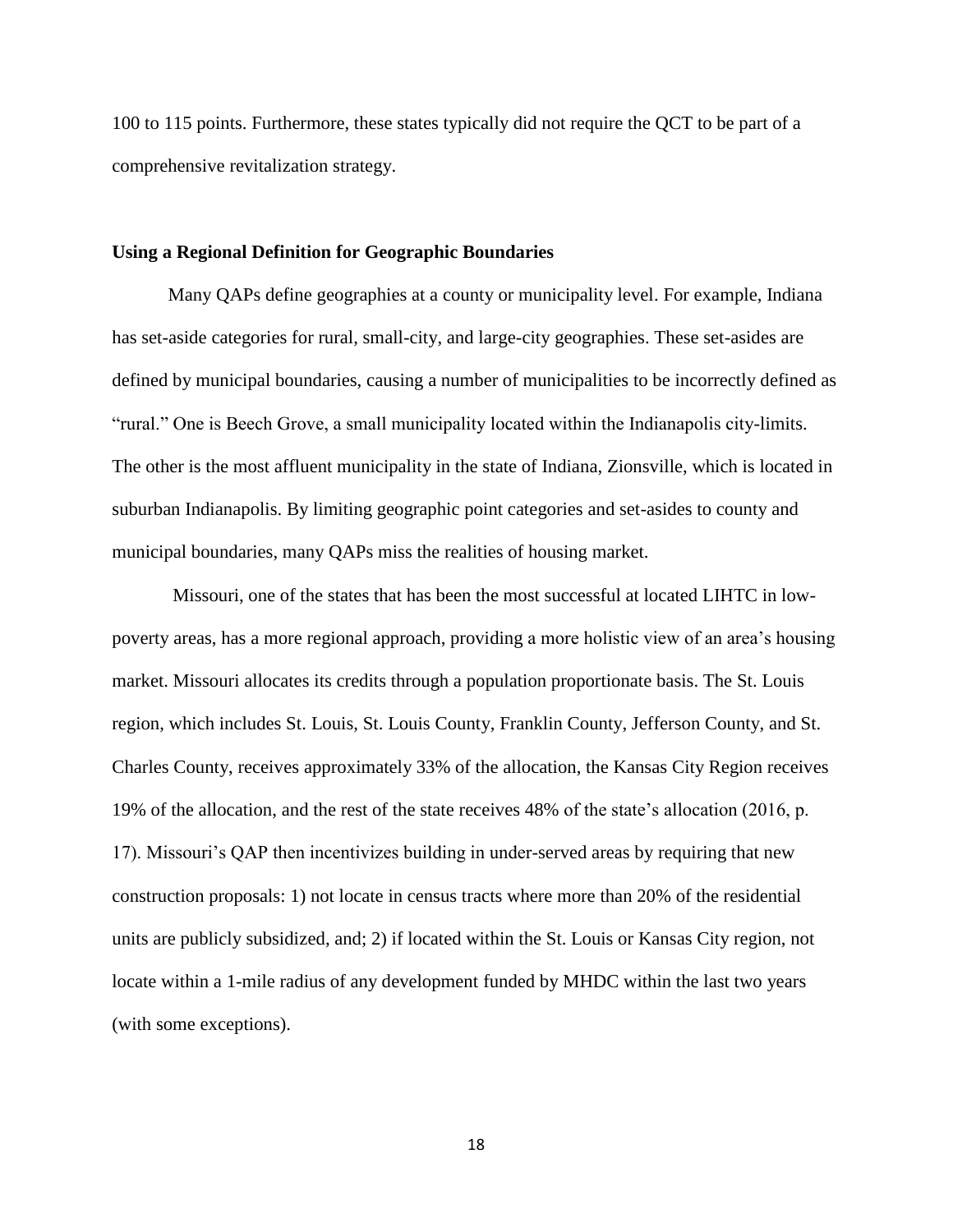## **Data-Driven Policies**

38% of states, including Delaware, Maryland, West Virginia, have robust, data-driven QAPs. Delaware works with a public-policy consulting group to develop 5-year Housing Needs Assessment. Although not included in this study, Minnesota conducts its data analysis in-house through its Policy and Research Department. These states include numerous maps and tools which target specific communities and census tracts for investment, and based on this data, the HFAs develop priorities and set-asides. Delaware's data-driven and location-based point category can be found below: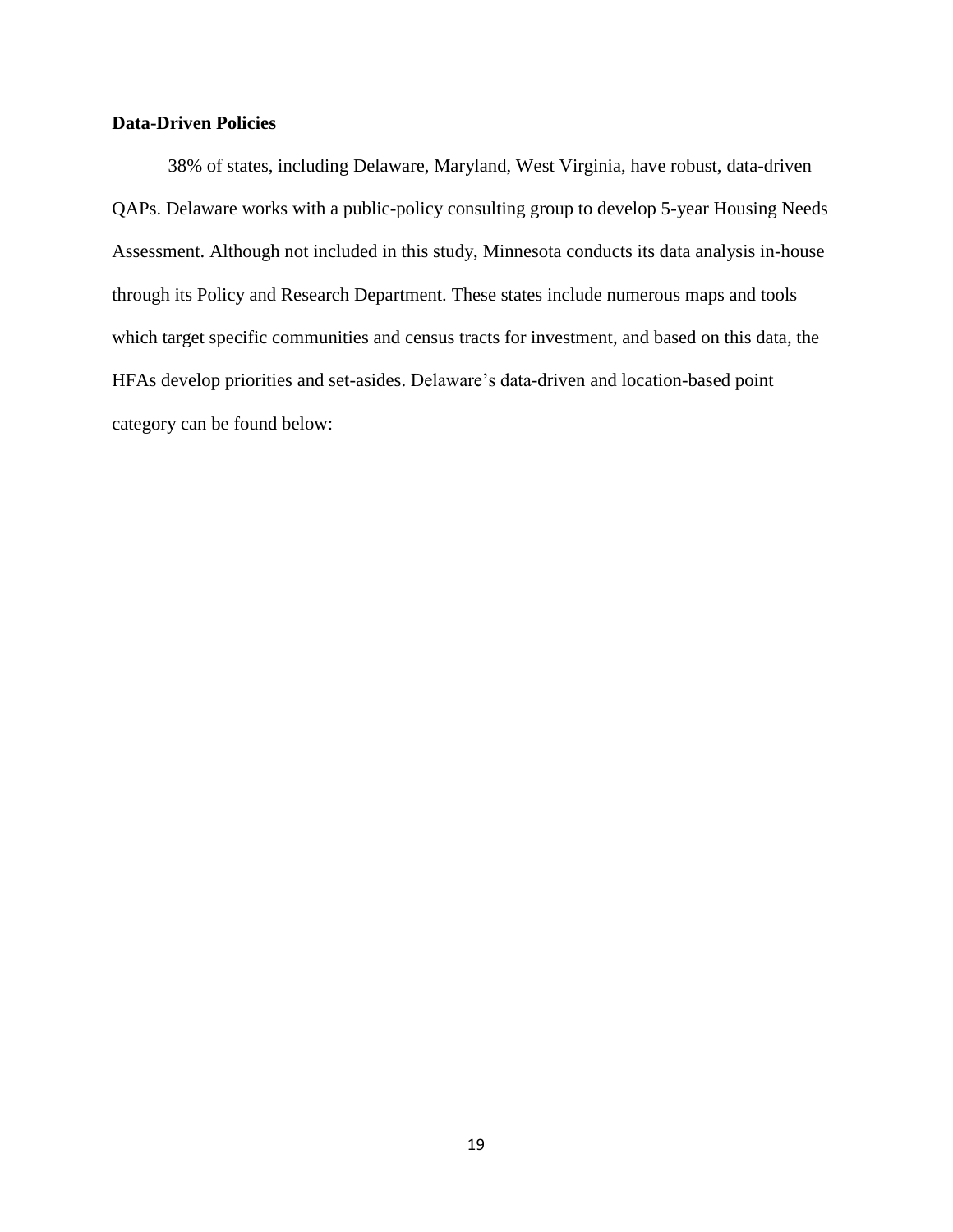#### **Promoting Balanced Housing Opportunities (5-10 points)**

In order to balance housing investments and encourage the creation of affordable housing opportunities within the State of Delaware in areas that contain little or no affordable housing, but which may offer economic opportunity, proximity to the workplace, high performing schools, or supportive infrastructure, points will be awarded to developments that are in Areas of Opportunity. Developments can be Preservation or New Creation. Points will be awarded as follows:

| <b>Points</b> | % of Units Located in Area of<br><b>Opportunity</b> |
|---------------|-----------------------------------------------------|
| 0             | 0%-49.9% of Total Units                             |
| 5             | 50%-99.9% of Total Units                            |
| 10            | 100% of Total Units                                 |

DSHA has defined areas of the State as follows:

- Distressed 'Racially/Ethnically Concentrated Areas of Poverty'<sup>\*1</sup>, Delaware Market Areas G  $\bullet$ and H<sup>\*2</sup> OR Wilmington Market Areas F, G, and H<sup>\*3</sup>, Downtown Development Districts, and isolated Rural Communities. These areas are where sustainable long-term homeownership opportunities should be supported. These are the same areas where development that furthers highly-concentrated areas of minorities or poverty should be limited.
- Stable Delaware Market Areas D, E, and  $F^2$  OR Wilmington Market Areas C, D, and  $E^{\ast 3}$ . These areas are where a balance of market rate and subsidized housing should be supported.
- Areas of Opportunity Delaware Market Areas A, B, and  $C^2$  OR Wilmington Market Areas A and B<sup>\*3</sup> and/or areas where students are attending schools achieving a proficiency level<sup>\*4</sup> of 90% or higher. These are strong, high-value markets where new affordable housing opportunities should be supported.
- \*<sup>1</sup> As defined by U.S. Department of Housing and Urban Development
- \*<sup>2</sup> As identified in *Delaware Housing Needs Assessment*, 2015 2020
- \*<sup>3</sup> As identified in that Wilmington Market Valuation Analysis, developed by the Reinvestment Fund in 2015
- \*4 School Attendance Boundary Information System (SABINS), 2012. Values are percentile ranked and range from 0 to 100; the higher the score, the higher the quality of the school system in a neighborhood.

DSHA maps that include all defined areas are available under Balance Housing Opportunities Maps at the following link:

http://delaware.maps.arcgis.com/apps/webappviewer/index.html?id=e93dabfce6af4a94870111a1489bb1b0

(2017, p. 49-50). Data driven policies like Delaware's utilize census tracts to define opportunity

areas, which provides a more realistic view of urban geographies than simply using municipal or

county boundaries.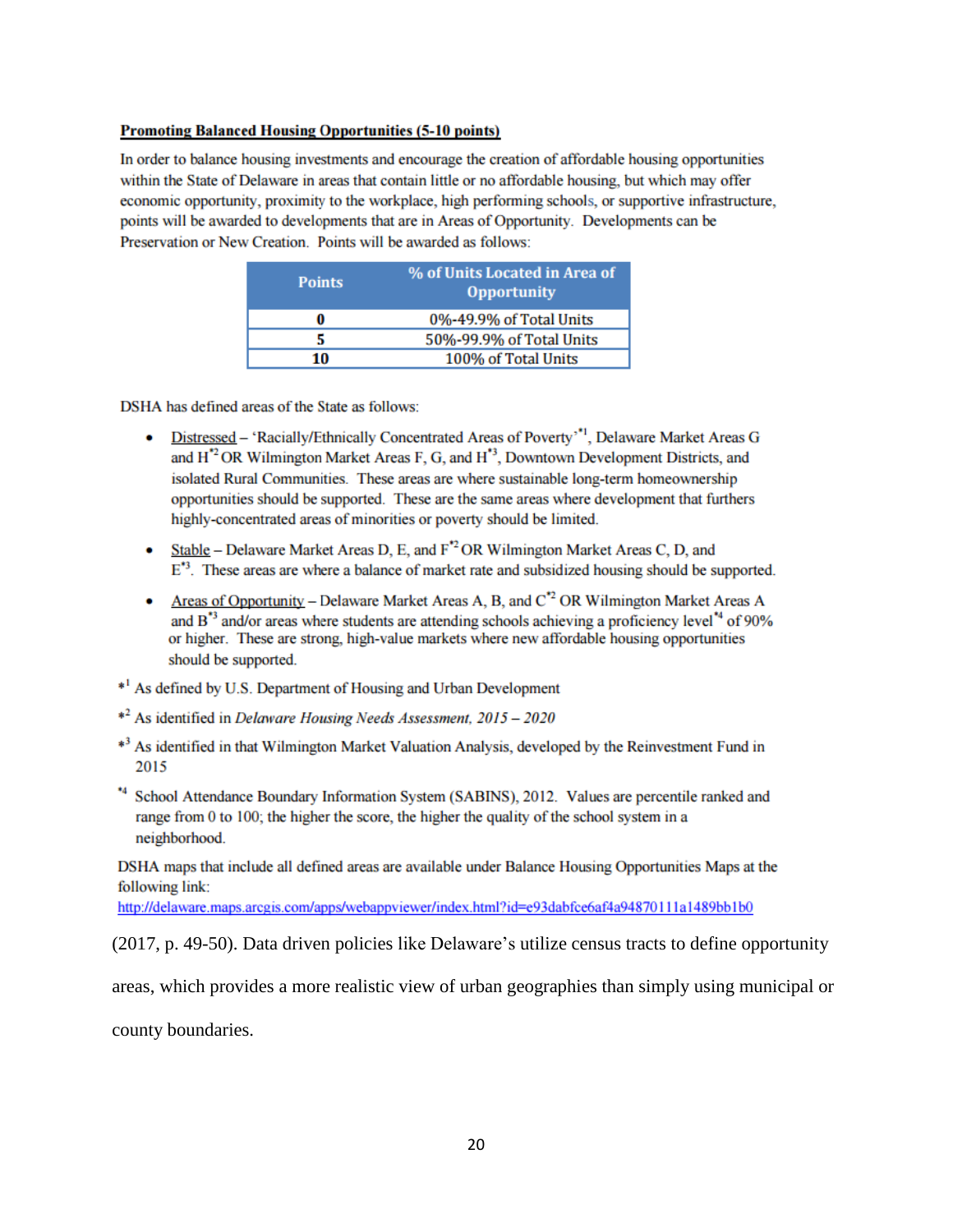Surprisingly, Ohio—a state that does not provide LIHTC housing in its largest lowpoverty areas—does seem to have a highly data driven QAP. Each year, the Office of Affordable Housing Research and Strategic Planning conducts an Ohio Housing Needs Assessment about affordability, housing-cost burdens, occupancy, population growth/decline, etc. Although this informs much of the state's QAP, it seems that most of the analysis is done at a county level instead of a census tract level, like with the Delaware, Maryland, and Minnesota QAPs. Counties can have considerable differences within their borders, particularly in urban areas. This finding therefore indicates that census tract level analysis leads to better outcomes than a county-level strategic focus.

#### **Minimal Cost-Containment Incentives**

Finally, 88% of QAPs that have been the most successful at providing LIHTC housing in low-poverty communities have minimal point categories for cost-containment measures. Costcontainment measures are point categories or threshold requirements that focus on minimizing the cost of developments with the goal of keeping costs reasonable and to more efficiently allocate a limited financial resource. Unlike other states that encourage low-cost developments (often through tax-credits per unit or tax-credits per bedroom) by distributing points competitively between projects, the QAPs from the most successful states either do not have a cost-containment point category (Missouri, Arkansas, and North Dakota), provide comparatively few points for lower-cost developments (Delaware), or simply provide a threshold for projects to meet. These states do not have competitive cost-containment measures that allocate points based on how each project compares to the other projects in that funding round.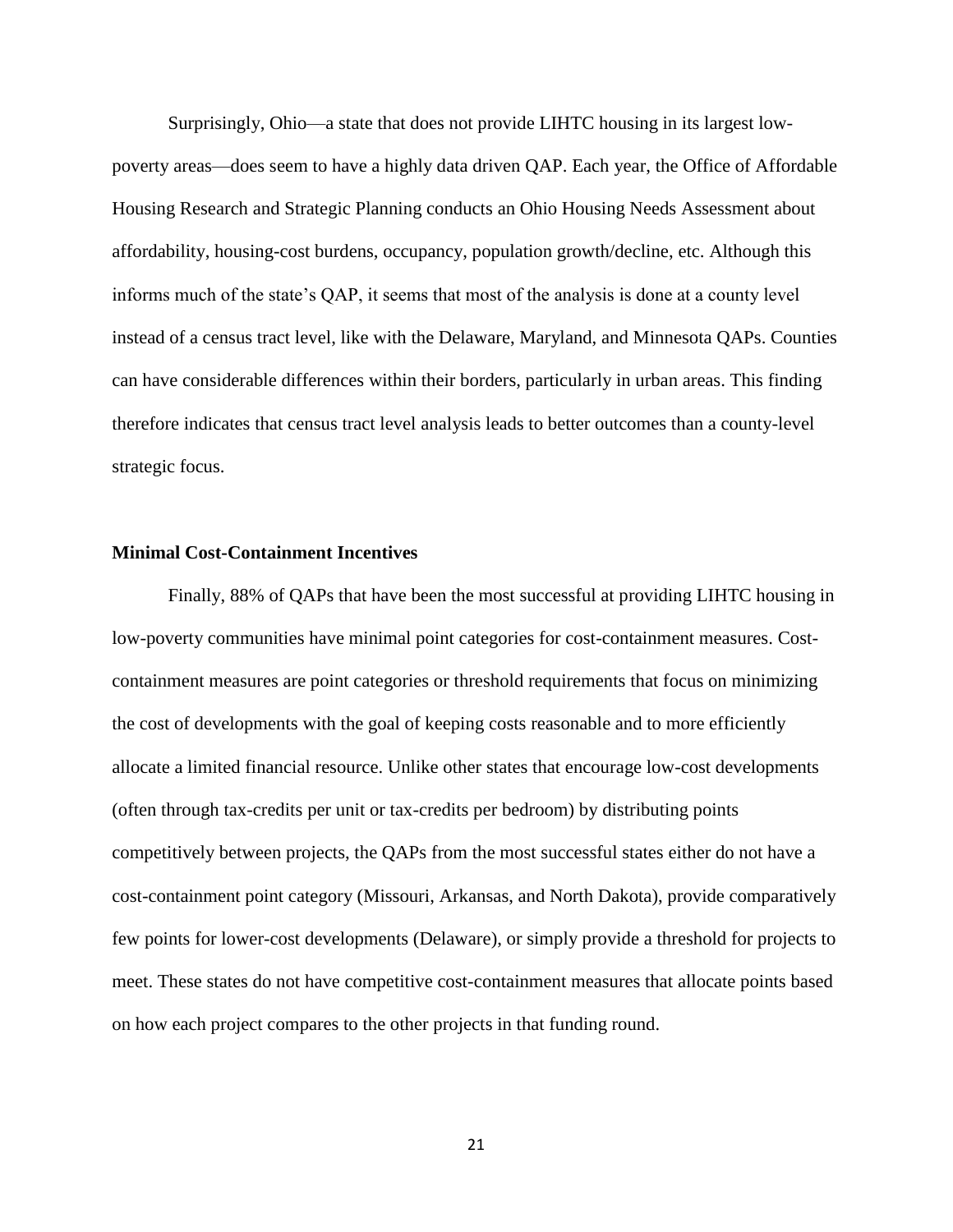States that do not have LIHTC in low-poverty areas often encourage cost-containment through competitive point categories. For example, the QAP from New Mexico distributes 20% of its necessary points to proposals that meet its cost-containment measures. Another notable example is Ohio, which has different funding limits and cost-containment measures for urban and non-urban counties and requires projects score at least 80 points, 20 of which are available through cost-containment measures. Suburban counties are considered non-urban and are only allowed to apply for \$800,000 in LIHTC, compared to urban counties which can apply for \$1,000,000. However, suburban land-acquisition costs are often as expensive, or even more expensive, as those in urban areas. Suburban developments must compete with rural developments (with lower land-acquisition costs than either urban or suburban sites) in the costcontainment point categories, which likely makes these projects significantly less competitive in scoring. Due to these funding limitations, developers may not be able to make suburban deals work financially, and those that do make financial sense may not be able to score high enough in the cost-containment categories to remain competitive.

### **Additional Factors**

A 2016 study conducted by the U.S. Government Accountability Office found that over half of all QAPs do not meet the requirements of Section 42 of the Internal Revenue Code because these documents do not explicitly state the selection criteria and preferences that determine the allocation of credits (p. 2). Both Vermont and New York's QAPs did not provide clear definitions or point criteria, and were found to not have any LIHTC housing in large, lowpoverty communities. Although New York does provide points for opportunity areas and proximity to transit, their QAP does not explicitly define these categories. Developers must show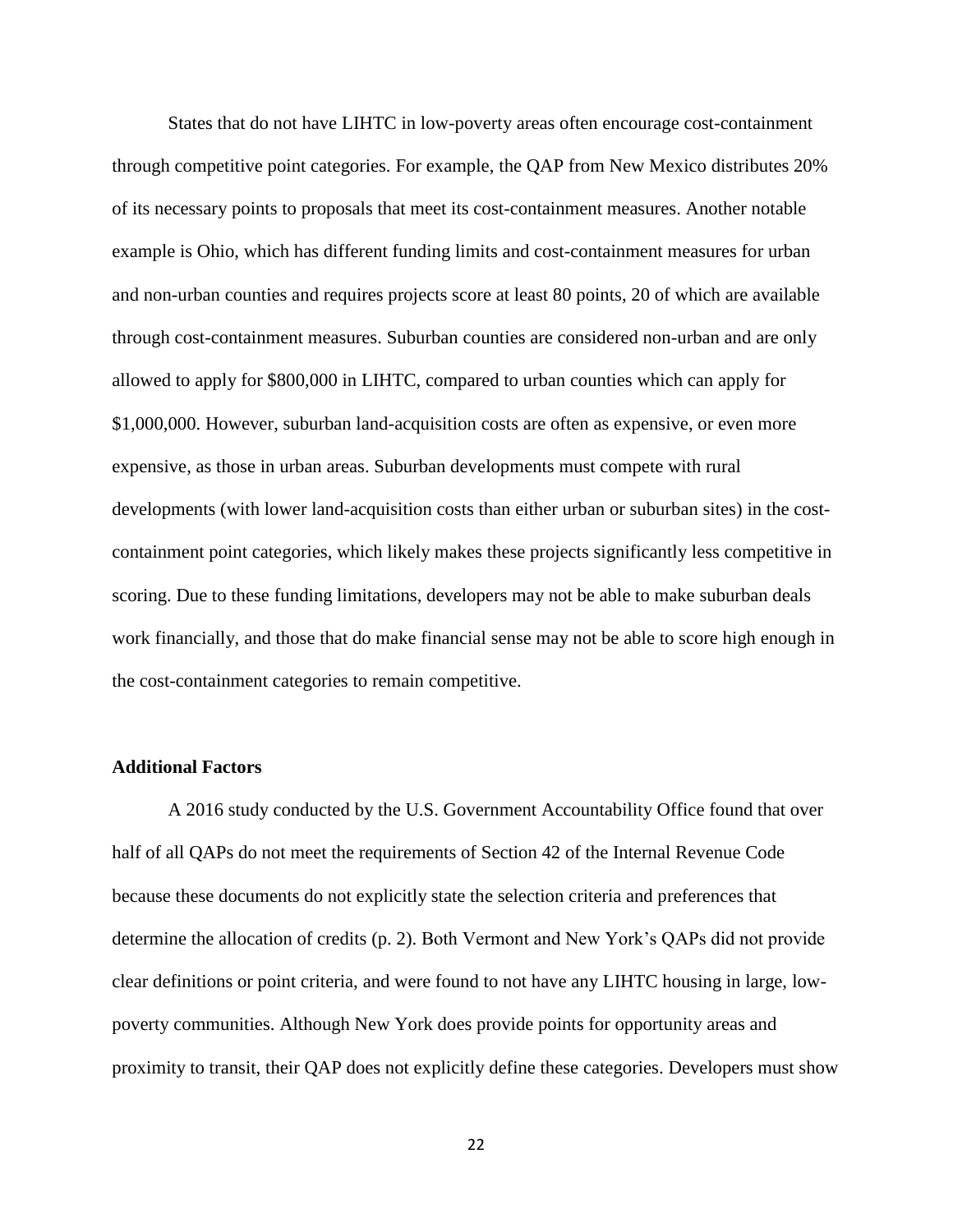that the projects are in "close proximity to public transportation, [are] located in a community with a low incidence of crime, [and are] serviced by high performing schools..." (2013, p.19) but there are no definitions to determine these categories. What is "close" proximity to transit? How are "high performing schools" measured and defined?

Finally, the study found that many QAPs, including Nevada's, require letters of support from local units of government or have point categories that incentivize receiving such support. This practice may cause fair housing issues insofar as requiring local support or recommendation could potentially have a "discriminatory influence on the location of affordable housing" (GAO, 2016, p. 2). In many communities, affordable housing is a tremendously contentious issue and requiring local support can give great power to NIMBY (Not in My Back Yard) opposition. Residents may not support market-rate multi-family projects—let alone subsidized housing thereby confining such developments to communities with elected officials who are willing to support a potentially politically controversial project.

#### **Conclusion**

Developers closely consider point categories when selecting sites and planning new LIHTC housing, often finely tuning their projects in order to meet states' QAP criteria to receive funding. This therefore gives HFAs significant power and responsibility in influencing the location of LIHTC developments. But even as developers succeed in meeting the necessary QAP point thresholds for LIHTC funding, few HFAs have successfully encouraged these same developers to propose and build LIHTC housing in low-poverty, high-opportunity areas. And indeed, without deliberate planning, data analysis, and location-based point-categories, it is nearly impossible for HFAs to encourage affordable housing in these highest opportunity areas.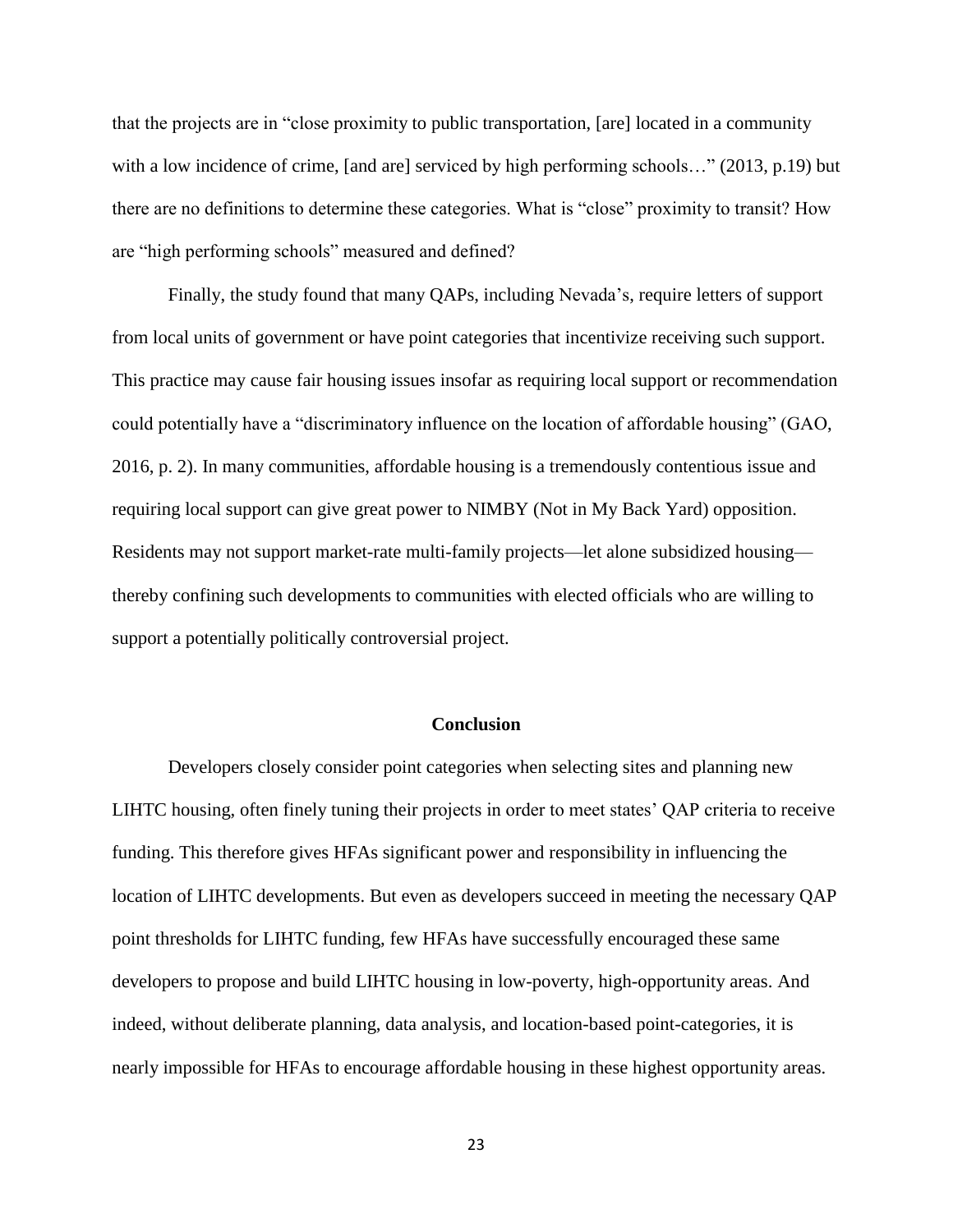Ultimately, however, it should be noted that the focus of this research is not to argue that HFAs should never invest in high-poverty, minority communities. In fact, strategic investments in these locations can have a transformative impact on neighborhoods. But low-income residents have the right to real and meaningful choices in their housing options. Without a significant shift in affordable housing policies, particularly QAPs which control the largest funding source for affordable housing, HFAs will continue to invest in housing policies that unintentionally segregate and perpetuate cycles of poverty.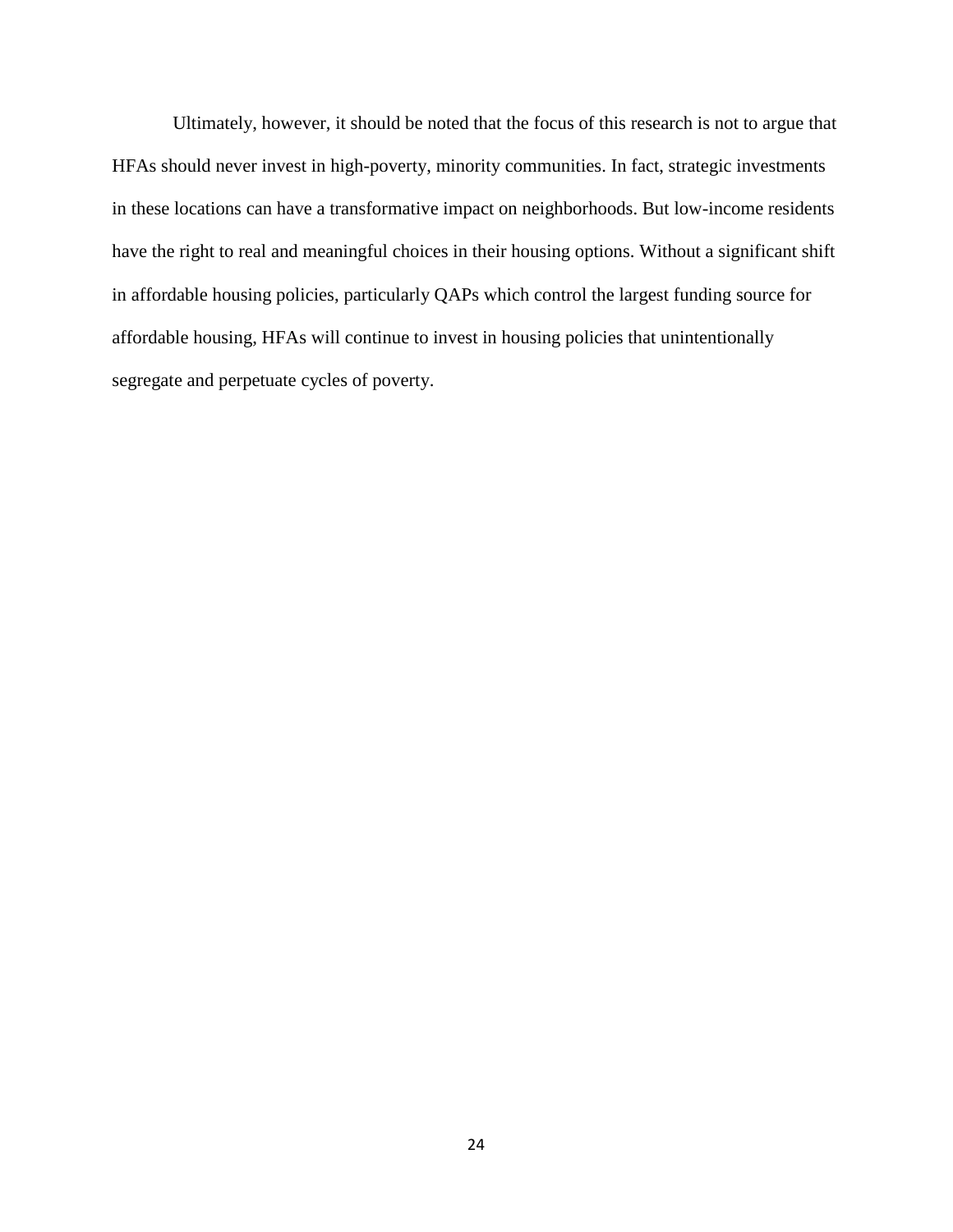### **References**

- (2004). Civil Rights Mandates in the Low Income Housing Tax Credit (LIHTC) Program. *Poverty & Race Research Action Council and Lawyers Committee for Civil Rights.*  Retrieved from: http://www.prrac.org/pdf/crmandates.pdf
- (2013, Nov.). Low-Income Housing Credit Qualified Allocation Plan. Division of Housing and Community Renewal. *State of New York Homes and Community Renewal.* Retrieved from http://www.nyshcr.org/Publications/QAP/LIHC-QAP-2013.pdf
- (2015, Sept. 10). Allocation Plan: Federal Housing Credit Program. *Vermont Housing Finance Agency.* Retrieved from https://www.novoco.com/sites/default/files/ atoms/files/vermont\_2016\_final\_qap\_100715.pdf
- (2015, Nov. 10) Texas Department of Housing & Community Affairs v. Inclusive Community Project, Inc. *Harvard Law Review.* Retrieved from: http://harvardlawreview.org/2015/11/texas-department-of-housing-community-affairs-vinclusive-communities-project/
- (2015, Dec. 18). Low Income Housing Tax Credit Program Qualified Allocation Plan 2016. *State of Nevada Department of Business & Industry Housing Division.* Retrieved from https://www.novoco.com/sites/default/files/atoms/files/nevada\_2016\_final\_qap\_011316. pdf
- (2016, Jan. 1). State of New Mexico Housing Tax Credit Program Qualified Allocation Plan. *New Mexico Mortgage Finance Authority.* Retrieved from https://www.novoco.com/sites/default/files/atoms/files/new\_mexico\_2016\_final\_qap\_01 0116.pdf
- (2016, May). Low-Income Housing Tax Credit: Some Agency Practices Raise Concerns and IRS Could Improve Noncompliance Reporting and Data Collection. *United States Government Accountability Office.* Retrieved from: http://www.gao.gov/assets/680/677056.pdf
- (2016, May 27). 2017 Qualified Allocation Plan for MHDC Multifamily Programs. *Missouri Housing Development Commission.* Retrieved from: http://www.mhdc.com/rental\_production/2017\_fy\_items/FY2017\_QAP.pdf
- (2016, Aug. 9). Maryland Qualified Allocation Plan. *Maryland Department of Housing and Community Development.* Retrieved from: http://dhcd.maryland.gov/Housing Development/Documents/lihtc/Final%202016%20MD%20QAP%20Signed%20by%20G overnor%208-9-16.pdf
- (2016, Sept.). 2016-2017 Qualified Allocation Plan. *Ohio Housing Finance Agency.* Retrieved from https://www.novoco.com/sites/default/files/atoms/files/ ohio\_2017\_final\_qap\_090116.pdf
- (2017, Jan. 3). State of Delaware 2017 Low Income Housing Tax Credits: Qualified Allocation Plan. *Delaware State Housing Authority.* Retrieved from: http://www.destatehousing.com/Developers/lihtc/2017/2017\_qap.pdf
- (2017, Jan. 20). 2017 Low-Income Housing Tax Credit Program Qualified Allocation Plan for the State of Idaho. *Idaho Housing and Finance Association.* Retrieved from: https://www.idahohousing.com/documents/2017-qap-final.pdf
- (2017, Feb. 17). Affordable Housing Tax Credits, HOME Funds & National Housing Trust Funds. *Nebraska Investment Finance Authority.* Retrieved from http://nifa.org/downloads/2017amendedlihtcapp.pdf
- Bookbinder, S., Buchanan, A., Daniel, T., Hooks, J., Parker, S., & Tegeler, P. (2008). Building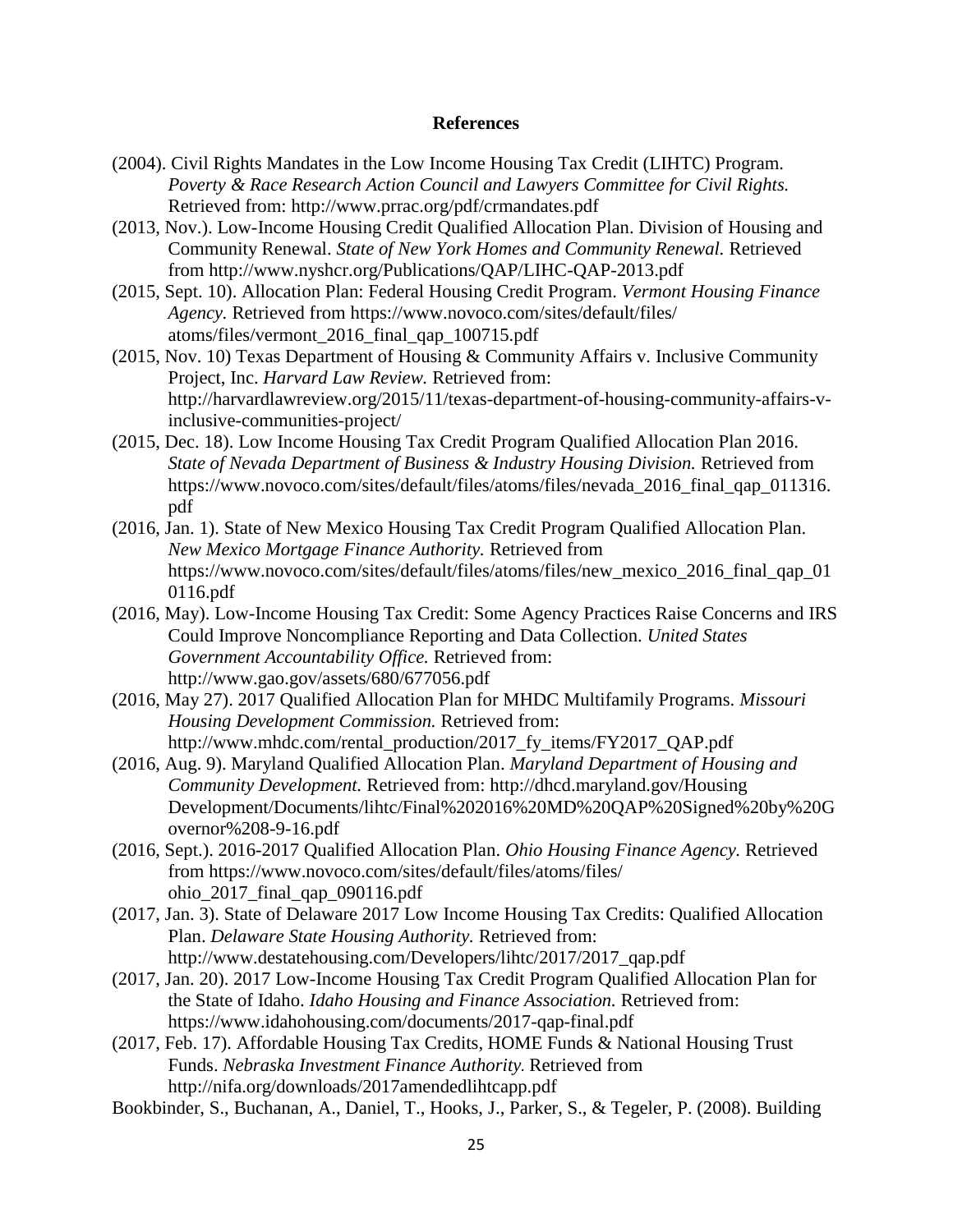Opportunity: Civil Rights Best Practices in the Low Income Housing Tax Credit Program. *Poverty & Race Research Action Council Lawyers' Committee for Civil Rights Under Law.* Retrieved from http://www.prrac.org/pdf/2008-Best-Practices-final.pdf

- Deng, L. (2007). Comparing the Effects of Housing Vouchers and Low-Income Housing Tax Credits on Neighborhood Integration and School Quality. Retrieved from: http://houstontx.gov/housing/Comparing%20the%20effects%20of%20on%20Neighborho od%20integration%20and%20Schools.pdf
- Ellen, G.I., Horn, K.Kuai, Y., Pazuniak, R., & Williams M.D. (2015, April). Effects of QAP Incentives on the Location of LIHTC Properties. *U.S. Department of Housing and Urban Development Office of Policy Development and Research.* Retrieved from: https://www.novoco.com/sites/default/files/atoms/files/pdr\_qap\_incentive\_location\_lihtc \_properties\_050615.pdf
- Housing Credit Program Qualified Allocation Plan. *Arkansas Development Finance Authority.*  Retrieved from: adfa.arkansas.gov/Websites/adfa/images/LIHTC\_Docuemnts/ LIHTC\_2016/Qualified\_Allocation\_Plan.pdf
- Khadduri, J. (2013). Creating Balance in the Locations of LIHTC Developments: The Role of Qualified Allocation Plans. *Poverty & Race Research Action Council.* Retrieved from http://www.abtassociates.com/AbtAssociates/files/0b/0b6a09dc-9a26-480d-9066 bc98a18e6fac.pdf
- Kneebone, E. & Holmes, N. (2016, March 31). U.S. Concentrated Poverty in the Wake of the Great Recession. *Brookings Institution.* Retrieved from: https://www.brookings.edu/research/u-s-concentrated-poverty-in-the-wake-of-the-greatrecession/
- Long, J. (2010). The Low-Income Housing Tax Credit in New Jersey: New Opportunities to Deconcentrate Poverty Through the Duty to Affirmatively Further Fair Housing. *New York University Annual Survey of American Law, 66.* Retrieved from http://www.law.nyu.edu/sites/default/files/upload\_documents/NYU-Annual-Survey-66- 1-Long.pdf
- Oppenheimer, Sarah. (2015). Building Opportunity II: Civil Rights Best Practices in the Low Income Housing Tax Credit Program (2015 Update). *Poverty & Race Research Action Council.* Retrieved from http://www.prrac.org/pdf/BuildingOpportunityII.pdf
- Rose, K. & Miller, T. (2016). Health Communities of Opportunity: An Equity Blueprint to Address America's Housing Challenges. *PolicyLink.* Retrieved from http://www.policylink.org/sites/default/files/HCO\_Web\_Only.pdf
- State of Minnesota Housing Tax Credit 2017 Qualified Allocation Plan (QAP). *Minnesota Housing Finance Agency.* Retrieved from: http://www.mnhousing.gov/wcs/ Satellite?c=Page&cid=1358905254471&pagename=External%2FPage%2FEXTStandard Layout
- Spotts, M. (2016). Giving Due Credit: Balancing Priorities in State Low-Income Housing Tax Credit Allocation Policies. *Enterprise Communities.* Retrieved from https://s3.amazonaws.com/KSPProd/ERC\_Upload/0101093.pdf
- West Virginia Housing Development Fund Low-Income Housing Tax Credit Program 2017 and 2018 Allocation Plan. *West Virginia Housing Development Fund.* Retrieved from https://www.wvhdf.com/sites/default/files/2017%20AND%202018%20ALLOCATION %20PLAN.pdf
- Wyoming Community Development Authority 2016 Affordable Housing Allocation Plan.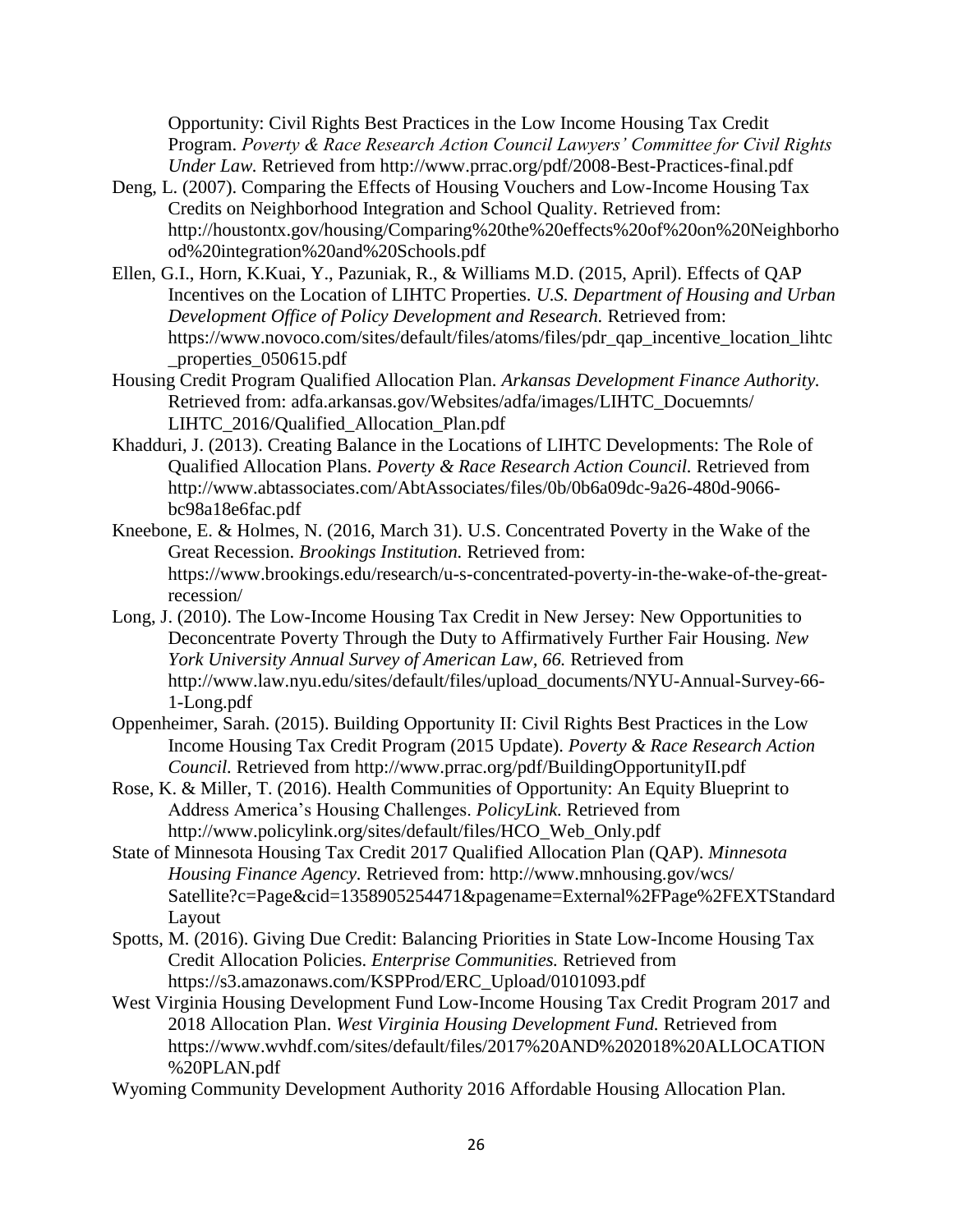*Wyoming Community Development Authority.* Retrieved from www.novoco.com/sites/ default/files/atoms/files/wyoming\_2016\_final\_qap\_033016.pdf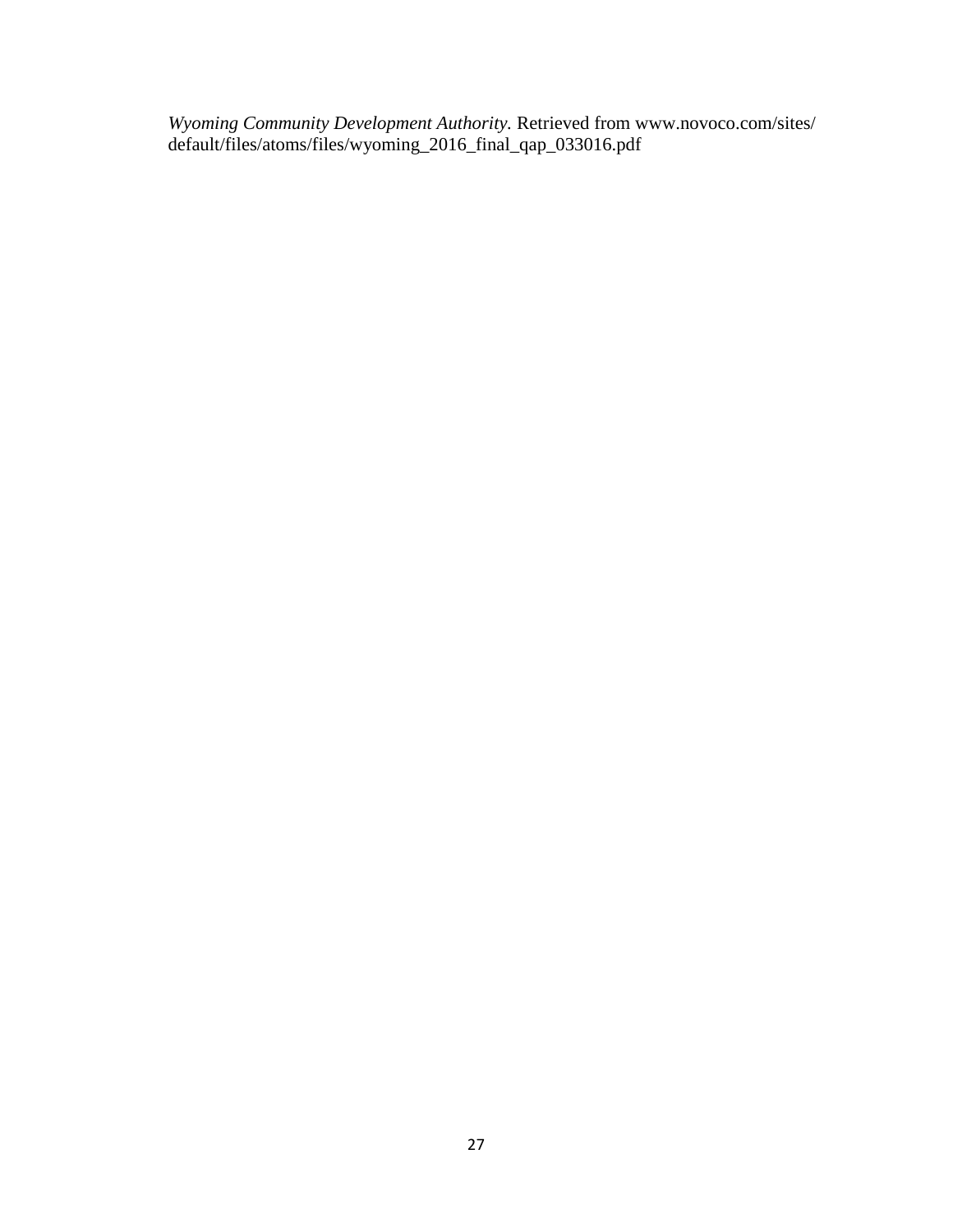| <b>State</b>   | <b>State Population</b> | <b>Number of LIHTC</b><br><b>Projects</b> | <b>Proportion of LIHTC</b><br><b>Projects to Population</b> |
|----------------|-------------------------|-------------------------------------------|-------------------------------------------------------------|
| Alabama        | 4830620                 | 777                                       | 0.00016                                                     |
| Alaska         | 733375                  | 96                                        | 0.00013                                                     |
| Arizona        | 6641928                 | 430                                       | 0.00006                                                     |
| Arkansas       | 2958208                 | 589                                       | 0.00020                                                     |
| California     | 38421464                | 3777                                      | 0.00010                                                     |
| Colorado       | 5278906                 | 559                                       | 0.00011                                                     |
| Connecticut    | 3593222                 | 332                                       | 0.00009                                                     |
| Delaware       | 926454                  | 141                                       | 0.00015                                                     |
| Florida        | 19645772                | 1307                                      | 0.00007                                                     |
| Georgia        | 10006693                | 1037                                      | 0.00010                                                     |
| Hawaii         | 1406299                 | 87                                        | 0.00006                                                     |
| Idaho          | 1616547                 | 234                                       | 0.00014                                                     |
| Illinois       | 12873761                | 1336                                      | 0.00010                                                     |
| Indiana        | 6568645                 | 1040                                      | 0.00016                                                     |
| Iowa           | 3093526                 | 652                                       | 0.00021                                                     |
| Kansas         | 2892987                 | 608                                       | 0.00021                                                     |
| Kentucky       | 4397353                 | 787                                       | 0.00018                                                     |
| Louisiana      | 4625253                 | 965                                       | 0.00021                                                     |
| Maine          | 1329100                 | 279                                       | 0.00021                                                     |
| Maryland       | 5930538                 | 708                                       | 0.00012                                                     |
| Massachusetts  | 6705586                 | 880                                       | 0.00013                                                     |
| Michigan       | 9900571                 | 1394                                      | 0.00014                                                     |
| Minnesota      | 5419171                 | 960                                       | 0.00018                                                     |
| Mississippi    | 2988081                 | 817                                       | 0.00027                                                     |
| Missouri       | 6045448                 | 1713                                      | 0.00028                                                     |
| Montana        | 1014699                 | 209                                       | 0.00021                                                     |
| Nebraska       | 1869365                 | 488                                       | 0.00026                                                     |
| Nevada         | 2798636                 | 271                                       | 0.00010                                                     |
| New Hampshire  | 1324201                 | 214                                       | 0.00016                                                     |
| New Jersey     | 8904413                 | 627                                       | 0.00007                                                     |
| New Mexico     | 2084117                 | 311                                       | 0.00015                                                     |
| New York       | 19673174                | 3254                                      | 0.00017                                                     |
| North Carolina | 9845333                 | 2026                                      | 0.00021                                                     |
| North Dakota   | 721640                  | 179                                       | 0.00025                                                     |
| Ohio           | 11575977                | 1853                                      | 0.00016                                                     |
| Oklahoma       | 3849733                 | 531                                       | 0.00014                                                     |
| Oregon         | 3939233                 | 662                                       | 0.00017                                                     |
| Pennsylvania   | 12779559                | 1719                                      | 0.00013                                                     |

# **Appendix A: All LIHTC Projects by State**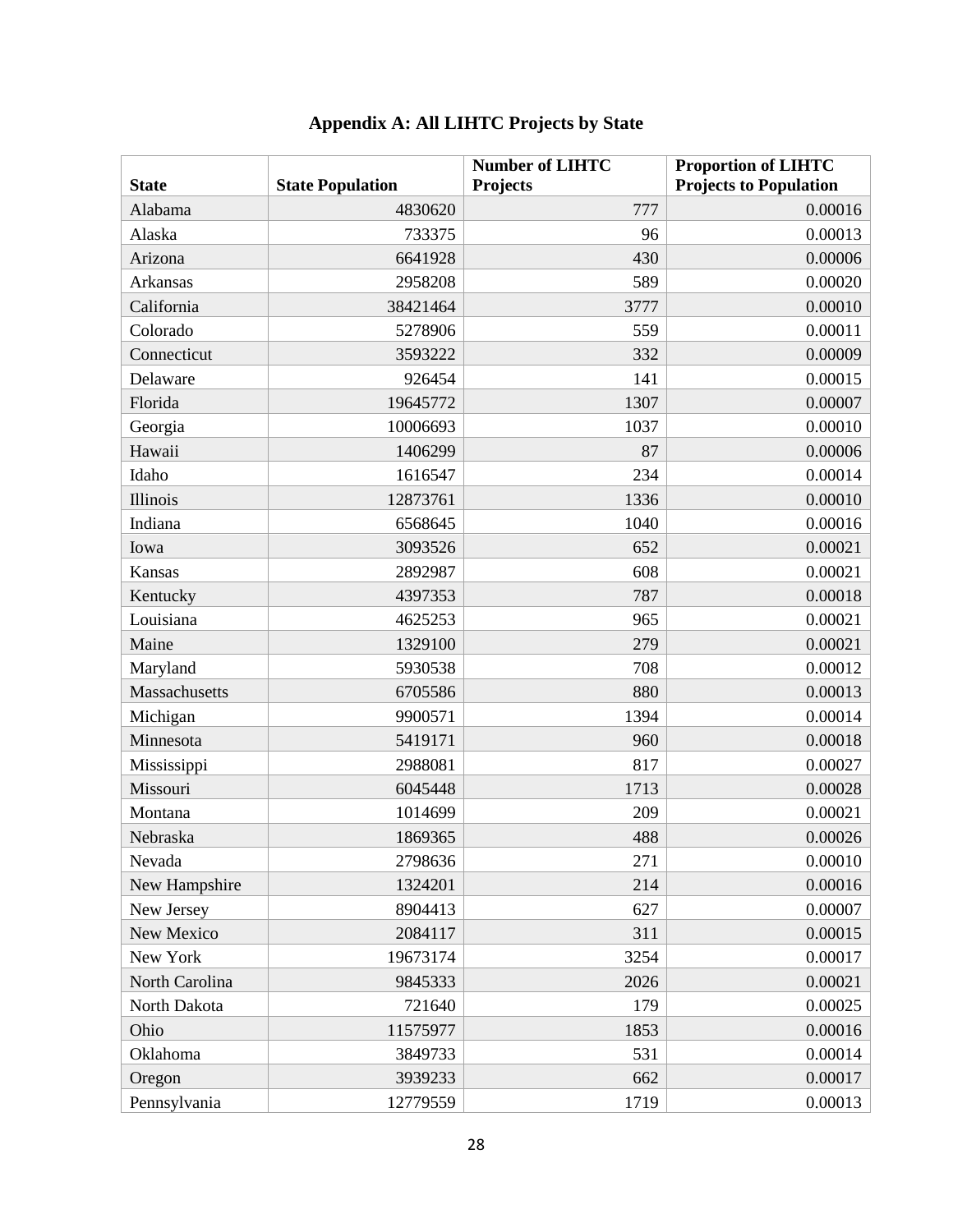| Rhode Island   | 1053661  | 167  | 0.00016 |
|----------------|----------|------|---------|
| South Carolina | 4777576  | 698  | 0.00015 |
| South Dakota   | 843190   | 273  | 0.00032 |
| Tennessee      | 6499615  | 956  | 0.00015 |
| Texas          | 26538614 | 2373 | 0.00009 |
| Utah           | 2903379  | 408  | 0.00014 |
| Vermont        | 626604   | 279  | 0.00045 |
| Virginia       | 8256630  | 1025 | 0.00012 |
| Washington     | 6985464  | 1052 | 0.00015 |
| West Virginia  | 1851420  | 290  | 0.00016 |
| Wisconsin      | 5742117  | 1080 | 0.00019 |
| Wyoming        | 579679   | 103  | 0.00018 |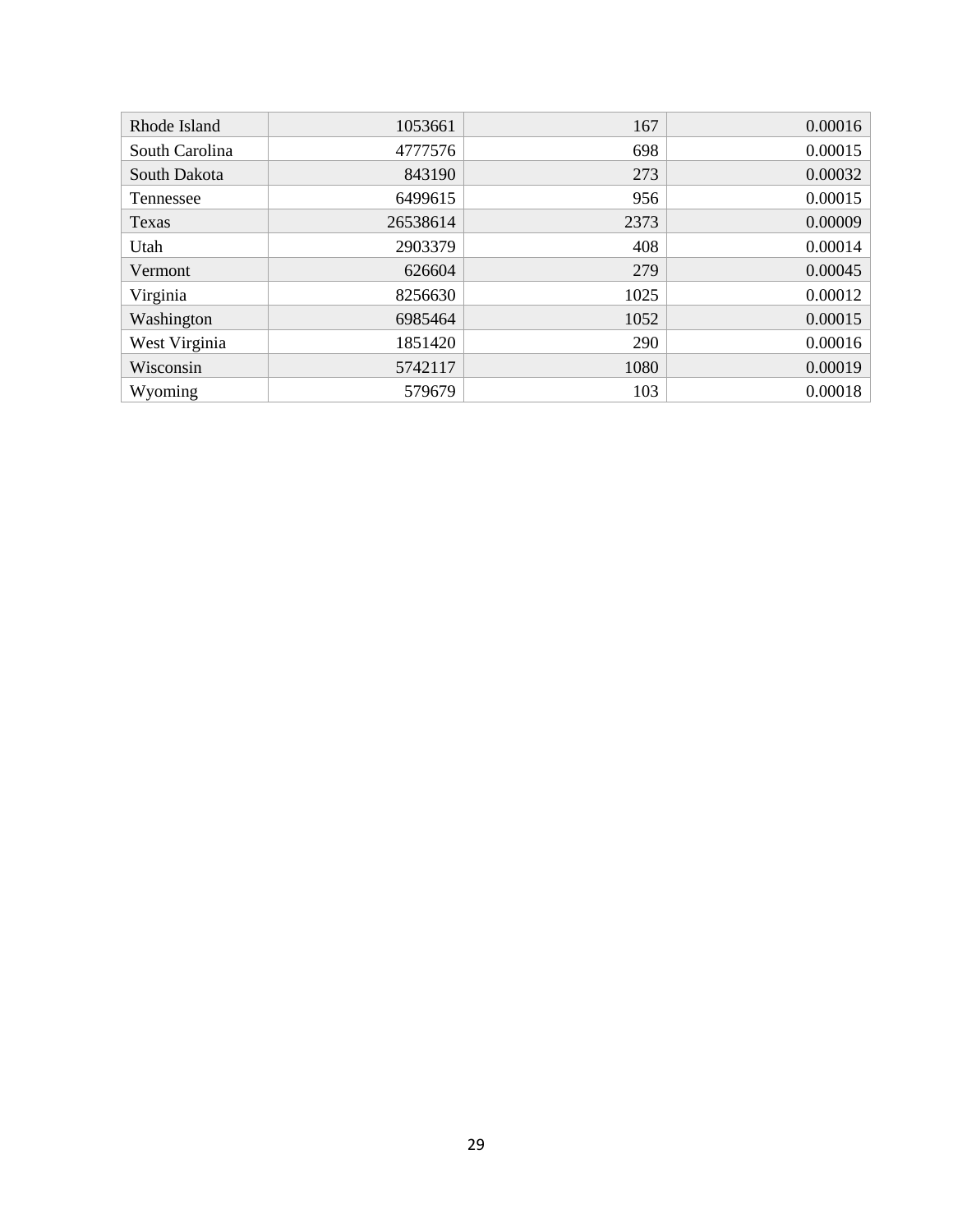# **Appendix B: All LIHTC Projects by Low-Poverty Municipalities**

|                                 |              | <b>Poverty</b> |            | <b>Number of LIHTC</b> | <b>LIHTC</b> projects per<br>capita in low-poverty | <b>Total Statewide</b><br><b>LIHTC</b> projects |
|---------------------------------|--------------|----------------|------------|------------------------|----------------------------------------------------|-------------------------------------------------|
| <b>City Name</b>                | <b>State</b> | Rate %         | Population | Projects per city      | municipalities                                     | per capita                                      |
| Hoover city, Alabama            | Alabama      | 6              | 83547      | $\overline{0}$         |                                                    |                                                 |
| Madison city, Alabama           | Alabama      | 6.7            | 45590      | 5                      |                                                    |                                                 |
| Vestavia Hills city, Alabama    | Alabama      | 4.3            | 34116      | $\overline{0}$         | 0.00003                                            | 0.00016                                         |
| Badger CDP, Alaska              | Alaska       | 4.5            | 21197      | $\Omega$               |                                                    |                                                 |
| Juneau city and borough, Alaska | Alaska       | 6.6            | 32531      |                        |                                                    |                                                 |
| Lakes CDP, Alaska               | Alaska       | 7.3            | 9028       | $\boldsymbol{0}$       | 0.00011                                            | 0.00013                                         |
| Catalina Foothills CDP, Arizona | Arizona      | 6              | 50940      | $\Omega$               |                                                    |                                                 |
| Gilbert town, Arizona           | Arizona      | 6.6            | 230781     | 3                      |                                                    |                                                 |
| Oro Valley town, Arizona        | Arizona      | 5.6            | 41965      | $\boldsymbol{0}$       | 0.00001                                            | 0.00006                                         |
| Bella Vista city, Arkansas      | Arkansas     | 4.8            | 27606      | $\Omega$               |                                                    |                                                 |
| Bentonville city, Arkansas      | Arkansas     | 7.7            | 40368      | 12                     |                                                    |                                                 |
| Bryant city, Arkansas           | Arkansas     | 4.1            | 19162      | 5                      | 0.00020                                            | 0.00020                                         |
| Yorba Linda city, California    | California   | 3.6            | 67033      | $\overline{4}$         |                                                    |                                                 |
| Cupertino city, California      | California   | 3.7            | 60171      | $\Omega$               |                                                    |                                                 |
| Dublin city, California         | California   | $\overline{4}$ | 52063      | 6                      |                                                    |                                                 |
| San Ramon city, California      | California   | 4.2            | 74571      |                        |                                                    |                                                 |
| Pleasanton city, California     | California   | 4.4            | 75009      |                        |                                                    |                                                 |
| Redondo Beach city, California  | California   | 4.7            | 67695      |                        |                                                    |                                                 |
| Folsom city, California         | California   | 4.7            | 74156      | 5                      |                                                    |                                                 |
| Palo Alto city, California      | California   | 5.4            | 66478      | 10                     |                                                    |                                                 |
| Mission Viejo city, California  | California   | 5.4            | 95979      | $\mathfrak{D}$         |                                                    |                                                 |
| Livermore city, California      | California   | 5.7            | 85286      |                        |                                                    |                                                 |
| Eastvale city, California       | California   | 5.9            | 56275      | 0                      |                                                    |                                                 |
| Walnut Creek city, California   | California   | 5.9            | 66799      |                        |                                                    |                                                 |
| Simi Valley city, California    | California   | 6.1            | 126103     | 8                      |                                                    |                                                 |
| Fremont city, California        | California   | 6.1            | 225221     | 17                     |                                                    |                                                 |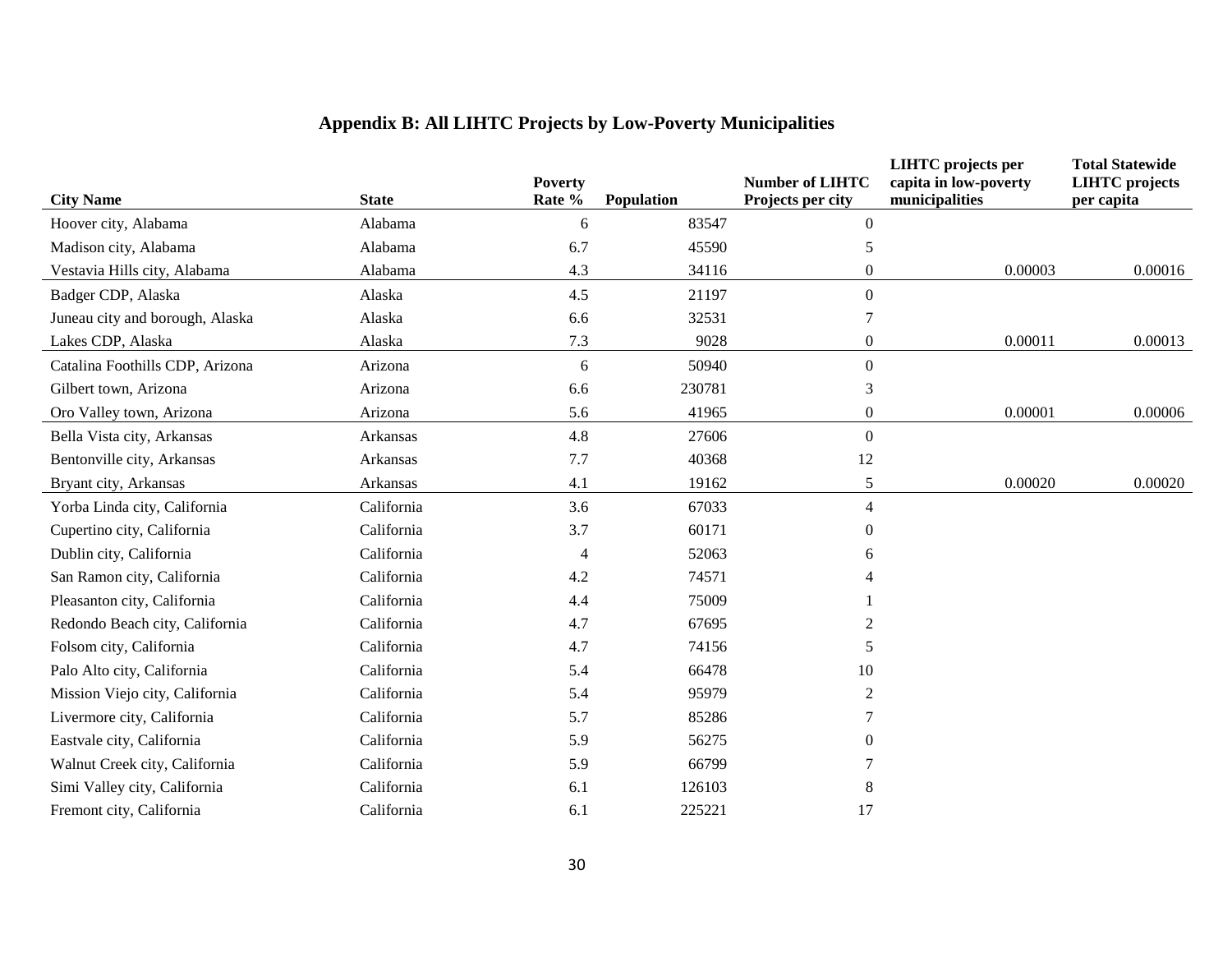| California<br>Camarillo city, California<br>Chino Hills city, California<br>California | 6.4<br>6.5 | 66445  |                  |         |         |
|----------------------------------------------------------------------------------------|------------|--------|------------------|---------|---------|
|                                                                                        |            |        |                  |         |         |
|                                                                                        |            | 76796  | $\boldsymbol{2}$ |         |         |
| Laguna Niguel city, California<br>California                                           | 6.6        | 64825  | $\Omega$         |         |         |
| Diamond Bar city, California<br>California                                             | 7          | 56471  | $\theta$         |         |         |
| California<br>Temecula city, California                                                |            | 107153 | 5                |         |         |
| California<br>Torrance city, California                                                |            | 147589 | 3                |         |         |
| California<br>Newport Beach city, California                                           | 7.1        | 86911  | 2                |         |         |
| California<br>Brentwood city, California                                               | 7.3        | 55490  | 8                |         |         |
| California<br>Castro Valley CDP, California                                            | 7.4        | 62044  | 2                |         |         |
| Lake Forest city, California<br>California                                             | 7.4        | 79928  | 0                |         |         |
| Sunnyvale city, California<br>California                                               | 7.5        | 148178 |                  |         |         |
| California<br>San Mateo city, California                                               | 7.6        | 101335 | 6                |         |         |
| California<br>Novato city, California                                                  | 7.7        | 54133  |                  |         |         |
| California<br>Santee city, California                                                  | 7.8        | 56255  | 2                |         |         |
| California<br>South San Francisco city, California                                     | 7.8        | 66217  | 5                |         |         |
| California<br>Mountain View city, California                                           | 7.8        | 77973  | 12               |         |         |
| California<br>Hacienda Heights CDP, California                                         | 7.9        | 55158  | $\overline{2}$   |         |         |
| Lakewood city, California<br>California                                                | 7.9        | 81173  |                  | 0.00005 | 0.00010 |
| Highlands Ranch CDP, Colorado<br>Colorado                                              | 3.6        | 104432 | $\overline{2}$   |         |         |
| Centennial city, Colorado<br>Colorado                                                  | 5          | 106604 | 0                |         |         |
| Castle Rock town, Colorado<br>Colorado                                                 | 5.2        | 52143  | 5                |         |         |
| Broomfield city, Colorado<br>Colorado                                                  | 6.5        | 60699  | 3                | 0.00003 | 0.00011 |
| Milford city (balance), Connecticut<br>Connecticut                                     | 6.7        | 51643  |                  |         |         |
| Stratford CDP, Connecticut<br>Connecticut                                              | 7.9        | 52316  | $\mathbf{0}$     |         |         |
| Shelton city, Connecticut<br>Connecticut                                               | 5.1        | 40783  | $\boldsymbol{0}$ | 0.00001 | 0.00009 |
| Middletown town, Delaware<br>Delaware                                                  | 5.4        | 19744  | 5                |         |         |
| Glasgow CDP, Delaware<br>Delaware                                                      | 6.5        | 14640  | $\boldsymbol{0}$ |         |         |
| Hockessin CDP, Delaware<br>Delaware                                                    | 2.8        | 13230  | $\theta$         | 0.00011 | 0.00015 |
| The Villages CDP, Florida<br>Florida                                                   | 4.8        | 66083  | $\mathbf{0}$     |         |         |
| Florida<br>Palm Beach Gardens city, Florida                                            | 6.5        | 50977  |                  |         |         |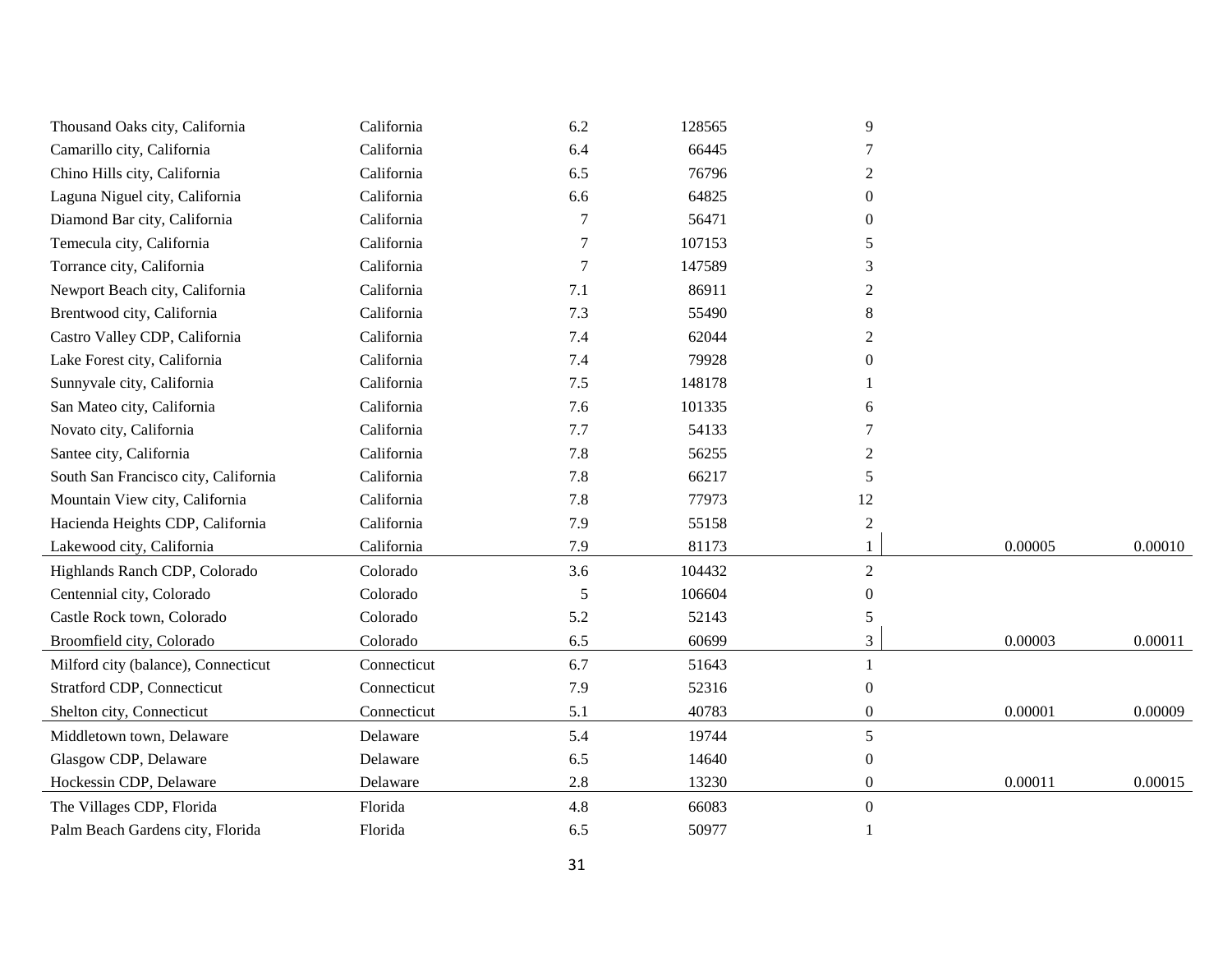| Weston city, Florida                 | Florida  | 7.2     | 68423  |                  |          |          |
|--------------------------------------|----------|---------|--------|------------------|----------|----------|
| Coral Gables city, Florida           | Florida  | 7.6     | 50059  | $\boldsymbol{0}$ | 0.00001  | 0.00007  |
| Johns Creek city, Georgia            | Georgia  | 4.7     | 82203  |                  |          |          |
| Alpharetta city, Georgia             | Georgia  | 6.4     | 62054  |                  |          |          |
| Milton city, Georgia                 | Georgia  | 5.2     | 35799  | 0                | 0.00001  | 0.00010  |
| East Honolulu CDP, Hawaii            | Hawaii   | 3.9     | 48092  | $\boldsymbol{0}$ |          |          |
| Pearl City CDP, Hawaii               | Hawaii   | 5.7     | 47021  | 4                |          |          |
| Kailua CDP (Honolulu County), Hawaii | Hawaii   | 5.1     | 38722  | 5                | 0.000067 | 0.000062 |
| Eagle city, Idaho                    | Idaho    | 5.1     | 21863  | 1                |          |          |
| Hayden city, Idaho                   | Idaho    | 5.9     | 13749  | 3                |          |          |
| Hailey city, Idaho                   | Idaho    | 7.6     | 8002   | 9                | 0.00030  | 0.00014  |
| Arlington Heights village, Illinois  | Illinois | 4.6     | 75802  | $\boldsymbol{0}$ |          |          |
| Naperville city, Illinois            | Illinois | 4.8     | 145058 | 7                |          |          |
| Orland Park village, Illinois        | Illinois | 5.1     | 58273  |                  |          |          |
| Hoffman Estates village, Illinois    | Illinois | 5.2     | 52271  |                  |          |          |
| Mount Prospect village, Illinois     | Illinois | 5.2     | 54710  | $\mathfrak{D}$   |          |          |
| Schaumburg village, Illinois         | Illinois | 6       | 74559  |                  |          |          |
| Wheaton city, Illinois               | Illinois | 6.9     | 53585  | $\overline{0}$   |          |          |
| Des Plaines city, Illinois           | Illinois | $7.4\,$ | 58930  | $\boldsymbol{0}$ | 0.00002  | 0.00009  |
| Fishers town, Indiana                | Indiana  | 3.2     | 83177  |                  |          |          |
| Carmel city, Indiana                 | Indiana  | 3.9     | 85367  |                  |          |          |
| Noblesville city, Indiana            | Indiana  | 6.9     | 58013  | 8                | 0.00004  | 0.00016  |
| Ankeny city, Iowa                    | Iowa     | 7.8     | 51489  | 6                |          |          |
| Marion city, Iowa                    | Iowa     | 6.6     | 36311  | 3                |          |          |
| Urbandale city, Iowa                 | Iowa     | 5.9     | 42099  |                  | 0.00008  | 0.00021  |
| Overland Park city, Kansas           | Kansas   | 5.9     | 181464 | 15               |          |          |
| Lenexa city, Kansas                  | Kansas   | 6.4     | 50412  | 5                |          |          |
| Olathe city, Kansas                  | Kansas   | 6.9     | 131508 | 18               |          |          |
| Shawnee city, Kansas                 | Kansas   | 7.5     | 64125  | 6                | 0.00010  | 0.00021  |
| Jeffersontown city, Kentucky         | Kentucky | 7.8     | 26953  | $\overline{0}$   |          |          |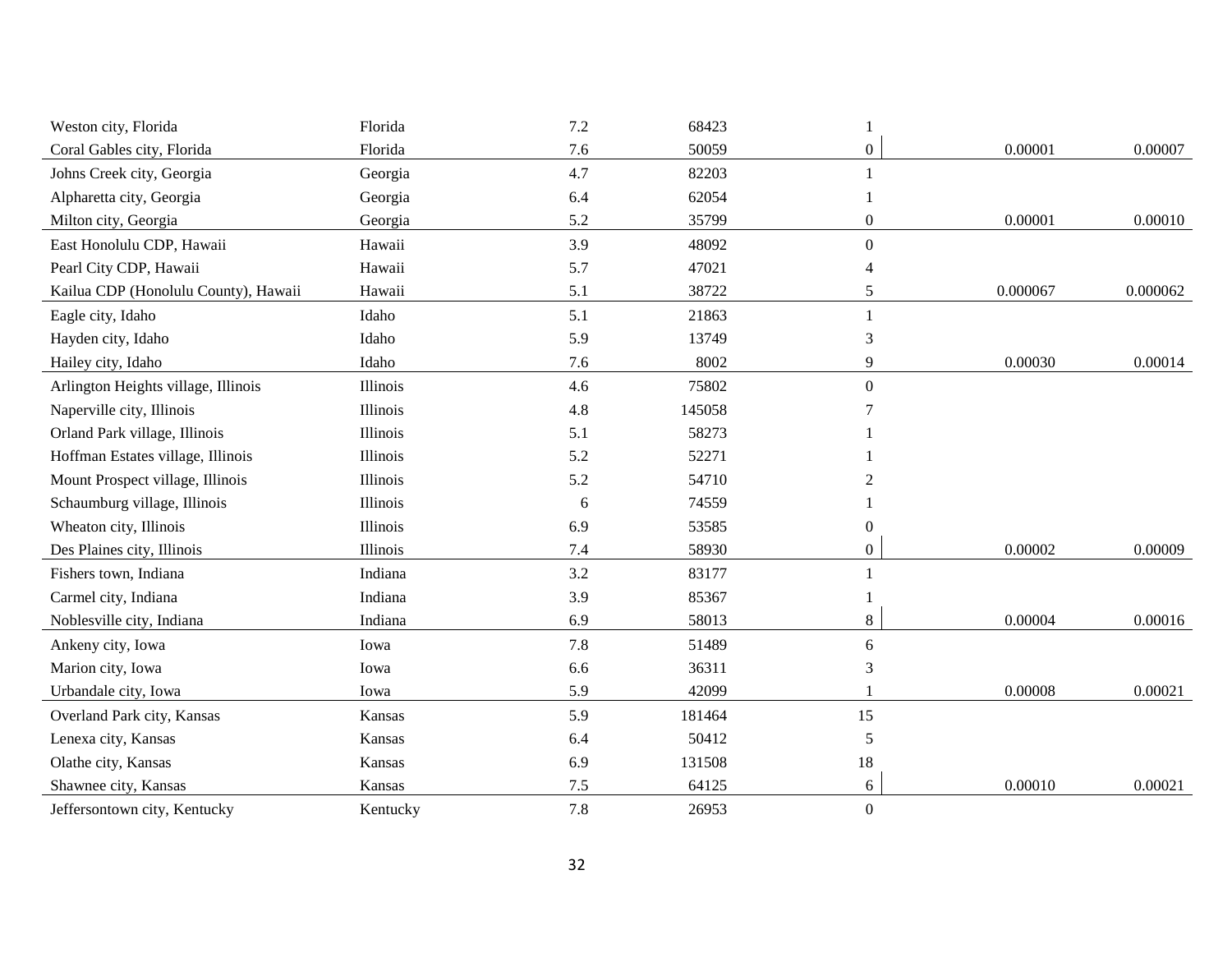| Fort Thomas city, Kentucky        | Kentucky      | 7.9            | 16326  |                |         |         |
|-----------------------------------|---------------|----------------|--------|----------------|---------|---------|
| Francisville CDP, Kentucky        | Kentucky      | 1.4            | 9315   | $\overline{0}$ | 0.00002 | 0.00018 |
| Central city, Louisiana           | Louisiana     | 6.7            | 27768  | $\Omega$       |         |         |
| Prairieville CDP, Louisiana       | Louisiana     | 7.4            | 29721  |                |         |         |
| Shenandoah CDP, Louisiana         | Louisiana     | 4.8            | 18874  | $\overline{0}$ | 0.00001 | 0.00021 |
| Gorham CDP, Maine                 | Maine         | $\overline{7}$ | 6445   | $\overline{0}$ |         |         |
| Yarmouth CDP, Maine               | Maine         | 7.6            | 5628   | $\theta$       |         |         |
| Kennebunk CDP, Maine              | Maine         | 6.5            | 5621   | 4              | 0.00023 | 0.00021 |
| Bethesda CDP, Maryland            | Maryland      | 2.7            | 62102  | 4              |         |         |
| Bowie city, Maryland              | Maryland      | 3.4            | 56885  | 2              |         |         |
| Ellicott City CDP, Maryland       | Maryland      | 4.4            | 68513  | 6              |         |         |
| Rockville city, Maryland          | Maryland      | 6.8            | 64331  | 9              |         |         |
| Columbia CDP, Maryland            | Maryland      | 7              | 103055 | 11             |         |         |
| Germantown CDP, Maryland          | Maryland      | 7.4            | 89826  | $\tau$         | 0.00009 | 0.00012 |
| Newton city, Massachusetts        | Massachusetts | 5.1            | 87675  | $\overline{2}$ |         |         |
| Weymouth Town city, Massachusetts | Massachusetts | 6.9            | 55304  | 4              |         |         |
| Arlington CDP, Massachusetts      | Massachusetts | 5              | 44128  |                | 0.00004 | 0.00013 |
| Rochester Hills city, Michigan    | Michigan      | 5.5            | 72643  | 3              |         |         |
| Livonia city, Michigan            | Michigan      | 5.8            | 95312  | 0              |         |         |
| Novi city, Michigan               | Michigan      | 6.5            | 57577  | 0              |         |         |
| Troy city, Michigan               | Michigan      | 6.9            | 82542  |                |         |         |
| Royal Oak city, Michigan          | Michigan      | 7.3            | 58689  |                | 0.00002 | 0.00014 |
| Woodbury city, Minnesota          | Minnesota     | 3.5            | 65667  | 4              |         |         |
| Eden Prairie city, Minnesota      | Minnesota     | 5              | 62626  |                |         |         |
| Maple Grove city, Minnesota       | Minnesota     | 5.1            | 65687  | 6              |         |         |
| Minnetonka city, Minnesota        | Minnesota     | 5.4            | 51249  |                |         |         |
| Lakeville city, Minnesota         | Minnesota     | 5.5            | 58592  | 6              |         |         |
| Blaine city, Minnesota            | Minnesota     | 5.8            | 60224  | 3              |         |         |
| Plymouth city, Minnesota          | Minnesota     | 5.8            | 73896  | 5              |         |         |
| Eagan city, Minnesota             | Minnesota     | $\overline{7}$ | 65424  |                |         |         |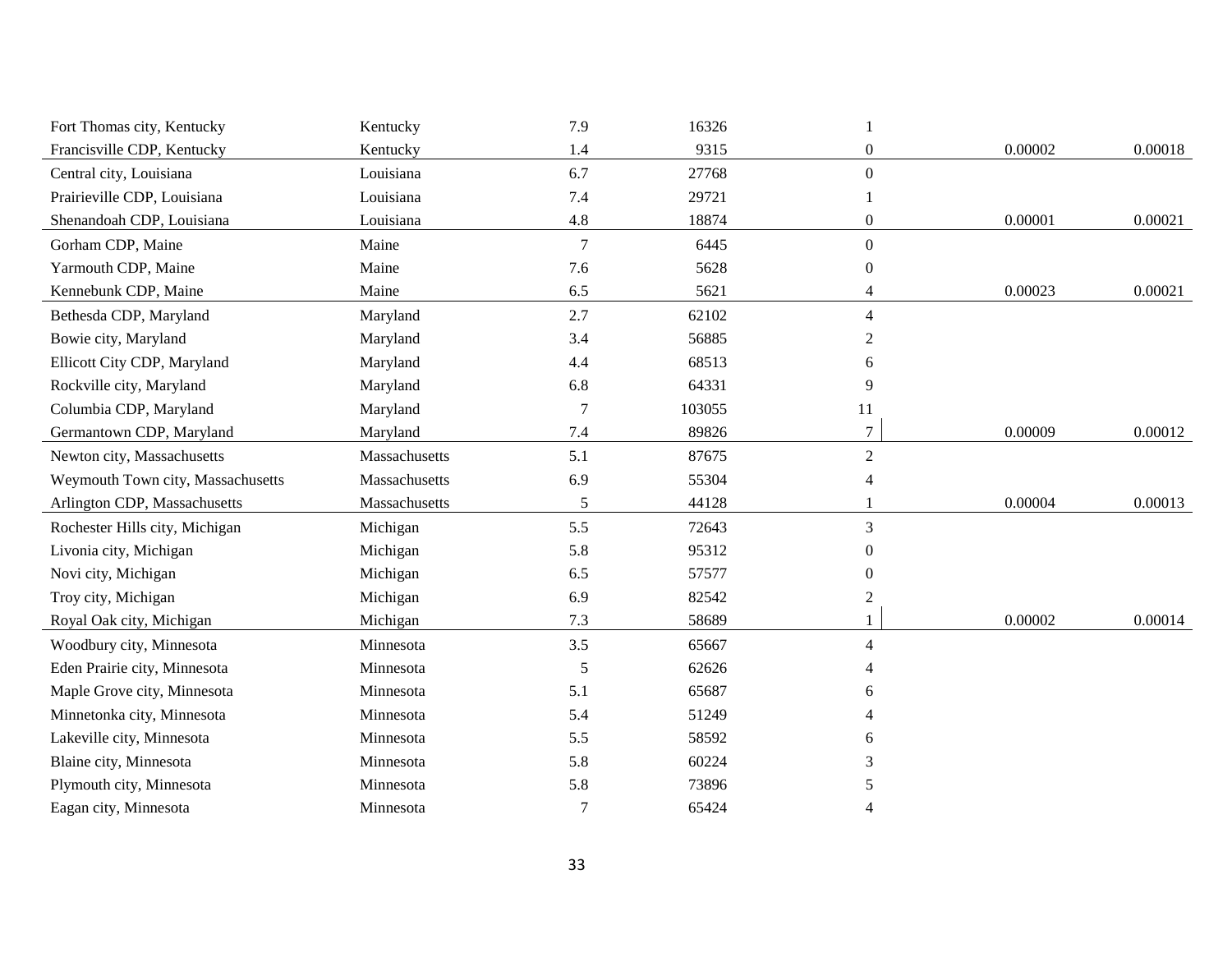| Apple Valley city, Minnesota      | Minnesota      | 7.5            | 50309  | 3                | 0.00007 | 0.00018 |
|-----------------------------------|----------------|----------------|--------|------------------|---------|---------|
| Brandon city, Mississippi         | Mississippi    | $\overline{7}$ | 22897  | $\overline{2}$   |         |         |
| Madison city, Mississippi         | Mississippi    | 3.5            | 25167  | $\Omega$         |         |         |
| Olive Branch city, Mississippi    | Mississippi    | 7.2            | 35018  |                  | 0.00004 | 0.00027 |
| St. Peters city, Missouri         | Missouri       | 3.8            | 55135  | $\overline{7}$   |         |         |
| O'Fallon city, Missouri           | Missouri       | 4.6            | 83053  | 13               |         |         |
| Lee's Summit city, Missouri       | Missouri       | 6.5            | 93618  | 5                | 0.00011 | 0.00028 |
| Wilsall CDP, Montana              | Montana        | 2.9            | 3990   | $\overline{0}$   |         |         |
| Winnett town, Montana             | Montana        | 7.3            | 4125   |                  |         |         |
| Woods Bay CDP, Montana            | Montana        | 6.3            | 6692   | $\theta$         | 0.00007 | 0.00021 |
| Abie village, Nebraska            | Nebraska       | 4.2            | 19463  | $\Omega$         |         |         |
| Amherst village, Nebraska         | Nebraska       | 7.4            | 16895  | $\boldsymbol{0}$ |         |         |
| Ashton village, Nebraska          | Nebraska       | 5.9            | 11258  | $\boldsymbol{0}$ | 0.00000 | 0.00026 |
| Summerlin South CDP, Nevada       | Nevada         | 6.9            | 25338  | $\overline{0}$   |         |         |
| Spanish Springs CDP, Nevada       | Nevada         | 4.5            | 15789  | $\theta$         |         |         |
| Spring Creek CDP, Nevada          | Nevada         | 4.2            | 13564  | $\Omega$         | 0.00000 | 0.00010 |
| Portsmouth city, New Hampshire    | New Hampshire  | 6.6            | 21426  | 9                |         |         |
| Londonderry CDP, New Hampshire    | New Hampshire  | 3.6            | 10729  |                  |         |         |
| Hampton CDP, New Hampshire        | New Hampshire  | 5.3            | 9338   |                  | 0.00027 | 0.00016 |
| Toms River CDP, New Jersey        | New Jersey     | 6.1            | 88687  | $\overline{2}$   |         |         |
| Sayreville borough, New Jersey    | New Jersey     | 6.6            | 44051  |                  |         |         |
| Fair Lawn borough, New Jersey     | New Jersey     | 5.1            | 33164  | $\boldsymbol{0}$ | 0.00002 | 0.00007 |
| Adelino CDP, New Mexico           | New Mexico     | 6.6            | 11815  | $\Omega$         |         |         |
| Algodones CDP, New Mexico         | New Mexico     | 7.1            | 8455   | $\theta$         |         |         |
| Angel Fire village, New Mexico    | New Mexico     | 3.6            | 6034   | $\theta$         | 0.00000 | 0.00015 |
| Levittown CDP, New York           | New York       | 3              | 51593  | $\overline{0}$   |         |         |
| West Seneca CDP, New York         | New York       | 6.7            | 45089  | $\theta$         |         |         |
| West Babylon CDP, New York        | New York       | 5.7            | 42664  | $\theta$         | 0.00000 | 0.00012 |
| Huntersville town, North Carolina | North Carolina | 5.1            | 50433  | $\overline{2}$   |         |         |
| Cary town, North Carolina         | North Carolina | 6.3            | 151186 | 30               |         |         |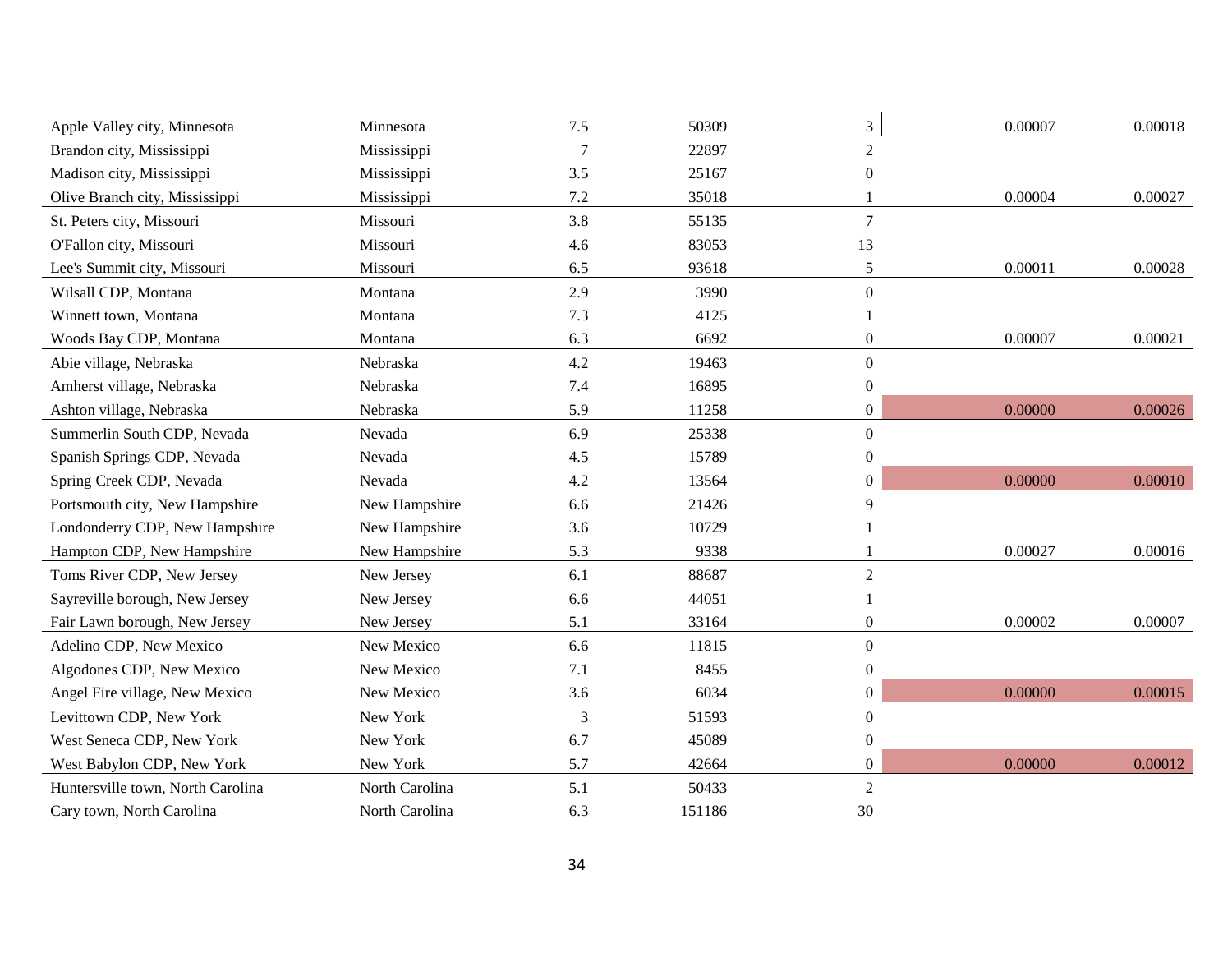| Apex town, North Carolina              | North Carolina | 4.6             | 42220  | 3                | 0.00014 | 0.00021 |
|----------------------------------------|----------------|-----------------|--------|------------------|---------|---------|
| Dickinson city, North Dakota           | North Dakota   | 7.1             | 21097  | 8                |         |         |
| West Fargo city, North Dakota          | North Dakota   | 7.1             | 29892  | 19               |         |         |
| Alice city, North Dakota               | North Dakota   | 6.3             | 3728   | $\boldsymbol{0}$ | 0.00049 | 0.00025 |
| Mentor city, Ohio                      | Ohio           | 6.8             | 46952  | $\mathbf{0}$     |         |         |
| Beavercreek city, Ohio                 | Ohio           | 5.2             | 45999  | $\boldsymbol{0}$ |         |         |
| Strongsville city, Ohio                | Ohio           | 4.1             | 44649  | $\boldsymbol{0}$ | 0.00000 | 0.00016 |
| Bixby city, Oklahoma                   | Oklahoma       | 6.7             | 23171  | $\overline{2}$   |         |         |
| Owasso city, Oklahoma                  | Oklahoma       | 7.9             | 32650  | 3                |         |         |
| Yukon city, Oklahoma                   | Oklahoma       | 7.1             | 24746  | 3                | 0.00010 | 0.00014 |
| Bethany CDP, Oregon                    | Oregon         | 2.5             | 22346  | $\mathbf{0}$     |         |         |
| Lake Oswego city, Oregon               | Oregon         | 7.3             | 37628  | $\overline{2}$   |         |         |
| West Linn city, Oregon                 | Oregon         | 4.8             | 25963  | $\boldsymbol{0}$ | 0.00002 | 0.00017 |
| Levittown CDP, Pennsylvania            | Pennsylvania   | 5.9             | 51805  | $\mathbf{1}$     |         |         |
| Bethel Park municipality, Pennsylvania | Pennsylvania   | 4.4             | 32322  | $\Omega$         |         |         |
| Plum borough, Pennsylvania             | Pennsylvania   | 4.4             | 27458  | $\boldsymbol{0}$ | 0.00001 | 0.00013 |
| Warwick city, Rhode Island             | Rhode Island   | $7\phantom{.0}$ | 81855  | 3                |         |         |
| Cumberland Hill CDP, Rhode Island      | Rhode Island   | 4.5             | 8439   | $\boldsymbol{0}$ |         |         |
| Greenville CDP, Rhode Island           | Rhode Island   | 3.8             | 8419   | $\overline{0}$   | 0.00003 | 0.00016 |
| Blythewood town, South Carolina        | South Carolina | 7.3             | 19706  | $\mathbf{0}$     |         |         |
| Mauldin city, South Carolina           | South Carolina | 6.5             | 24396  |                  |         |         |
| Mount Pleasant town, South Carolina    | South Carolina | 7.4             | 74952  | $\overline{0}$   | 0.00001 | 0.00015 |
| Alcester city, South Dakota            | South Dakota   | 6.8             | 9497   | $\mathbf{0}$     |         |         |
| Anderson CDP, South Dakota             | South Dakota   | 4.3             | 8516   | $\overline{0}$   |         |         |
| Aurora town, South Dakota              | South Dakota   | 3.6             | 4427   |                  | 0.00004 | 0.00032 |
| Bartlett city, Tennessee               | Tennessee      | 5.7             | 58107  | $\overline{2}$   |         |         |
| Hendersonville city, Tennessee         | Tennessee      | 6.6             | 54168  | 5                |         |         |
| Franklin city, Tennessee               | Tennessee      | 6.9             | 68549  | $\overline{2}$   | 0.00005 | 0.00015 |
| Flower Mound town, Texas               | Texas          | 2.7             | 68654  | $\boldsymbol{0}$ |         |         |
| Frisco city, Texas                     | Texas          | 3.6             | 137797 | 3                |         |         |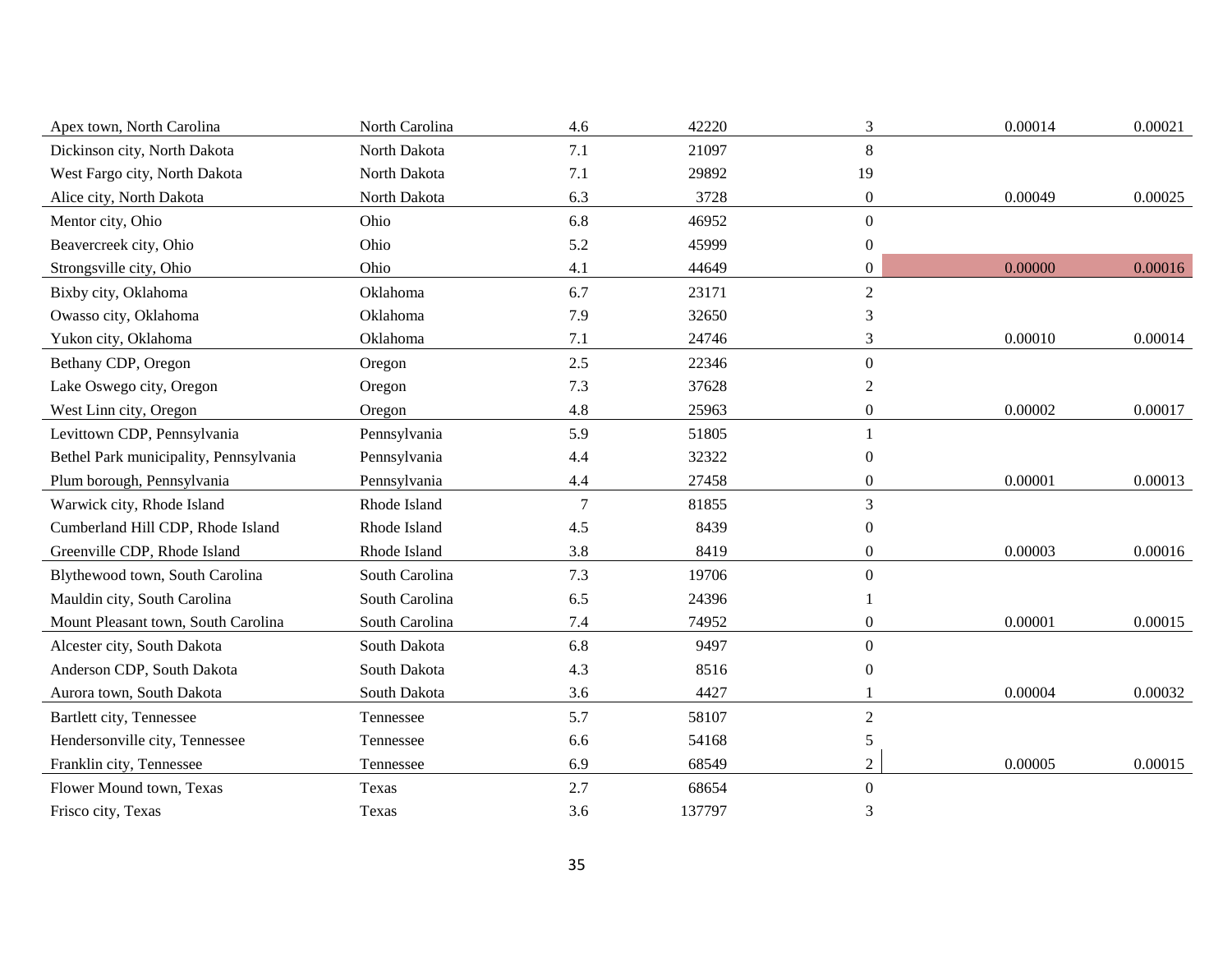| Pearland city, Texas                 | Texas         | 4.5    | 101725 | $\overline{2}$   |         |         |
|--------------------------------------|---------------|--------|--------|------------------|---------|---------|
| The Woodlands CDP, Texas             | Texas         | 4.6    | 105713 | 3                |         |         |
| Cedar Park city, Texas               | Texas         | 4.9    | 60841  | 5                |         |         |
| Missouri City city, Texas            | Texas         | 5.2    | 70538  | 3                |         |         |
| Sugar Land city, Texas               | Texas         | 5.3    | 84268  | $\Omega$         |         |         |
| Allen city, Texas                    | Texas         | 5.5    | 92502  |                  |         |         |
| League City city, Texas              | Texas         | 5.6    | 91665  | Δ                |         |         |
| Atascocita CDP, Texas                | Texas         | 6.1    | 70773  | 0                |         |         |
| Mansfield city, Texas                | Texas         | 6.2    | 61559  | 3                |         |         |
| Rowlett city, Texas                  | Texas         | 6.8    | 58296  | $\theta$         |         |         |
| McKinney city, Texas                 | Texas         | 7.4    | 150064 | 13               |         |         |
| Plano city, Texas                    | Texas         | $7.5$  | 275645 | 5                |         |         |
| North Richland Hills city, Texas     | Texas         | 7.7    | 66950  | 4                | 0.00003 | 0.00009 |
| South Jordan city, Utah              | Utah          | 3.5    | 59662  | $\mathbf{1}$     |         |         |
| Lehi city, Utah                      | Utah          | 5.7    | 54079  | $\overline{2}$   |         |         |
| Sandy city, Utah                     | Utah          | 6.7    | 91533  | 3                | 0.00003 | 0.00014 |
| Albany village, Vermont              | Vermont       | 6.7    | 18536  | $\overline{0}$   |         |         |
| Concord CDP, Vermont                 | Vermont       | 7.8    | 9709   | $\overline{0}$   |         |         |
| Danville CDP, Vermont                | Vermont       | $\tau$ | 2238   | $\boldsymbol{0}$ | 0.00000 | 0.00045 |
| Centreville CDP, Virginia            | Virginia      | 5      | 73660  | 4                |         |         |
| Reston CDP, Virginia                 | Virginia      | 7.3    | 60112  | 6                |         |         |
| Dale City CDP, Virginia              | Virginia      | 7.3    | 72130  | $\boldsymbol{0}$ | 0.00005 | 0.00012 |
| Sammamish city, Washington           | Washington    | 2.9    | 50163  | $\overline{0}$   |         |         |
| Kirkland city, Washington            | Washington    | 6.3    | 84721  | 5                |         |         |
| Redmond city, Washington             | Washington    | 7.1    | 57959  | 5                |         |         |
| Bellevue city, Washington            | Washington    | 7.9    | 134630 | 14               | 0.00007 | 0.00015 |
| Arbovale CDP, West Virginia          | West Virginia | 6.8    | 13848  | $\boldsymbol{0}$ |         |         |
| Barboursville village, West Virginia | West Virginia | 3.6    | 8338   | 3                |         |         |
| Beaver CDP, West Virginia            | West Virginia | 7.9    | 4078   | 3                | 0.00023 | 0.00016 |
| Wauwatosa city, Wisconsin            | Wisconsin     | 6.4    | 47126  | $\mathbf{1}$     |         |         |
| New Berlin city, Wisconsin           | Wisconsin     | 3.8    | 39774  | 5                |         |         |
|                                      |               |        |        |                  |         |         |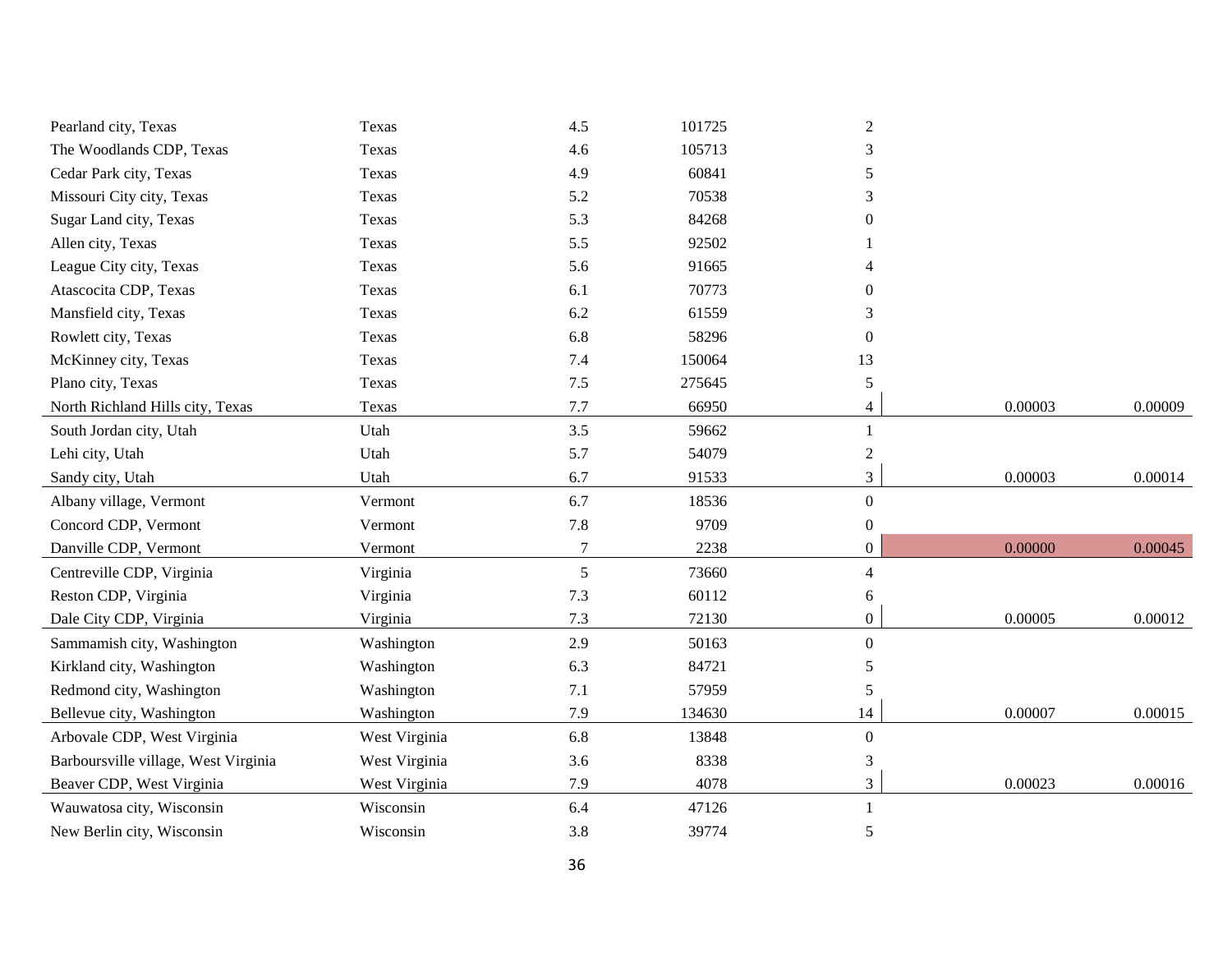| Brookfield city, Wisconsin             | Wisconsin |          | 38000 | 0.00006 | 0.00019 |
|----------------------------------------|-----------|----------|-------|---------|---------|
| Alta CDP, Wyoming                      | Wyoming   | <u>.</u> | 6138  |         |         |
| Antelope Valley-Crestview CDP, Wyoming | Wyoming   | 4.8      | 2692  |         |         |
| Auburn CDP, Wyoming                    | Wyoming   | <u>.</u> | 2634  | 0.00000 | 0.00018 |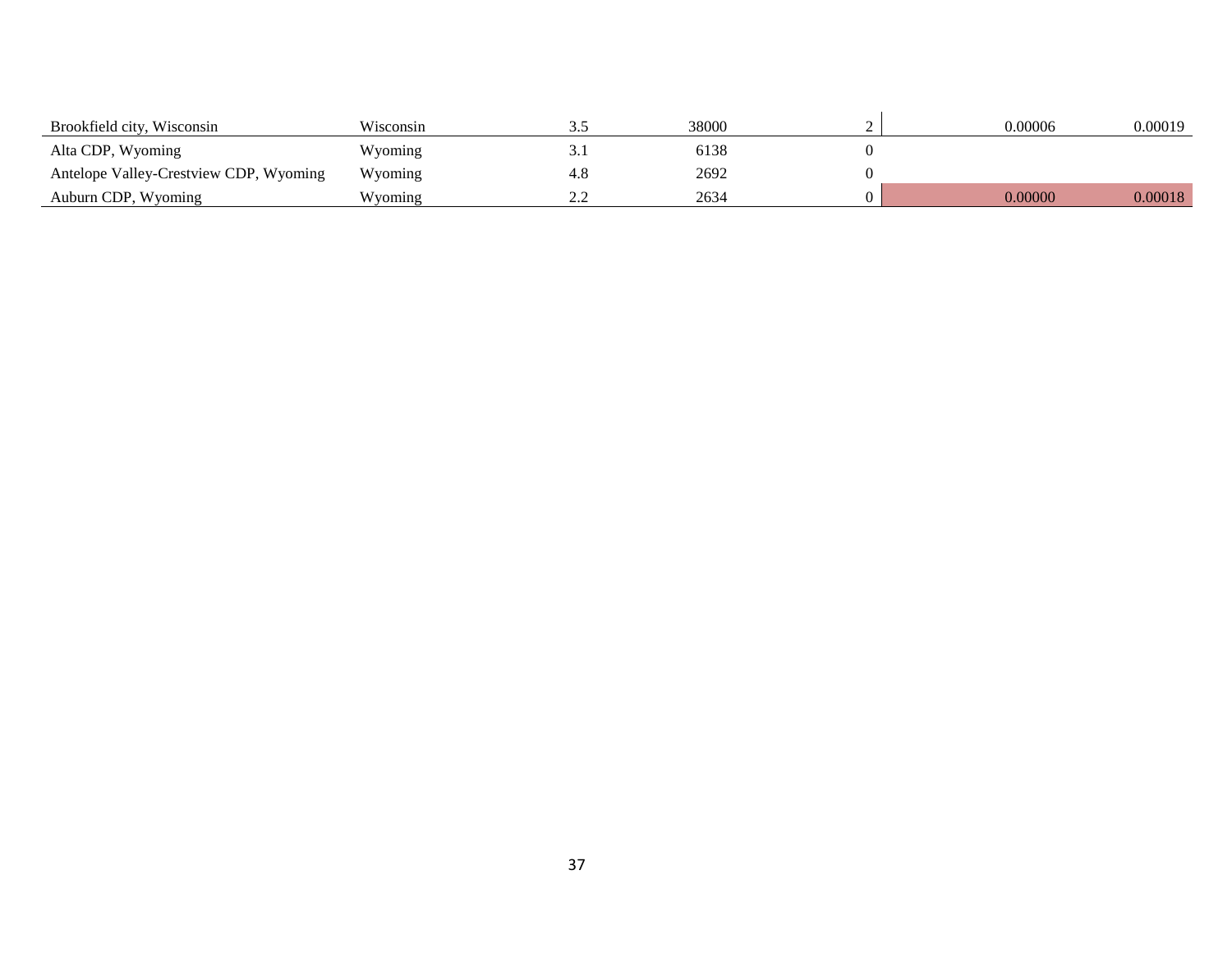|                                 |                         |                |                     | Number of                      | <b>LIHTC</b> per capita | <b>Total Statewide</b> | <b>Statewide</b> |
|---------------------------------|-------------------------|----------------|---------------------|--------------------------------|-------------------------|------------------------|------------------|
|                                 |                         | <b>Poverty</b> |                     | <b>LIHTC Projects</b>          | in low-poverty          | <b>LIHTC Projects</b>  | <b>LIHTC</b> per |
| <b>City Name</b>                | <b>State</b><br>Alabama | Rate %         | Population<br>83547 | per city 2010-2014<br>$\theta$ | cities in State         | 2010-2014              | capita           |
| Hoover city, Alabama            |                         | 6              |                     |                                |                         |                        |                  |
| Madison city, Alabama           | Alabama                 | 6.7            | 45590               |                                |                         |                        |                  |
| Vestavia Hills city, Alabama    | Alabama                 | 4.3            | 34116               | $\boldsymbol{0}$               | 0.000006                | 53                     | 0.000011         |
| Badger CDP, Alaska              | Alaska                  | 4.5            | 21197               | $\boldsymbol{0}$               |                         |                        |                  |
| Juneau city and borough, Alaska | Alaska                  | 6.6            | 32531               | $\boldsymbol{0}$               |                         |                        |                  |
| Lakes CDP, Alaska               | Alaska                  | 7.3            | 9028                | $\boldsymbol{0}$               | 0.000000                | 14                     | 0.000019         |
| Catalina Foothills CDP, Arizona | Arizona                 | 6              | 50940               | $\boldsymbol{0}$               |                         |                        |                  |
| Gilbert town, Arizona           | Arizona                 | 6.6            | 230781              | $\boldsymbol{0}$               |                         |                        |                  |
|                                 |                         |                |                     |                                |                         |                        |                  |
| Oro Valley town, Arizona        | Arizona                 | 5.6            | 41965               | $\boldsymbol{0}$               | 0.000000                | 66                     | 0.000010         |
| Bella Vista city, Arkansas      | Arkansas                | 4.8            | 27606               | $\boldsymbol{0}$               |                         |                        |                  |
| Bentonville city, Arkansas      | Arkansas                | 7.7            | 40368               | $\mathbf{1}$                   |                         |                        |                  |
|                                 |                         |                |                     |                                |                         |                        |                  |
| Bryant city, Arkansas           | Arkansas                | 4.1            | 19162               | $\overline{4}$                 | 0.000057                | 118                    | 0.000040         |
| Yorba Linda city, California    | California              | 3.6            | 67033               |                                |                         |                        |                  |
| Cupertino city, California      | California              | 3.7            | 60171               | $\theta$                       |                         |                        |                  |
| Dublin city, California         | California              | $\overline{4}$ | 52063               |                                |                         |                        |                  |
| San Ramon city, California      | California              | 4.2            | 74571               | $\mathcal{D}$                  |                         |                        |                  |
| Pleasanton city, California     | California              | 4.4            | 75009               | $\boldsymbol{0}$               |                         |                        |                  |
| Redondo Beach city, California  | California              | 4.7            | 67695               | $\overline{0}$                 |                         |                        |                  |
| Folsom city, California         | California              | 4.7            | 74156               | $\Omega$                       |                         |                        |                  |
| Palo Alto city, California      | California              | 5.4            | 66478               | $\overline{A}$                 |                         |                        |                  |
| Mission Viejo city, California  | California              | 5.4            | 95979               | $\boldsymbol{0}$               |                         |                        |                  |
| Livermore city, California      | California              | 5.7            | 85286               | $\boldsymbol{0}$               |                         |                        |                  |
| Eastvale city, California       | California              | 5.9            | 56275               | $\Omega$                       |                         |                        |                  |
| Walnut Creek city, California   | California              | 5.9            | 66799               |                                |                         |                        |                  |
| Simi Valley city, California    | California              | 6.1            | 126103              |                                |                         |                        |                  |
| Fremont city, California        | California              | 6.1            | 225221              |                                |                         |                        |                  |
| Thousand Oaks city, California  | California              | 6.2            | 128565              | 3                              |                         |                        |                  |
| Camarillo city, California      | California              | 6.4            | 66445               | $\overline{0}$                 |                         |                        |                  |

# **Appendix C: 2010-2014 LIHTC Projects by Low-Poverty Municipalities**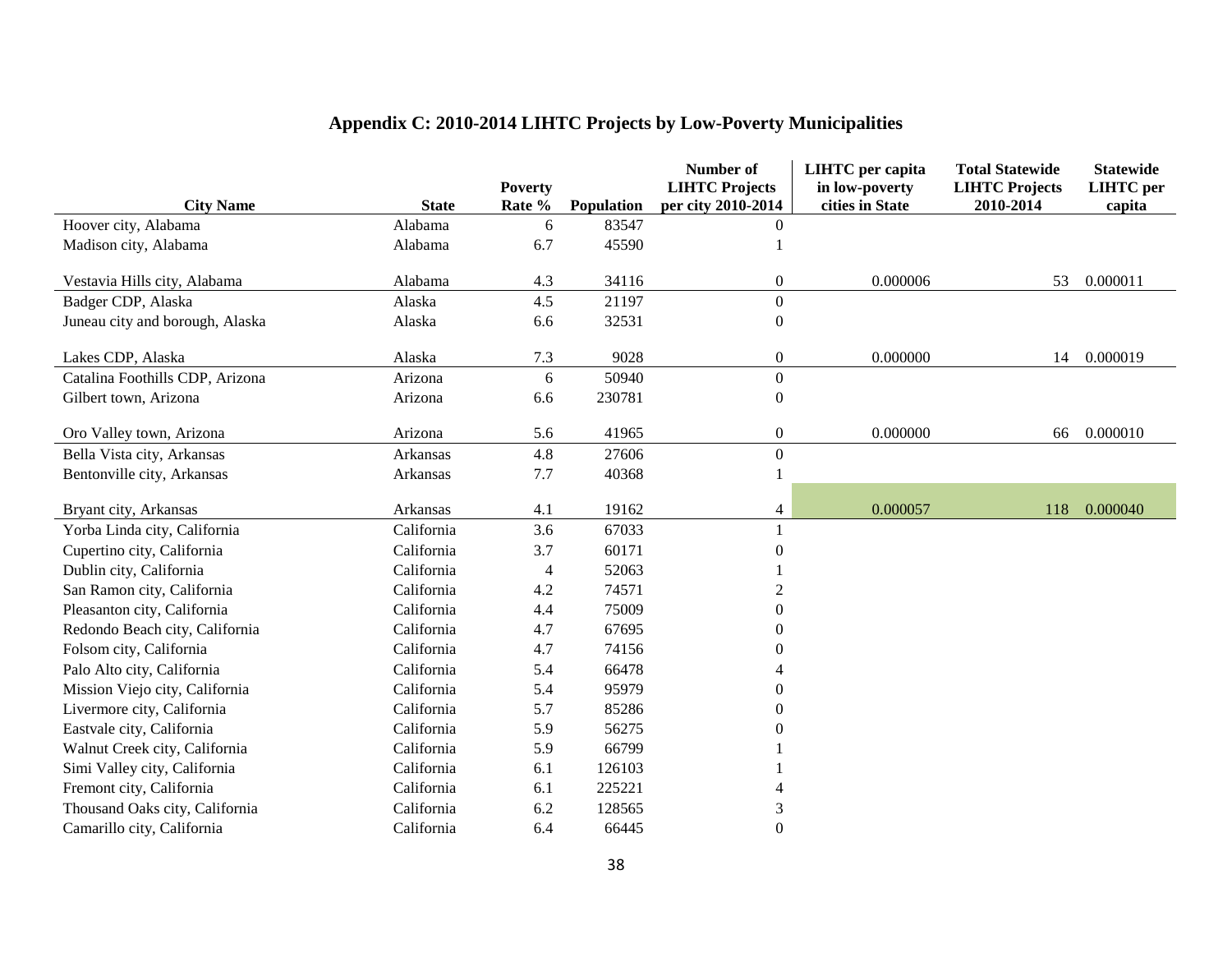| Chino Hills city, California         | California  | 6.5            | 76796  | $\boldsymbol{0}$ |          |     |          |
|--------------------------------------|-------------|----------------|--------|------------------|----------|-----|----------|
| Laguna Niguel city, California       | California  | 6.6            | 64825  | $\overline{0}$   |          |     |          |
| Diamond Bar city, California         | California  | 7              | 56471  | $\overline{0}$   |          |     |          |
| Temecula city, California            | California  | 7              | 107153 | 3                |          |     |          |
| Torrance city, California            | California  | $\overline{7}$ | 147589 |                  |          |     |          |
| Newport Beach city, California       | California  | 7.1            | 86911  | $\theta$         |          |     |          |
| Brentwood city, California           | California  | 7.3            | 55490  |                  |          |     |          |
| Castro Valley CDP, California        | California  | 7.4            | 62044  | $\theta$         |          |     |          |
| Lake Forest city, California         | California  | 7.4            | 79928  | $\boldsymbol{0}$ |          |     |          |
| Sunnyvale city, California           | California  | $7.5$          | 148178 | 3                |          |     |          |
| San Mateo city, California           | California  | 7.6            | 101335 | $\overline{c}$   |          |     |          |
| Novato city, California              | California  | 7.7            | 54133  | $\mathbf{1}$     |          |     |          |
| Santee city, California              | California  | 7.8            | 56255  | $\overline{c}$   |          |     |          |
| South San Francisco city, California | California  | 7.8            | 66217  | $\overline{c}$   |          |     |          |
| Mountain View city, California       | California  | 7.8            | 77973  | $\mathfrak{Z}$   |          |     |          |
| Hacienda Heights CDP, California     | California  | 7.9            | 55158  | $\boldsymbol{0}$ |          |     |          |
|                                      |             |                |        |                  |          |     |          |
| Lakewood city, California            | California  | 7.9            | 81173  | $\boldsymbol{0}$ | 0.000013 | 857 | 0.000022 |
| Highlands Ranch CDP, Colorado        | Colorado    | 3.6            | 104432 | $\mathbf{1}$     |          |     |          |
| Centennial city, Colorado            | Colorado    | 5              | 106604 | $\boldsymbol{0}$ |          |     |          |
| Castle Rock town, Colorado           | Colorado    | 5.2            | 52143  | $\mathbf{1}$     |          |     |          |
| Broomfield city, Colorado            | Colorado    | 6.5            | 60699  | $\overline{0}$   | 0.000006 | 89  | 0.000017 |
| Milford city (balance), Connecticut  | Connecticut | 6.7            | 51643  | $\overline{0}$   |          |     |          |
| <b>Stratford CDP, Connecticut</b>    | Connecticut | 7.9            | 52316  | $\boldsymbol{0}$ |          |     |          |
|                                      |             |                |        |                  |          |     |          |
| Shelton city, Connecticut            | Connecticut | 5.1            | 40783  | $\overline{0}$   | 0.000000 | 30  | 0.000008 |
| Middletown town, Delaware            | Delaware    | 5.4            | 19744  | $\overline{2}$   |          |     |          |
| Glasgow CDP, Delaware                | Delaware    | 6.5            | 14640  | $\boldsymbol{0}$ |          |     |          |
|                                      |             |                |        |                  |          |     |          |
| Hockessin CDP, Delaware              | Delaware    | 2.8            | 13230  | $\overline{0}$   | 0.000042 | 24  | 0.000026 |
| The Villages CDP, Florida            | Florida     | 4.8            | 66083  | $\boldsymbol{0}$ |          |     |          |
| Palm Beach Gardens city, Florida     | Florida     | 6.5            | 50977  | $\boldsymbol{0}$ |          |     |          |
| Weston city, Florida                 | Florida     | 7.2            | 68423  | $\boldsymbol{0}$ |          |     |          |
| Coral Gables city, Florida           | Florida     | 7.6            | 50059  | $\boldsymbol{0}$ | 0.000000 | 195 | 0.000010 |
| Johns Creek city, Georgia            | Georgia     | 4.7            | 82203  | 1                |          |     |          |
|                                      |             |                |        |                  |          |     |          |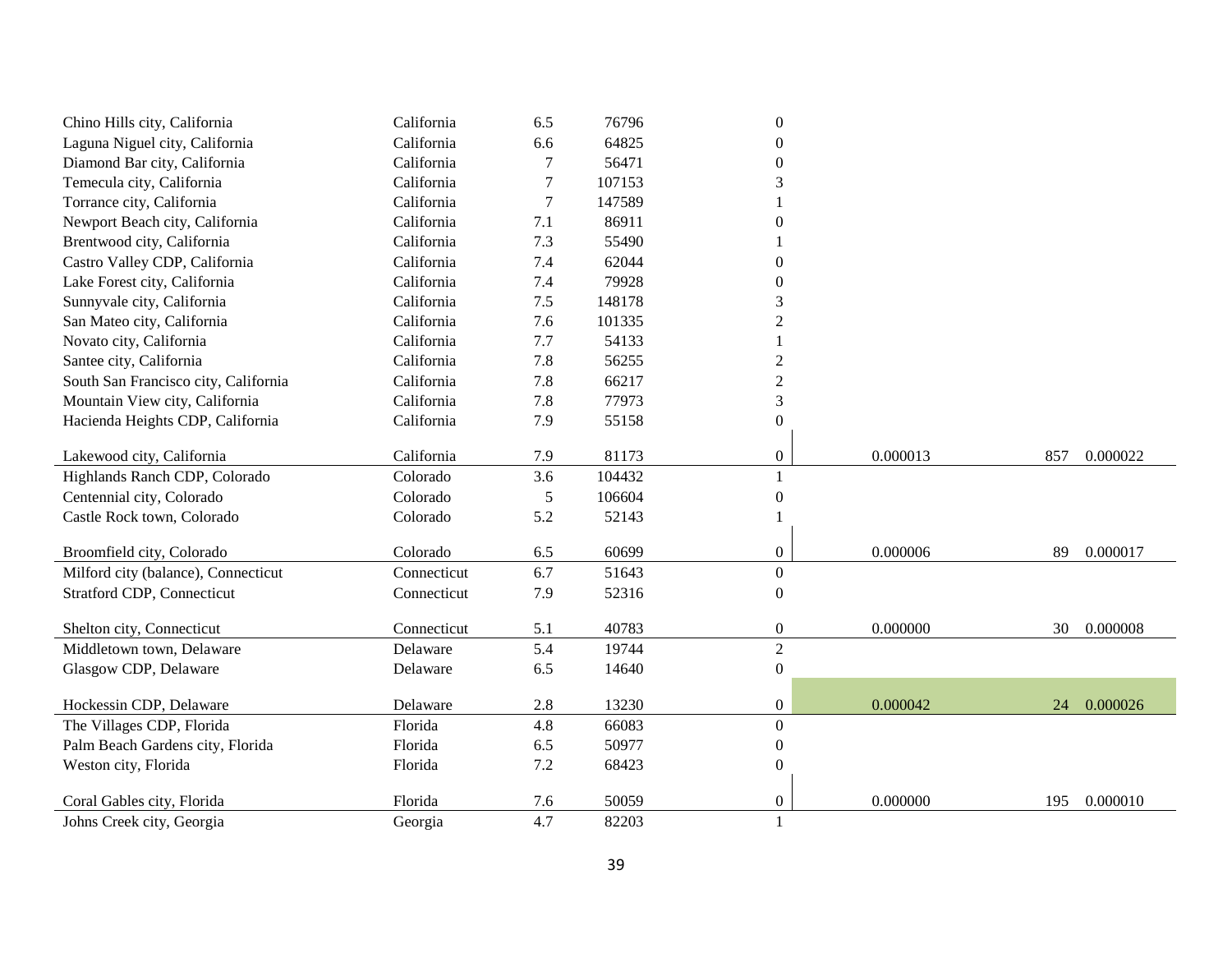| Alpharetta city, Georgia             | Georgia  | 6.4 | 62054  | $\boldsymbol{0}$ |          |     |          |
|--------------------------------------|----------|-----|--------|------------------|----------|-----|----------|
| Milton city, Georgia                 | Georgia  | 5.2 | 35799  | $\boldsymbol{0}$ | 0.000006 | 180 | 0.000018 |
| East Honolulu CDP, Hawaii            | Hawaii   | 3.9 | 48092  | $\boldsymbol{0}$ |          |     |          |
| Pearl City CDP, Hawaii               | Hawaii   | 5.7 | 47021  | $\boldsymbol{0}$ |          |     |          |
|                                      |          |     |        |                  |          |     |          |
| Kailua CDP (Honolulu County), Hawaii | Hawaii   | 5.1 | 38722  | 1                | 0.000007 | 22  | 0.000016 |
| Eagle city, Idaho                    | Idaho    | 5.1 | 21863  | $\boldsymbol{0}$ |          |     |          |
| Hayden city, Idaho                   | Idaho    | 5.9 | 13749  | $\boldsymbol{0}$ |          |     |          |
| Hailey city, Idaho                   | Idaho    | 7.6 | 8002   | 1                | 0.000023 | 40  | 0.000025 |
| Arlington Heights village, Illinois  | Illinois | 4.6 | 75802  | $\boldsymbol{0}$ |          |     |          |
| Naperville city, Illinois            | Illinois | 4.8 | 145058 | $\boldsymbol{0}$ |          |     |          |
| Orland Park village, Illinois        | Illinois | 5.1 | 58273  |                  |          |     |          |
| Hoffman Estates village, Illinois    | Illinois | 5.2 | 52271  | $\overline{0}$   |          |     |          |
| Mount Prospect village, Illinois     | Illinois | 5.2 | 54710  | $\overline{2}$   |          |     |          |
| Schaumburg village, Illinois         | Illinois | 6   | 74559  | $\boldsymbol{0}$ |          |     |          |
| Wheaton city, Illinois               | Illinois | 6.9 | 53585  | $\boldsymbol{0}$ |          |     |          |
|                                      |          |     |        |                  |          |     |          |
| Des Plaines city, Illinois           | Illinois | 7.4 | 58930  | $\mathbf{0}$     | 0.000005 | 173 | 0.000017 |
| Fishers town, Indiana                | Indiana  | 3.2 | 83177  | $\boldsymbol{0}$ |          |     |          |
| Carmel city, Indiana                 | Indiana  | 3.9 | 85367  | $\boldsymbol{0}$ |          |     |          |
| Noblesville city, Indiana            | Indiana  | 6.9 | 58013  | $\boldsymbol{2}$ | 0.000009 | 156 | 0.000024 |
| Ankeny city, Iowa                    | Iowa     | 7.8 | 51489  | $\mathbf{1}$     |          |     |          |
| Marion city, Iowa                    | Iowa     | 6.6 | 36311  | $\boldsymbol{0}$ |          |     |          |
|                                      |          |     |        |                  |          |     |          |
| Urbandale city, Iowa                 | Iowa     | 5.9 | 42099  | $\mathbf{0}$     | 0.000008 | 110 | 0.000036 |
| Overland Park city, Kansas           | Kansas   | 5.9 | 181464 | $\boldsymbol{0}$ |          |     |          |
| Lenexa city, Kansas                  | Kansas   | 6.4 | 50412  | $\boldsymbol{0}$ |          |     |          |
| Olathe city, Kansas                  | Kansas   | 6.9 | 131508 | $\boldsymbol{0}$ |          |     |          |
| Shawnee city, Kansas                 | Kansas   | 7.5 | 64125  | $\boldsymbol{0}$ | 0.000000 | 95  | 0.000033 |
| Jeffersontown city, Kentucky         | Kentucky | 7.8 | 26953  | $\boldsymbol{0}$ |          |     |          |
| Fort Thomas city, Kentucky           | Kentucky | 7.9 | 16326  | $\boldsymbol{0}$ |          |     |          |
| Francisville CDP, Kentucky           | Kentucky | 1.4 | 9315   | $\overline{0}$   | 0.000019 | 127 | 0.000029 |
|                                      |          |     |        |                  |          |     |          |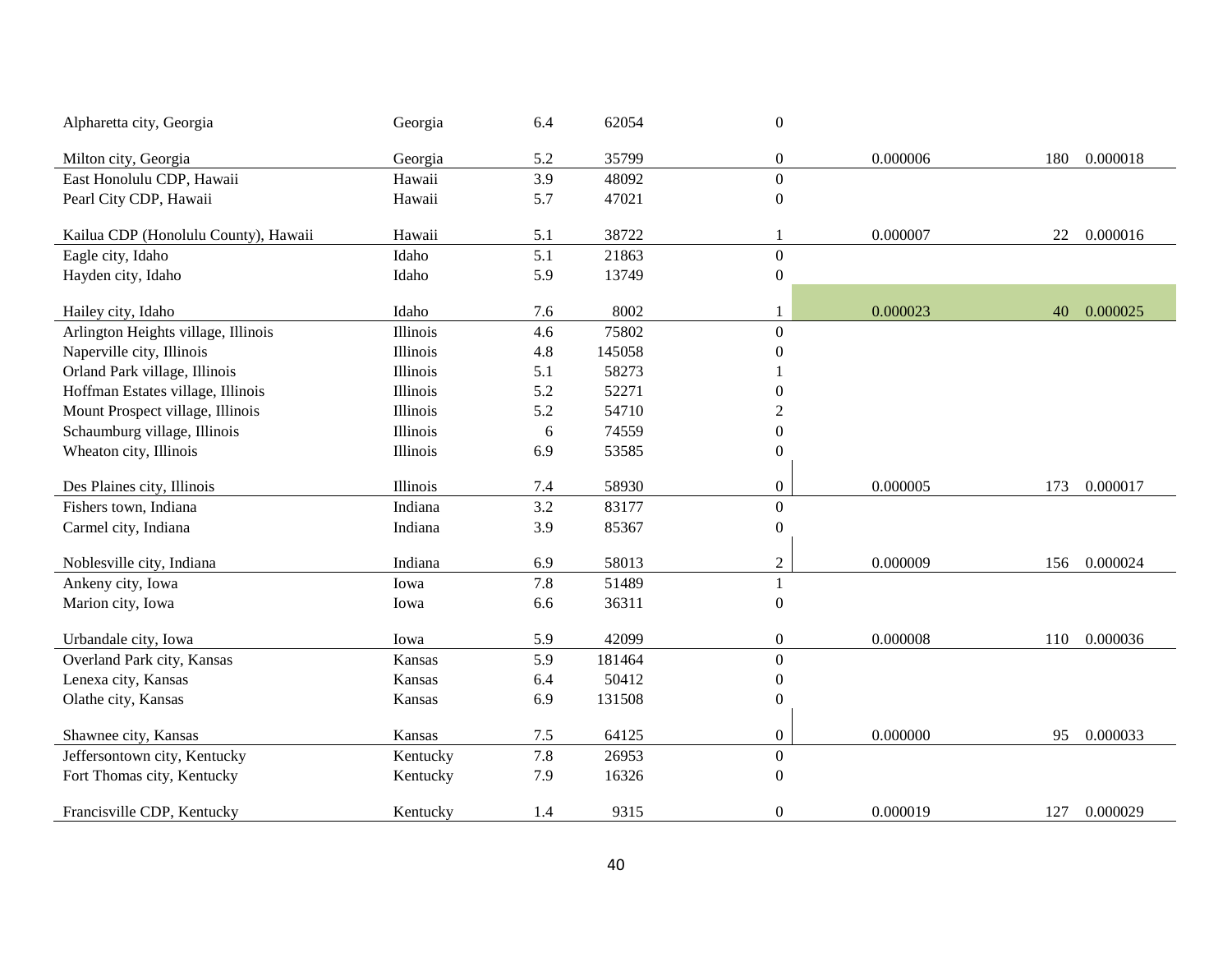| Central city, Louisiana           | Louisiana     | 6.7            | 27768  | $\boldsymbol{0}$ |          |     |          |
|-----------------------------------|---------------|----------------|--------|------------------|----------|-----|----------|
| Prairieville CDP, Louisiana       | Louisiana     | 7.4            | 29721  | $\boldsymbol{0}$ |          |     |          |
|                                   |               |                |        |                  |          |     |          |
| Shenandoah CDP, Louisiana         | Louisiana     | 4.8            | 18874  | $\boldsymbol{0}$ | 0.000000 | 149 | 0.000032 |
| Gorham CDP, Maine                 | Maine         | $\overline{7}$ | 6445   | $\overline{0}$   |          |     |          |
| Yarmouth CDP, Maine               | Maine         | 7.6            | 5628   | $\boldsymbol{0}$ |          |     |          |
| Kennebunk CDP, Maine              | Maine         | 6.5            | 5621   | $\boldsymbol{0}$ | 0.000000 | 40  | 0.000030 |
| Bethesda CDP, Maryland            | Maryland      | 2.7            | 62102  |                  |          |     |          |
| Bowie city, Maryland              | Maryland      | 3.4            | 56885  | $\boldsymbol{0}$ |          |     |          |
| Ellicott City CDP, Maryland       | Maryland      | 4.4            | 68513  |                  |          |     |          |
| Rockville city, Maryland          | Maryland      | 6.8            | 64331  |                  |          |     |          |
| Columbia CDP, Maryland            | Maryland      | 7              | 103055 | $\overline{4}$   |          |     |          |
|                                   |               |                |        |                  |          |     |          |
| Germantown CDP, Maryland          | Maryland      | 7.4            | 89826  | $\boldsymbol{0}$ | 0.000016 | 114 | 0.000019 |
| Newton city, Massachusetts        | Massachusetts | 5.1            | 87675  | $\overline{0}$   |          |     |          |
| Weymouth Town city, Massachusetts | Massachusetts | 6.9            | 55304  | $\mathbf{1}$     |          |     |          |
| Arlington CDP, Massachusetts      | Massachusetts | 5              | 44128  |                  | 0.000011 | 167 | 0.000025 |
| Rochester Hills city, Michigan    | Michigan      | 5.5            | 72643  | $\overline{0}$   |          |     |          |
| Livonia city, Michigan            | Michigan      | 5.8            | 95312  | $\boldsymbol{0}$ |          |     |          |
| Novi city, Michigan               | Michigan      | 6.5            | 57577  | $\boldsymbol{0}$ |          |     |          |
| Troy city, Michigan               | Michigan      | 6.9            | 82542  | $\boldsymbol{0}$ |          |     |          |
| Royal Oak city, Michigan          | Michigan      | 7.3            | 58689  | 1                | 0.000003 | 172 | 0.000017 |
| Woodbury city, Minnesota          | Minnesota     | 3.5            | 65667  |                  |          |     |          |
| Eden Prairie city, Minnesota      | Minnesota     | 5              | 62626  | $\Omega$         |          |     |          |
| Maple Grove city, Minnesota       | Minnesota     | 5.1            | 65687  |                  |          |     |          |
| Minnetonka city, Minnesota        | Minnesota     | 5.4            | 51249  |                  |          |     |          |
| Lakeville city, Minnesota         | Minnesota     | 5.5            | 58592  |                  |          |     |          |
| Blaine city, Minnesota            | Minnesota     | 5.8            | 60224  |                  |          |     |          |
| Plymouth city, Minnesota          | Minnesota     | 5.8            | 73896  |                  |          |     |          |
| Eagan city, Minnesota             | Minnesota     | 7              | 65424  |                  |          |     |          |
|                                   |               |                |        |                  |          |     |          |
| Apple Valley city, Minnesota      | Minnesota     | 7.5            | 50309  | 1                | 0.000014 | 118 | 0.000022 |
| Brandon city, Mississippi         | Mississippi   | $\overline{7}$ | 22897  | $\boldsymbol{0}$ |          |     |          |
| Madison city, Mississippi         | Mississippi   | 3.5            | 25167  | $\boldsymbol{0}$ |          |     |          |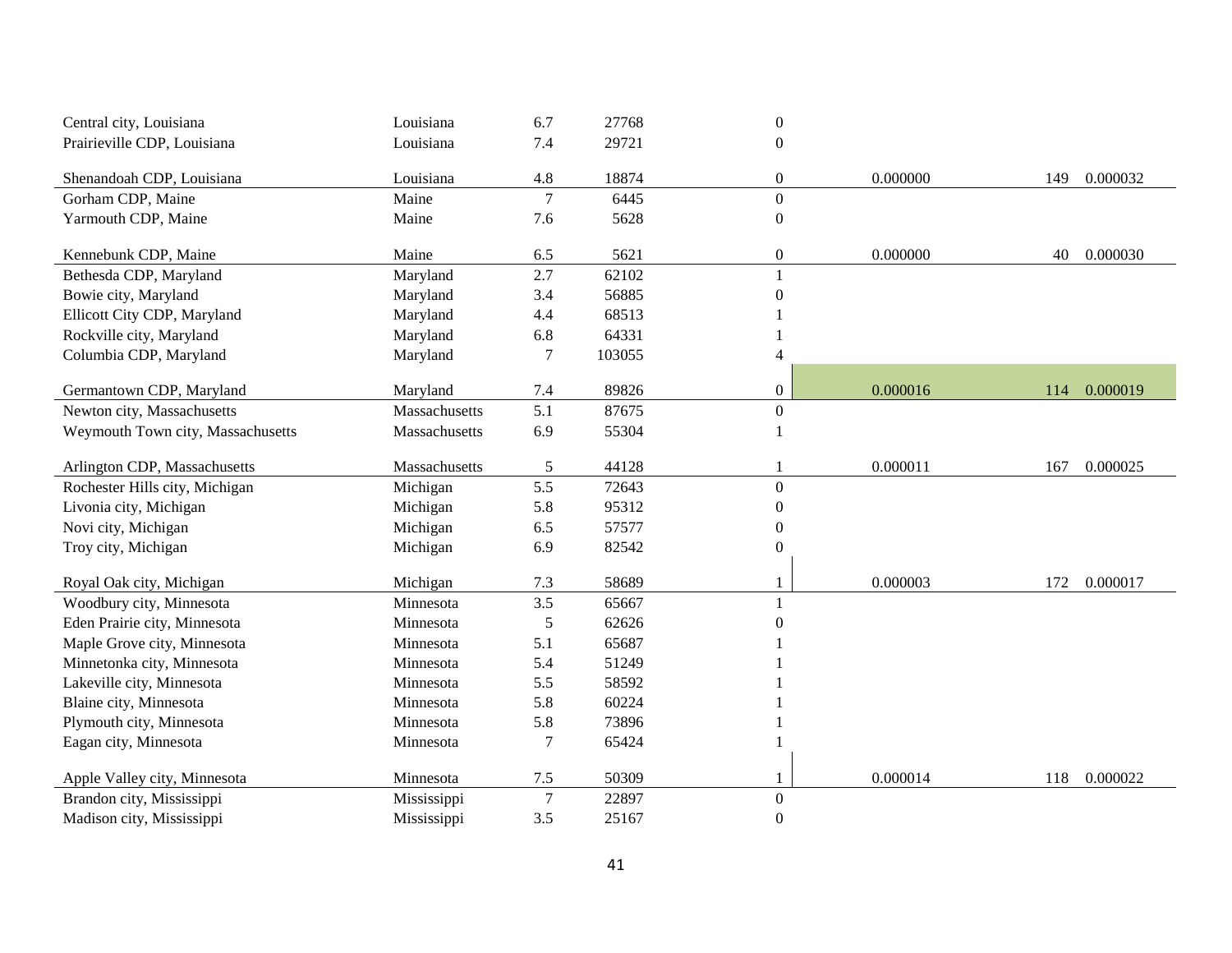| Olive Branch city, Mississippi    | Mississippi | 7.2 | 35018 | $\boldsymbol{0}$ | 0.000000 | 105 | 0.000035 |
|-----------------------------------|-------------|-----|-------|------------------|----------|-----|----------|
| St. Peters city, Missouri         | Missouri    | 3.8 | 55135 | $\overline{3}$   |          |     |          |
| O'Fallon city, Missouri           | Missouri    | 4.6 | 83053 | $\overline{4}$   |          |     |          |
|                                   |             |     |       |                  |          |     |          |
| Lee's Summit city, Missouri       | Missouri    | 6.5 | 93618 | 1                | 0.000035 | 130 | 0.000022 |
| Wilsall CDP, Montana              | Montana     | 2.9 | 3990  | $\boldsymbol{0}$ |          |     |          |
| Winnett town, Montana             | Montana     | 7.3 | 4125  | $\boldsymbol{0}$ |          |     |          |
| Woods Bay CDP, Montana            | Montana     | 6.3 | 6692  | $\boldsymbol{0}$ | 0.000000 | 29  | 0.000029 |
| Abie village, Nebraska            | Nebraska    | 4.2 | 19463 | $\boldsymbol{0}$ |          |     |          |
| Amherst village, Nebraska         | Nebraska    | 7.4 | 16895 | $\boldsymbol{0}$ |          |     |          |
|                                   |             |     |       |                  |          |     |          |
| Ashton village, Nebraska          | Nebraska    | 5.9 | 11258 | $\boldsymbol{0}$ | 0.000000 | 76  | 0.000041 |
| Summerlin South CDP, Nevada       | Nevada      | 6.9 | 25338 | $\boldsymbol{0}$ |          |     |          |
| Spanish Springs CDP, Nevada       | Nevada      | 4.5 | 15789 | $\boldsymbol{0}$ |          |     |          |
| Spring Creek CDP, Nevada          | Nevada      | 4.2 | 13564 | $\boldsymbol{0}$ | 0.000000 | 44  | 0.000016 |
|                                   | <b>New</b>  |     |       |                  |          |     |          |
| Portsmouth city, New Hampshire    | Hampshire   | 6.6 | 21426 | $\mathbf{1}$     |          |     |          |
|                                   | New         |     |       |                  |          |     |          |
| Londonderry CDP, New Hampshire    | Hampshire   | 3.6 | 10729 | $\boldsymbol{0}$ |          |     |          |
|                                   | <b>New</b>  |     |       |                  |          |     |          |
| Hampton CDP, New Hampshire        | Hampshire   | 5.3 | 9338  | $\boldsymbol{0}$ | 0.000024 | 31  | 0.000023 |
| Toms River CDP, New Jersey        | New Jersey  | 6.1 | 88687 | $\boldsymbol{0}$ |          |     |          |
| Sayreville borough, New Jersey    | New Jersey  | 6.6 | 44051 | 1                |          |     |          |
| Fair Lawn borough, New Jersey     | New Jersey  | 5.1 | 33164 | $\boldsymbol{0}$ | 0.000006 | 245 | 0.000028 |
| Adelino CDP, New Mexico           | New Mexico  | 6.6 | 11815 | $\boldsymbol{0}$ |          |     |          |
| Algodones CDP, New Mexico         | New Mexico  | 7.1 | 8455  | $\boldsymbol{0}$ |          |     |          |
|                                   |             |     |       |                  |          |     |          |
| Angel Fire village, New Mexico    | New Mexico  | 3.6 | 6034  | $\boldsymbol{0}$ | 0.000000 | 12  | 0.000006 |
| Levittown CDP, New York           | New York    | 3   | 51593 | $\boldsymbol{0}$ |          |     |          |
| West Seneca CDP, New York         | New York    | 6.7 | 45089 | $\boldsymbol{0}$ |          |     |          |
| West Babylon CDP, New York        | New York    | 5.7 | 42664 | $\boldsymbol{0}$ | 0.000000 | 145 | 0.000013 |
|                                   | North       |     |       |                  |          |     |          |
| Huntersville town, North Carolina | Carolina    | 5.1 | 50433 | $\boldsymbol{0}$ |          |     |          |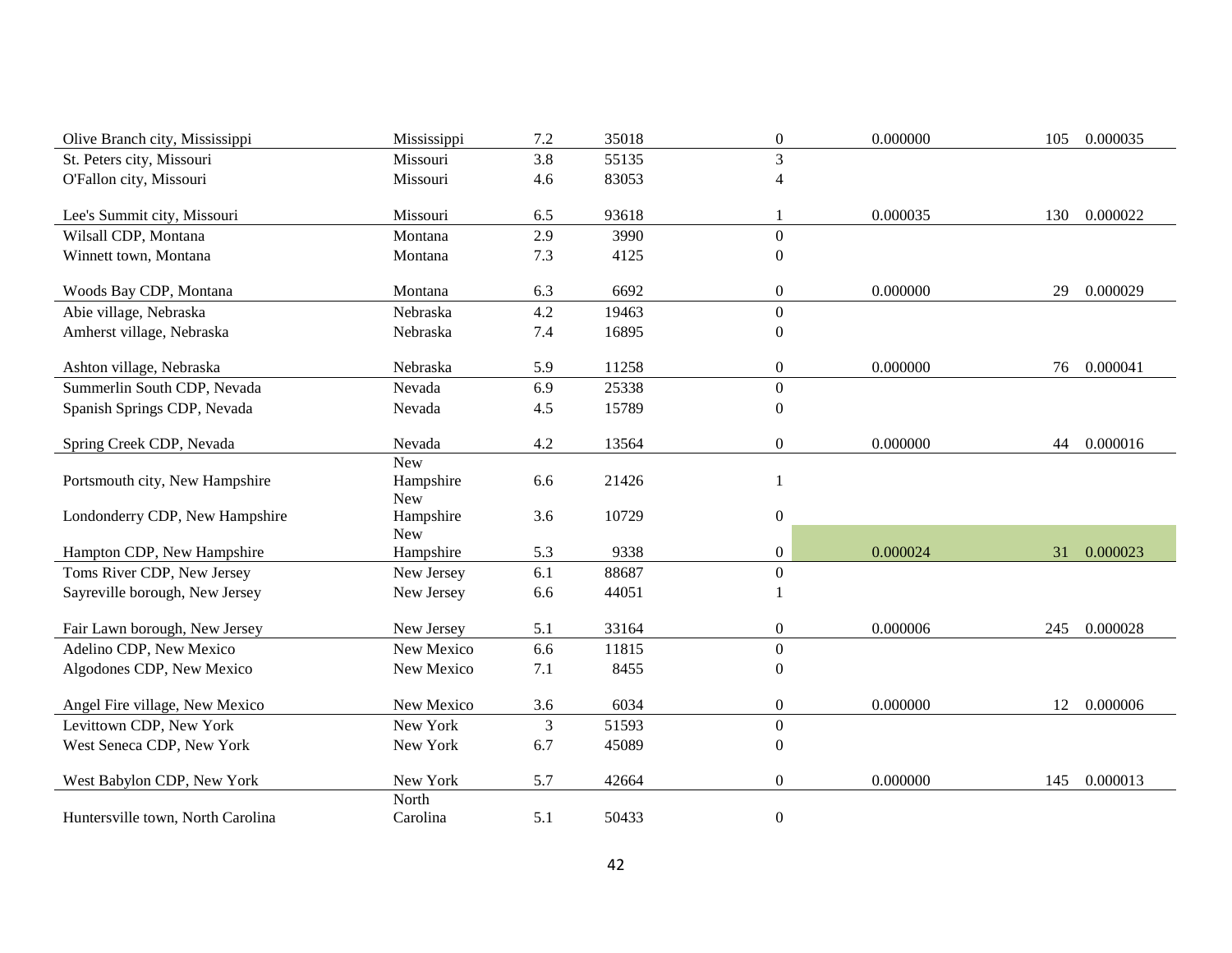|                                        | North        |                |        |                  |          |     |          |
|----------------------------------------|--------------|----------------|--------|------------------|----------|-----|----------|
| Cary town, North Carolina              | Carolina     | 6.3            | 151186 | $\overline{2}$   |          |     |          |
|                                        | North        |                |        |                  |          |     |          |
| Apex town, North Carolina              | Carolina     | 4.6            | 42220  | $\boldsymbol{0}$ | 0.000008 | 311 | 0.000032 |
| Dickinson city, North Dakota           | North Dakota | 7.1            | 21097  | $\overline{2}$   |          |     |          |
| West Fargo city, North Dakota          | North Dakota | 7.1            | 29892  | $\sqrt{2}$       |          |     |          |
|                                        |              |                |        |                  |          |     |          |
| Alice city, North Dakota               | North Dakota | 6.3            | 3728   | $\boldsymbol{0}$ | 0.000073 | 22  | 0.000030 |
| Mentor city, Ohio                      | Ohio         | 6.8            | 46952  | $\boldsymbol{0}$ |          |     |          |
| Beavercreek city, Ohio                 | Ohio         | 5.2            | 45999  | $\boldsymbol{0}$ |          |     |          |
|                                        |              |                |        |                  |          |     |          |
| Strongsville city, Ohio                | Ohio         | 4.1            | 44649  | $\boldsymbol{0}$ | 0.000000 | 238 | 0.000021 |
| Bixby city, Oklahoma                   | Oklahoma     | 6.7            | 23171  | $\boldsymbol{0}$ |          |     |          |
| Owasso city, Oklahoma                  | Oklahoma     | 7.9            | 32650  | $\boldsymbol{0}$ |          |     |          |
|                                        |              |                |        |                  |          |     |          |
| Yukon city, Oklahoma                   | Oklahoma     | 7.1            | 24746  | $\boldsymbol{0}$ | 0.000000 | 68  | 0.000018 |
| Bethany CDP, Oregon                    | Oregon       | 2.5            | 22346  | $\boldsymbol{0}$ |          |     |          |
| Lake Oswego city, Oregon               | Oregon       | 7.3            | 37628  | -1               |          |     |          |
|                                        |              |                |        |                  |          |     |          |
| West Linn city, Oregon                 | Oregon       | 4.8            | 25963  | $\boldsymbol{0}$ | 0.000012 | 84  | 0.000021 |
| Levittown CDP, Pennsylvania            | Pennsylvania | 5.9            | 51805  | $\boldsymbol{0}$ |          |     |          |
| Bethel Park municipality, Pennsylvania | Pennsylvania | 4.4            | 32322  | $\boldsymbol{0}$ |          |     |          |
|                                        |              |                |        |                  |          |     |          |
| Plum borough, Pennsylvania             | Pennsylvania | 4.4            | 27458  | $\boldsymbol{0}$ | 0.000000 | 170 | 0.000013 |
| Warwick city, Rhode Island             | Rhode Island | $\overline{7}$ | 81855  | $\mathbf{1}$     |          |     |          |
| Cumberland Hill CDP, Rhode Island      | Rhode Island | 4.5            | 8439   | $\boldsymbol{0}$ |          |     |          |
|                                        |              |                |        |                  |          |     |          |
| Greenville CDP, Rhode Island           | Rhode Island | 3.8            | 8419   | $\boldsymbol{0}$ | 0.000010 | 33  | 0.000031 |
|                                        | South        |                |        |                  |          |     |          |
| Blythewood town, South Carolina        | Carolina     | 7.3            | 19706  | $\boldsymbol{0}$ |          |     |          |
|                                        | South        |                |        |                  |          |     |          |
| Mauldin city, South Carolina           | Carolina     | 6.5            | 24396  | $\boldsymbol{0}$ |          |     |          |
|                                        | South        |                |        |                  |          |     |          |
| Mount Pleasant town, South Carolina    | Carolina     | 7.4            | 74952  | $\boldsymbol{0}$ | 0.000000 | 130 | 0.000027 |
| Alcester city, South Dakota            | South Dakota | 6.8            | 9497   | $\boldsymbol{0}$ |          |     |          |
| Anderson CDP, South Dakota             | South Dakota | 4.3            | 8516   | $\boldsymbol{0}$ |          |     |          |
|                                        |              |                |        |                  |          |     |          |
| Aurora town, South Dakota              | South Dakota | 3.6            | 4427   | $\boldsymbol{0}$ | 0.000000 | 36  | 0.000043 |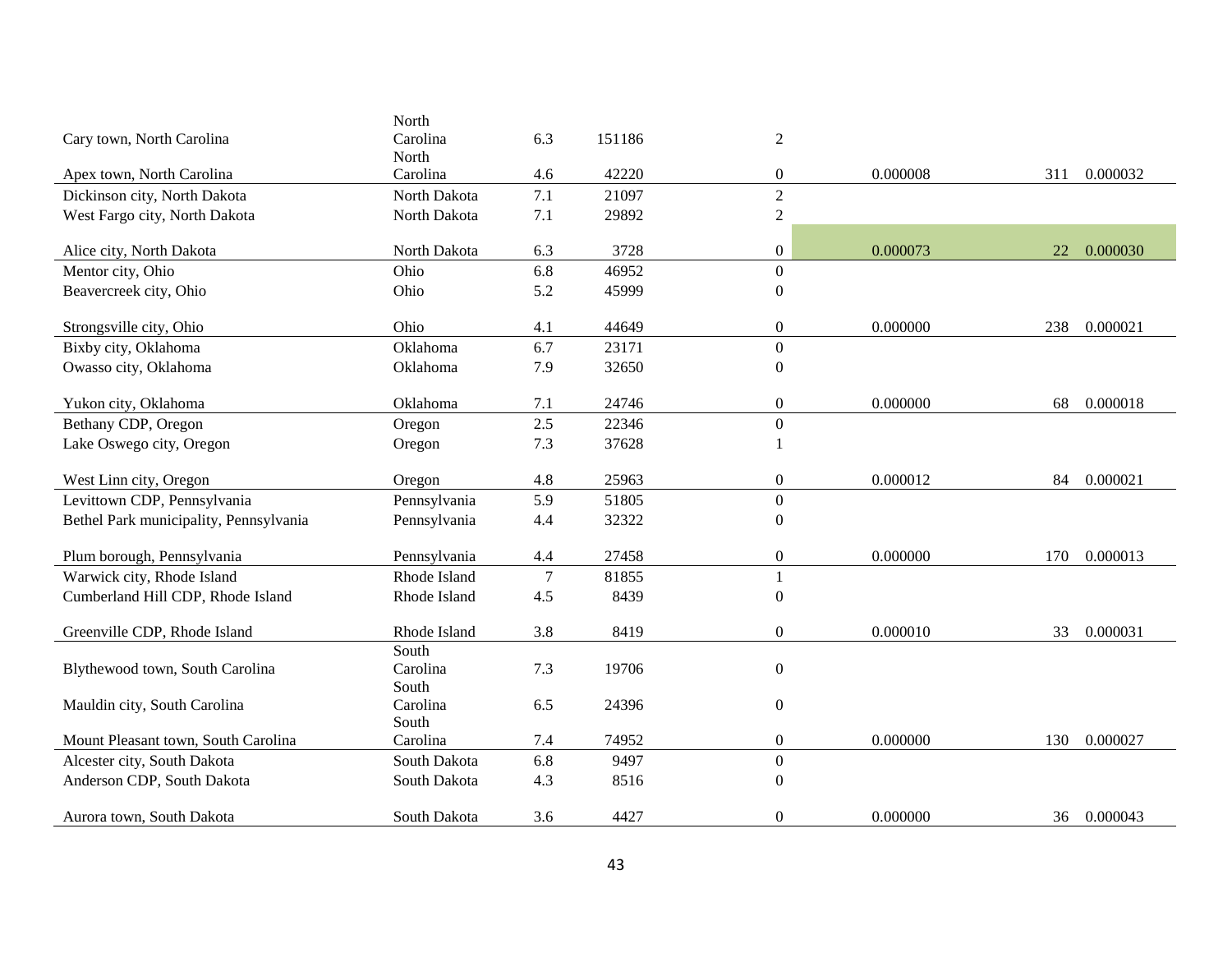| Bartlett city, Tennessee         | Tennessee  | 5.7   | 58107  | $\boldsymbol{0}$ |          |     |          |
|----------------------------------|------------|-------|--------|------------------|----------|-----|----------|
| Hendersonville city, Tennessee   | Tennessee  | 6.6   | 54168  |                  |          |     |          |
|                                  |            |       |        |                  |          |     |          |
| Franklin city, Tennessee         | Tennessee  | 6.9   | 68549  | 1                | 0.000011 | 144 | 0.000022 |
| Flower Mound town, Texas         | Texas      | 2.7   | 68654  | $\boldsymbol{0}$ |          |     |          |
| Frisco city, Texas               | Texas      | 3.6   | 137797 |                  |          |     |          |
| Pearland city, Texas             | Texas      | 4.5   | 101725 |                  |          |     |          |
| The Woodlands CDP, Texas         | Texas      | 4.6   | 105713 | $\mathbf{0}$     |          |     |          |
| Cedar Park city, Texas           | Texas      | 4.9   | 60841  |                  |          |     |          |
| Missouri City city, Texas        | Texas      | 5.2   | 70538  |                  |          |     |          |
| Sugar Land city, Texas           | Texas      | 5.3   | 84268  | $\boldsymbol{0}$ |          |     |          |
| Allen city, Texas                | Texas      | 5.5   | 92502  | $\boldsymbol{0}$ |          |     |          |
| League City city, Texas          | Texas      | 5.6   | 91665  | $\mathbf{0}$     |          |     |          |
| Atascocita CDP, Texas            | Texas      | 6.1   | 70773  | $\boldsymbol{0}$ |          |     |          |
| Mansfield city, Texas            | Texas      | 6.2   | 61559  | $\boldsymbol{0}$ |          |     |          |
| Rowlett city, Texas              | Texas      | 6.8   | 58296  | $\boldsymbol{0}$ |          |     |          |
| McKinney city, Texas             | Texas      | 7.4   | 150064 | $\mathfrak{2}$   |          |     |          |
| Plano city, Texas                | Texas      | $7.5$ | 275645 | $\sqrt{2}$       |          |     |          |
|                                  |            |       |        |                  |          |     |          |
| North Richland Hills city, Texas | Texas      | 7.7   | 66950  | $\boldsymbol{0}$ | 0.000005 | 418 | 0.000016 |
| South Jordan city, Utah          | Utah       | 3.5   | 59662  | 1                |          |     |          |
| Lehi city, Utah                  | Utah       | 5.7   | 54079  | $\boldsymbol{0}$ |          |     |          |
|                                  |            |       |        |                  |          |     |          |
| Sandy city, Utah                 | Utah       | 6.7   | 91533  | $\boldsymbol{0}$ | 0.000005 | 61  | 0.000021 |
| Albany village, Vermont          | Vermont    | 6.7   | 18536  | $\boldsymbol{0}$ |          |     |          |
| Concord CDP, Vermont             | Vermont    | 7.8   | 9709   | $\boldsymbol{0}$ |          |     |          |
| Danville CDP, Vermont            | Vermont    | 7     | 2238   | $\boldsymbol{0}$ | 0.000000 | 51  | 0.000081 |
| Centreville CDP, Virginia        | Virginia   | 5     | 73660  | $\overline{0}$   |          |     |          |
| Reston CDP, Virginia             | Virginia   | 7.3   | 60112  | $\boldsymbol{0}$ |          |     |          |
|                                  |            |       |        |                  |          |     |          |
| Dale City CDP, Virginia          | Virginia   | 7.3   | 72130  | $\boldsymbol{0}$ | 0.000000 | 231 | 0.000028 |
| Sammamish city, Washington       | Washington | 2.9   | 50163  | $\boldsymbol{0}$ |          |     |          |
| Kirkland city, Washington        | Washington | 6.3   | 84721  | $\sqrt{2}$       |          |     |          |
| Redmond city, Washington         | Washington | 7.1   | 57959  | $\boldsymbol{0}$ |          |     |          |
|                                  |            |       |        |                  |          |     |          |
| Bellevue city, Washington        | Washington | 7.9   | 134630 | $\overline{2}$   | 0.000012 | 168 | 0.000024 |